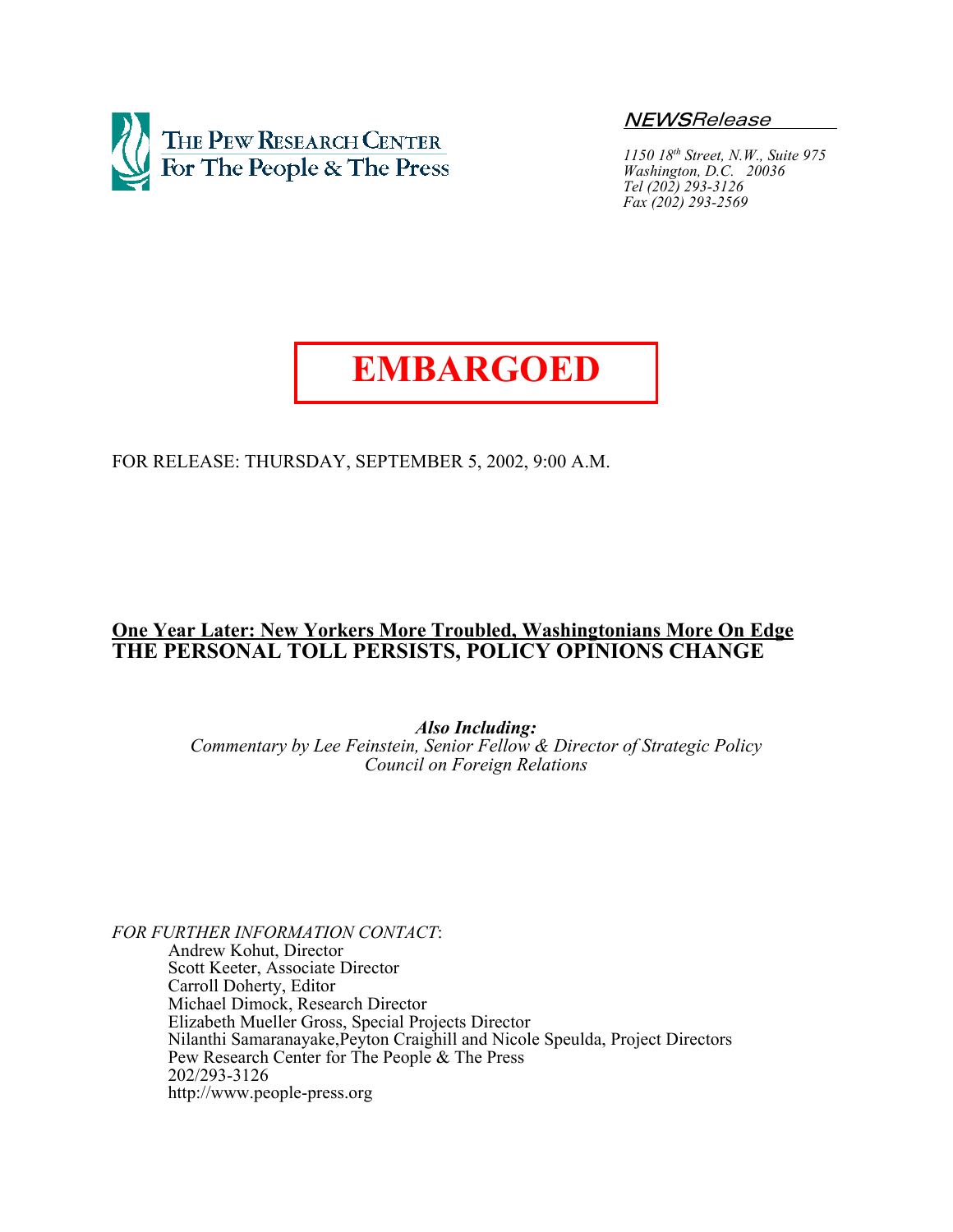# **One Year Later: New Yorkers More Troubled, Washingtonians More On Edge THE PERSONAL TOLL PERSISTS, POLICY OPINIONS CHANGE**

Over the past year, many of the dramatic reactions of the public to the events of Sept. 11 have slowly faded. The spike in trust in government is mostly gone, the public once again is highly critical the of the news media, and even President Bush's approval ratings have come down from the stratosphere.<sup>1</sup> His job approval stands at 60% in the new poll, just nine points higher than preattack levels. Yet it is also clear that the attacks have left a lasting, perhaps indelible, imprint on life in America as well as on attitudes toward public policy.

In personal terms, all Americans are connected by recollections of the experience – 97% can remember exactly where they were or what they were doing the moment they heard about the attacks. But the burden and continuing consequences of the attacks are not equally shared. Half feel that Sept. 11 changed their lives, but just 16% describe the changes as major. Understandably, the personal impact is much greater in those areas of the country that came under attack.

 People living in the New York area report far more emotional consequences than do Americans living in other parts of the country, including residents of Washington D.C. Tellingly, 46% of respondents in a survey of the New York area said they knew someone who was injured or killed in the attacks, compared with 21% in the Washington D.C. area and 11% nationwide. Among New Yorkers who were in midtown or lower Manhattan of that area on

| 9/11 Personal Impact                                                                                                       |                                |                            |                           |  |
|----------------------------------------------------------------------------------------------------------------------------|--------------------------------|----------------------------|---------------------------|--|
|                                                                                                                            | <b>Nation</b><br>$\frac{0}{0}$ |                            | <b>NYC WDC</b>            |  |
| Cite $9/11$ as biggest<br>life event in past year                                                                          | 38                             | 51                         | 44                        |  |
| Know someone hurt<br>or killed in attacks                                                                                  | 11                             | 46                         | 21                        |  |
| Suffer two or more<br>emotional consequences<br>Often recall<br>Often feel sad<br>Often feel depressed<br>Often feel angry | 34<br>28<br>24<br>10<br>31     | 48<br>40<br>37<br>14<br>41 | 35<br>40<br>23<br>8<br>27 |  |
| Took one or more<br>preventive measures<br>Avoided public events<br>Handled mail differently<br>Traveled by air less       | 43<br>15<br>24<br>17           | 60<br>31<br>31<br>30       | 61<br>30<br>32<br>28      |  |
| Experienced one or more<br>direct life consequences<br>Loss of job or cut in pay<br>Considered moving<br>Changed job       | 22<br>13<br>6<br>6             | 32<br>17<br>17<br>11       | 32<br>14<br>18<br>8       |  |

Sept. 11, 59% knew a victim of the attacks. In turn, reports of continued depression, insomnia, and fear are at least twice as high among these respondents as in the nationwide poll.

The latest Pew Research Center survey compares the experiences, recollections and attitudes of 801 residents of the New York (401) and Washington D.C. areas (400) with those of 1,001 Americans nationwide. The poll shows that, on many policy issues, the post-9/11 consensus has started to splinter. Ratings for the government's efforts to defend the nation have fallen, and even the military campaign against terrorism is given lower ratings than last winter. The public also has become less willing to sacrifice civil liberties in the struggle against terrorism. The report includes

<sup>&</sup>lt;sup>1</sup> For attitudes on the media, see "News Media's Improved Image Proves Short-Lived," Aug. 4, 2002.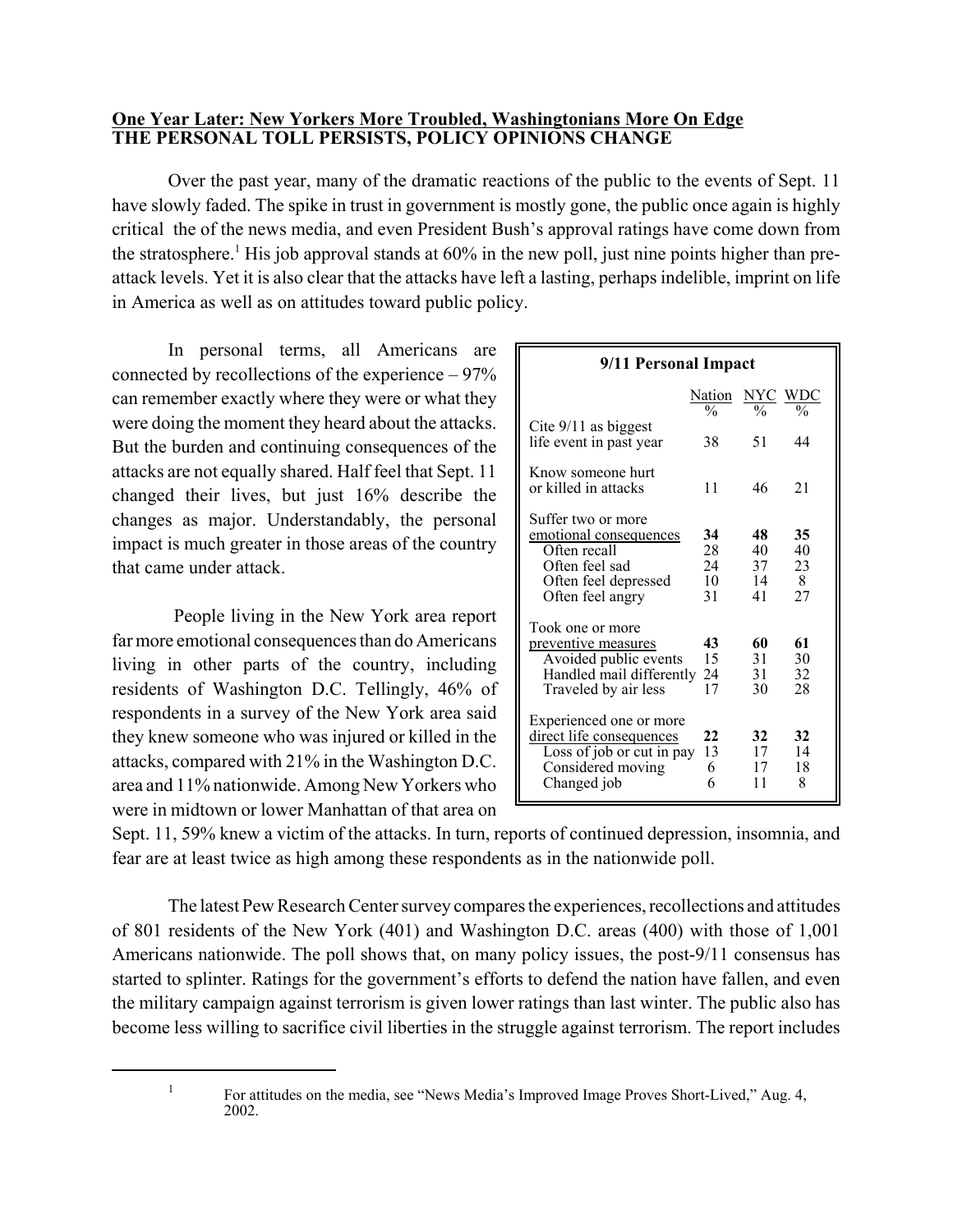a special commentary on public policy attitudes by Lee Feinstein, Senior Fellow at the Council on Foreign Relations. The Council assisted in formulation of the policy questions.

On a personal level, it is clear that while Sept. 11 touched the lives of virtually every American, there are vast differences in the ways people have been affected. Compared to people living elsewhere, New Yorkers and Washingtonians report more direct life consequences over the past year as a result of the attacks. Residents of these metropolitan areas are considering moving from where they live at a rate three times the national average. Reports of lost jobs, pay cuts, and considerations of career changes also are notably higher in New York than elsewhere.

Washingtonians and residents of the New York area have adopted defensive and preventive behaviors more than people elsewhere – they are more likely to avoid air travel and crowded places, and exercise more caution when handling the mail. As many as 69% of Washingtonians say that they live or work in an area where a future terrorist attack is likely, compared with 42% of New Yorkers and 32% of national respondents.

The varied personal impact is also seen in the fact that a 51% majority of New Yorkers volunteered that the 9/11 attacks were the most important thing to occur in their personal lives over the past 12 months. That number is not as high in Washington (44%), and is still lower in the nationwide survey (38%). There is broad agreement, however, concerning the impact of Sept. 11 on the country – 80% of all Americans cited the attacks as the most significant event to occur in the country in the past year.

Concern over another terrorist attack has fluctuated over the course of the past year, but at no point has less than a majority been at least somewhat worried. Currently, 62% of Americans say they are very or somewhat worried about the possibility of a new attack on the United States. That is lower than in June (76%) when the media reported extensively on the capture of "dirty bomb" suspect Jose Padilla.

Worries about another attack are only slightly greater in New York (68%) and Washington (65%). But the gap is wider when it comes to personal concerns over terrorism. Majorities in both New York and Washington

| <b>Terrorism Worries</b>                                                                             |                                                               |                                                            |                                                            |  |  |
|------------------------------------------------------------------------------------------------------|---------------------------------------------------------------|------------------------------------------------------------|------------------------------------------------------------|--|--|
| Worry about<br>another attack<br>Very<br>Somewhat<br>Not too/Not at all<br>Don't know<br>Worry about | Nation<br>$\frac{0}{0}$<br>16<br>46<br>37<br>$1\overline{0}0$ | NYC<br>$\frac{0}{0}$<br>28<br>40<br>31<br>$1\overline{0}0$ | WDC<br>$\frac{0}{0}$<br>20<br>45<br>34<br>$1\overline{0}0$ |  |  |
| being a victim<br>Very<br>Somewhat<br>Not too/Not at all<br>Don't know                               | 12<br>28<br>59                                                | 25<br>32<br>39                                             | 16<br>36<br>47                                             |  |  |

fear that they or a member of their family may become a victim of terrorism compared with 40% of the general public.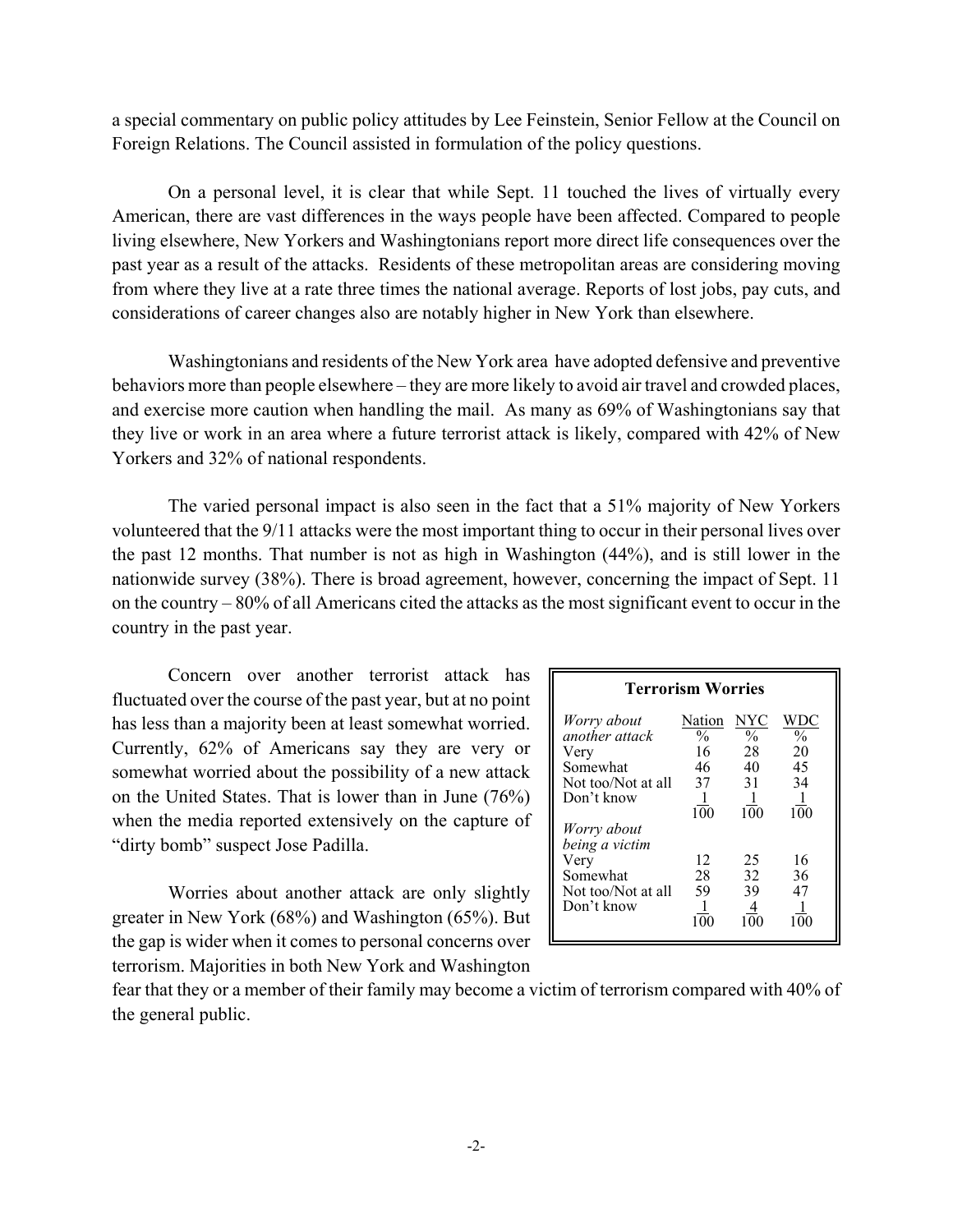In the year since the attacks, the public's assessments of the government's anti-terrorism efforts have steadily declined. The percentage of Americans who rate the government's homeland defense program as excellent or good has fallen from a peak of 69% in October to 57% in the current survey. Local anti-terrorism efforts get even lower ratings; overall, just half (47%) give them excellent or good ratings. New Yorkers and Washingtonians give their local governments comparable grades (47%, 54% respectively).

Increasingly, Americans want the government to focus on homeland defense rather than rooting out terrorist networks abroad. Last

| <b>Rating The War on Terrorism</b>                                                    |                                                                                   |                                                                                  |                                                                                         |                                                                        |                                                            |
|---------------------------------------------------------------------------------------|-----------------------------------------------------------------------------------|----------------------------------------------------------------------------------|-----------------------------------------------------------------------------------------|------------------------------------------------------------------------|------------------------------------------------------------|
| Military effort<br>is going<br>Very well<br>Fairly well<br>Not well<br>Don't know     | Oct<br>10-14<br>2001<br>$\frac{0}{0}$<br>45<br>35<br>10<br>10<br>$\overline{100}$ | Oct<br>15-21<br>2001<br>$\frac{0}{0}$<br>38<br>45<br>11<br>6<br>$1\overline{0}0$ | Early<br><b>Nov</b><br>2001<br>$\frac{0}{0}$<br>30<br>45<br>16<br>9<br>$1\overline{0}0$ | Jan<br>2002<br>$\frac{0}{0}$<br>38<br>51<br>9<br>2<br>$1\overline{0}0$ | <u>Now</u><br>$\frac{0}{0}$<br>22<br>43<br>22<br>13<br>100 |
| Govt. job on<br>homeland defense<br>Excellent<br>Good<br>Only fair/Poor<br>Don't know | 20<br>47<br>26<br>7<br>100                                                        | 18<br>51<br>27<br>4<br>100                                                       | 15<br>47<br>32<br>6<br>100                                                              | 13<br>47<br>37<br>3<br>100                                             | 13<br>44<br>38<br>5<br>100                                 |

fall, pluralities gave greater priority to overseas military action. But now just three-in-ten rate military action as most important, while half give greater priority to homeland defense. There is overwhelming support for the proposed cabinet-level Department of Homeland Security, but relatively little awareness of the new agency. Only about half of Americans have heard or read anything about the department.

The public has a better opinion of the military effort to combat terrorism than it does of homeland defense. However, fewer Americans believe things are going well militarily than was the case last winter (65% now vs. 89% in January).These declining ratings reflect public uncertainty about the course of the war on terrorism. Only 15% feel the war in Afghanistan has been a success; about as many (12%) say it has been a failure. The overwhelming majority of Americans (70%) think it is too early to tell. And just a third of the public believes terrorists are less able to launch a new attack than they were a year ago. Slightly more (39%) say their capability is the same and one-in-five (22%) believe it is greater than it was a year ago.

| <b>Modest Progress in</b> |  |
|---------------------------|--|
| War on Terror             |  |

| Afghanistan war<br>a success?<br>Yes<br>Nο<br>Too early to tell<br>Don't know | $\frac{\%}{15}$<br>12<br>70<br>3 |
|-------------------------------------------------------------------------------|----------------------------------|
| Compared to a year ago,                                                       | 100                              |
| terrorists' ability to                                                        |                                  |
| launch another attack is<br>Greater                                           | 22                               |
| Same                                                                          | 39                               |
| Less                                                                          | 34                               |
| Don't know                                                                    | 5                                |

As the public has grown more critical of the government, especially regarding homefront defenses, it also has become less willing to give up personal civil liberties in order to prevent terrorism. The number favoring mandatory national identity cards has fallen from 70% shortly after the attacks to 59% in the current survey. Americans are much more opposed to the government monitoring their credit card purchases and personal phone calls, and this opposition also has grown.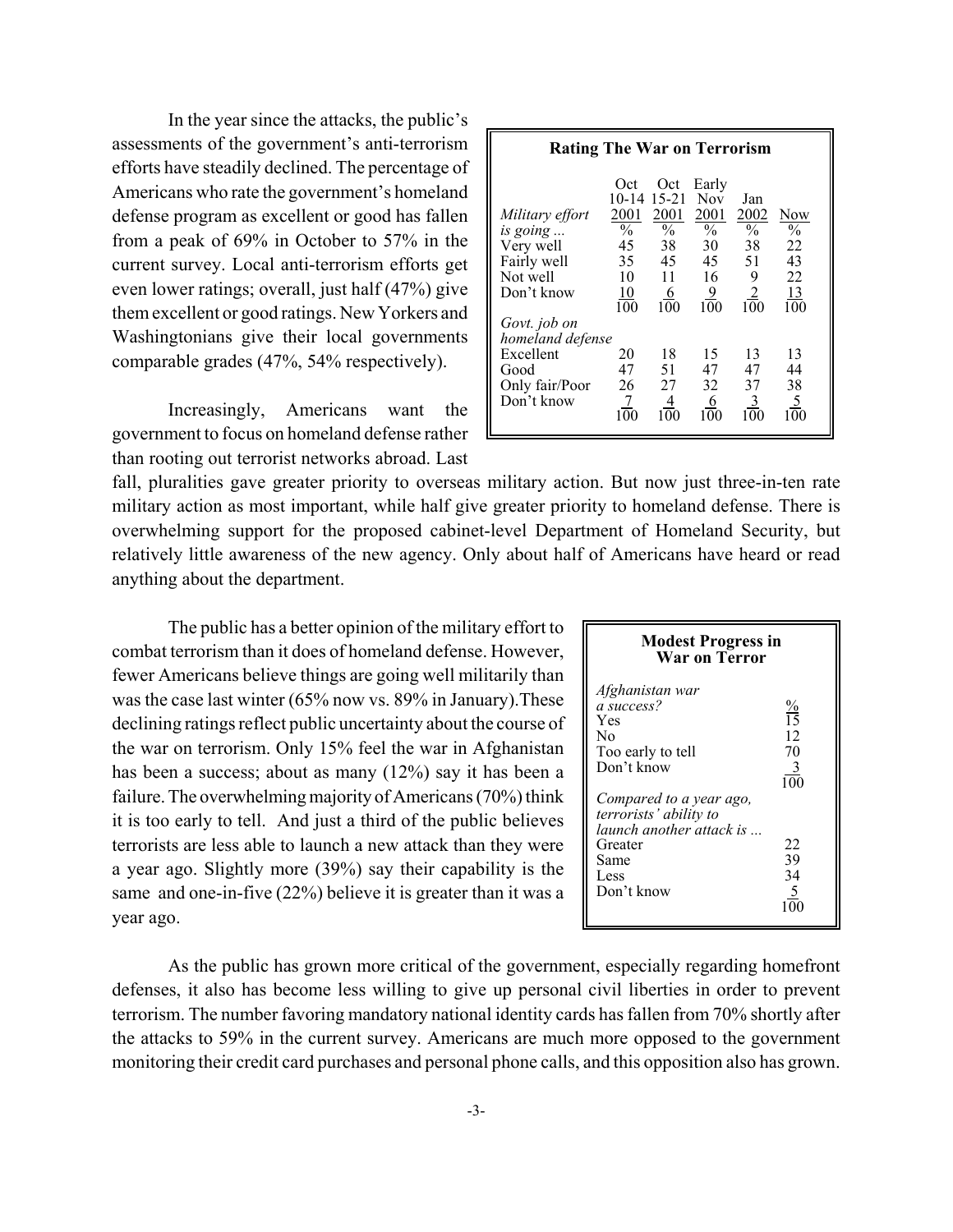However, a majority favors permitting airline security personnel to profile people who appear to be of Middle Eastern descent, and two-thirds support the idea of arming airline pilots.

Despite a declining consensus about the war on terror, two profound changes in American public opinion remain apparent. The public continues to be disposed to use military force in the war on terrorism, and Americans favor the United States taking an active role in the world as a way of preventing future terrorist attacks. In terms of specific ways for dealing with terrorism, military options draw broad support but so do alternative strategies.

Nearly six-in-ten (58%) give high priority to taking military action against countries that seek to develop nuclear weapons and about half (53%) say the same about increased defense spending. This feeling carries over to the U.S. military presence abroad as well. By 48%-29%, Americans say that increasing the U.S. military presence overseas would be a more effective way of combating terrorism than decreasing it. Still, a majority of Americans (53%) believe it is very important to reduce U.S. dependence on Middle East oil. These numbers have changed little since the beginning of the year.

The new poll continues to find a public that is supportive of engagement in world affairs. By 53%-34%, Americans favor the U.S. being very much involved in solving international problems as a way to avert terrorism. This is somewhat less than the 61%-32% majority in favor of active engagement last October. But it still represents a departure for a country that had been wary of dealing with global trouble spots in the post-Cold War era.

There still is, however, a reluctance to use economic aid as a weapon in the war on terror. Only a quarter of the public believes that providing aid to alleviate poverty in the Middle East is a very important means of reducing terrorism. But a 56% majority favors coming to the aid of Afghanistan to help it recover from the war and two-thirds accept the idea that the United States will have to continue to deploy troops there to maintain civil order.

| <b>Ways To Combat Terrorism</b>                                                                                                                |                                                                                 |                                                                                   |  |  |
|------------------------------------------------------------------------------------------------------------------------------------------------|---------------------------------------------------------------------------------|-----------------------------------------------------------------------------------|--|--|
| Take on world problems<br>Avoid world problems<br>Don't know                                                                                   | Oct 2001<br>$\frac{0}{0}$<br>61<br>32<br>7<br>$1\overline{0}0$                  | <u>Now</u><br>$\frac{0}{0}$<br>53<br>34<br><u>13</u><br>100                       |  |  |
| Decrease American<br>dependence on oil<br>Very important<br>Somewhat important<br>Not important<br>Don't know<br>Take action against countries | Jan 2002<br>$\overline{\frac{0}{6}}$<br>53<br>29<br>13<br>$\overline{5}$<br>100 | <b>Now</b><br>$\overline{\theta}/_{0}$<br>53<br>26<br>13<br>8<br>$1\overline{0}0$ |  |  |
| developing nuclear weapons<br>Very important<br>Somewhat important<br>Not important<br>Don't know                                              | 54<br>27<br>14<br><u>5</u><br>100                                               | 58<br>21<br>15<br>6<br>100                                                        |  |  |
| Increase defense spending to<br>maintain military preparedness<br>Very important<br>Somewhat important<br>Not important<br>Don't know          | 54<br>33<br>10<br>3<br>100                                                      | 53<br>33<br>10                                                                    |  |  |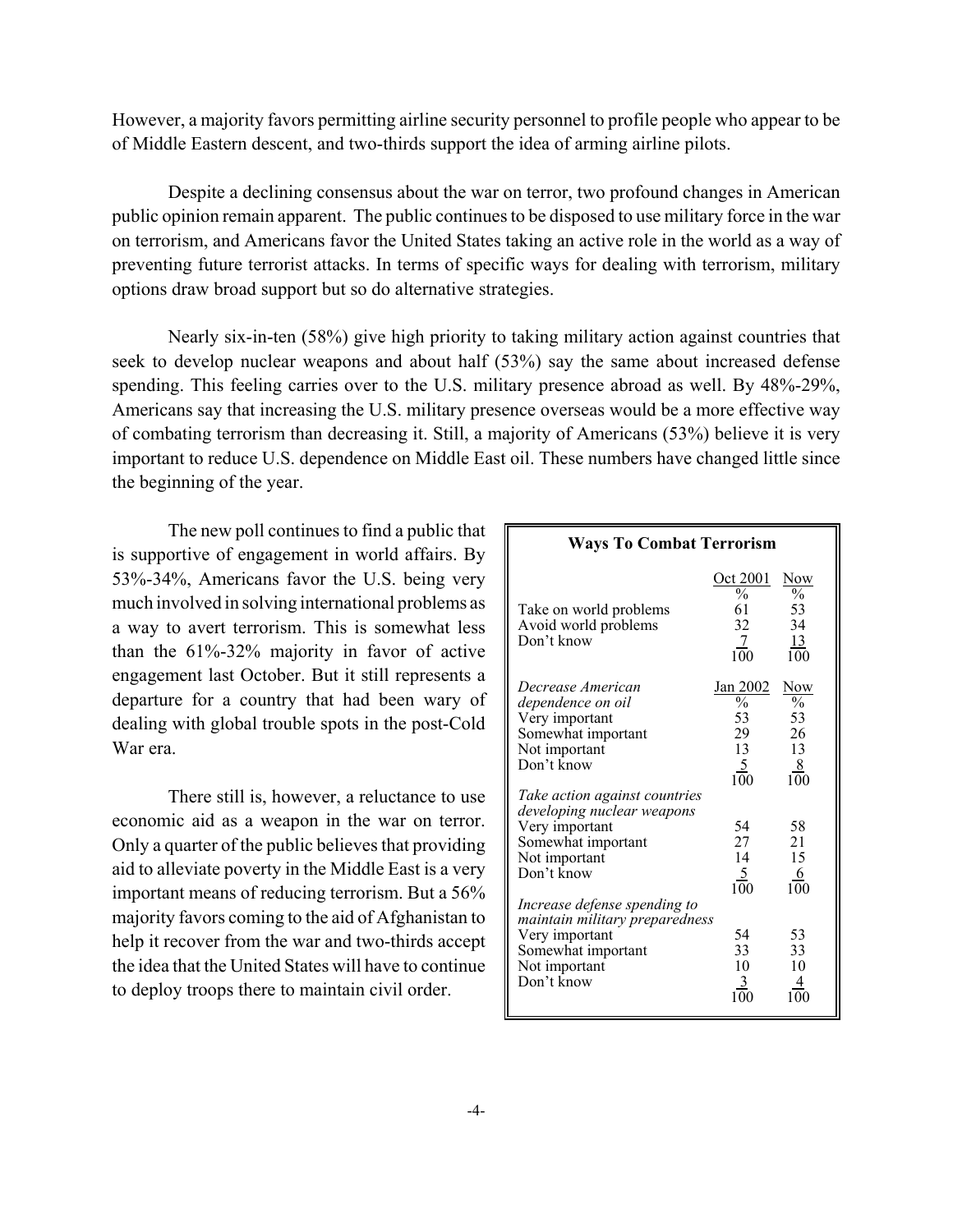The new poll does find considerably more support for basing U.S. anti-terrorism policy mostly on national interests, rather than strongly taking allied interests into account. By 45%-35%, Americans now say national interests should take precedence; last fall, the margin was two-to-one (59%-30%) in favor of giving allied interests strong consideration. The shift in favor of a U.S. centered policy was most pronounced among Republicans, who favor that idea by 57%-29%.

Significantly, public sentiment for a go-it-alone strategy does not extend to a possible conflict with Iraq. While most Americans (64%) favor using military force to get rid of Saddam Hussein, support for taking action in the absence of allied support withers to just 30%. Support for military action fell to 42% when tested with the prospect that the U.S. may suffer thousands of casualties.

For all the recent focus on a possible war with Iraq, far fewer people have been giving the matter serious consideration compared with the period before the 1991 Persian Gulf War. Just 46% say they have given a great deal of thought to whether the U.S. should go to war in Iraq. In January 1991, a Center survey found that 66% said they had given a great deal of thought to using force to drive Iraq out of Kuwait.

To many Americans, President Bush has yet to clearly lay out the case for a military action against Iraq, particularly when compared with his father a decade ago. As early as August 1990, half of Americans believed that then-President Bush had clearly explained the rationale for sending troops to the Persian Gulf. Today, just 37% say that the president has clearly articulated reasons for using force to end Saddam Hussein's rule.

| <b>Iraq Less Considered</b>                                                                                               |                                                                                    |                                                                |  |  |
|---------------------------------------------------------------------------------------------------------------------------|------------------------------------------------------------------------------------|----------------------------------------------------------------|--|--|
| Thought given to<br>using force in Iraq<br>A great deal<br>Some<br>Only a little<br>Not at all<br>Don't know              | Jan<br>1991<br>$\frac{1}{2}$<br>66<br>24<br>6<br>$\overline{2}$<br>$\frac{2}{100}$ | Now<br>$\frac{0}{0}$<br>46<br>35<br>11<br>6<br>$\frac{2}{100}$ |  |  |
| <b>Less Clarity from this</b><br><b>President Bush</b>                                                                    |                                                                                    |                                                                |  |  |
| President clearly<br>explains reasons for<br>using force in Iraq<br><b>Explained clearly</b><br>Not clearly<br>Don't know | Aug<br>1990*<br>$\frac{0}{0}$<br>50<br>41<br>9                                     | Now<br>$\frac{0}{0}$<br>37<br>52<br>11<br>100                  |  |  |
| * New York Times trend                                                                                                    |                                                                                    |                                                                |  |  |

The survey shows that, on a range of issues related to the use of force, fears of future terrorism are shaping public policy attitudes. Those who worry most about possible new attacks are decidedly more likely than other people to favor aggressive policies to deal with terrorism, including increased military spending, pre-emptive strikes to wipe out facilities of countries developing nuclear weapons, and using military force to bring about regime change in Iraq.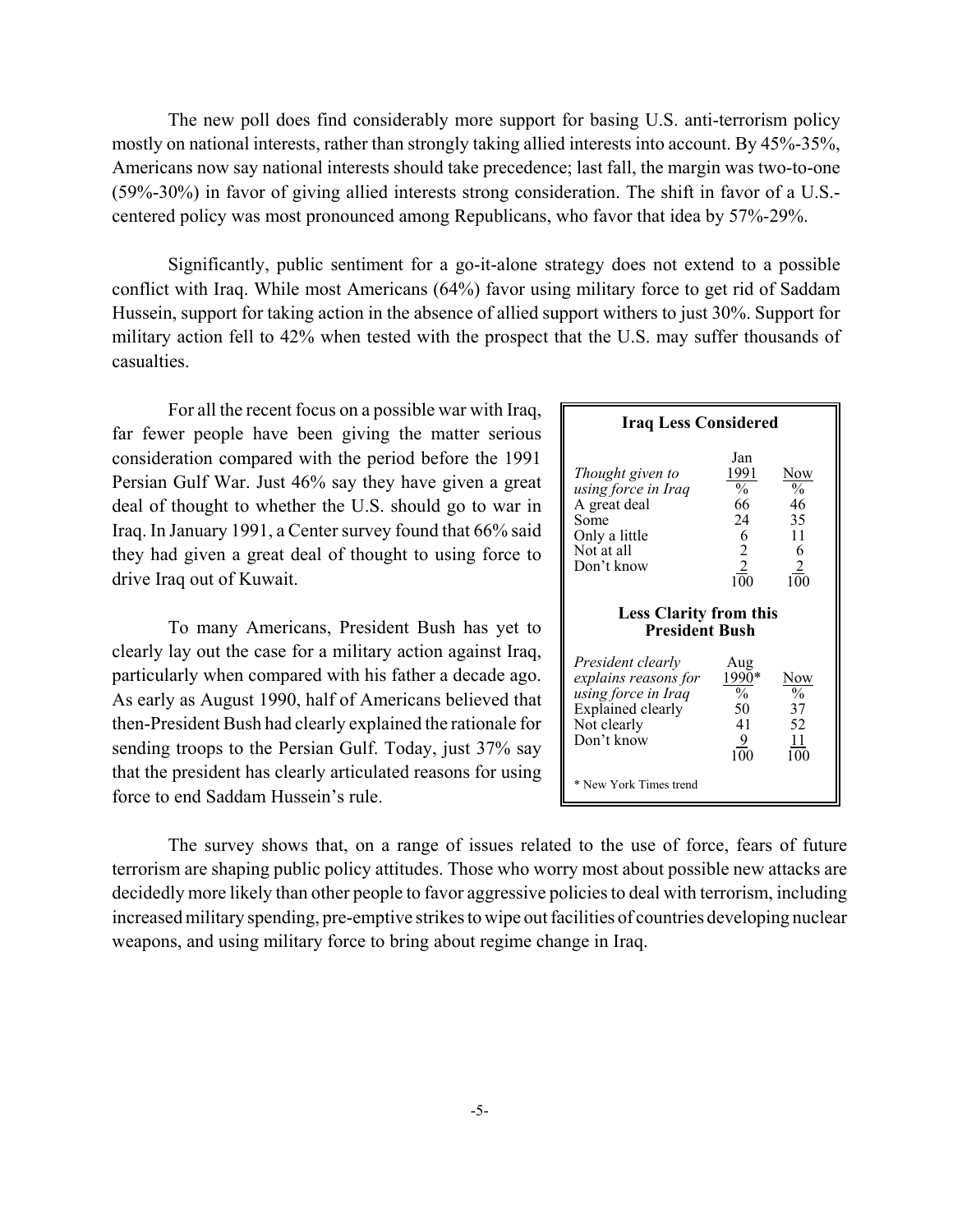One consequence of this is that in the post-9/11 era women worry more than men about another attack and this serves to reduce the long-standing gender gap on the use of force and defense spending. Women are about as supportive as men of taking military action against Iraq and suspected nuclear powers, although they are more sensitive to the possibility of casualties.

Continuing concern about terrorism notwithstanding, the economy once again is a competing source of public anxiety. As many Americans say they want President Bush to focus on the economy as on terrorism. Terrorism trumps domestic issues in the public's mind, but by a smaller margin than earlier this year. There is a wide partisan gap on these issues, with many more Republicans than Democrats citing terrorism as the top presidential priority.

The survey also found:

! Americans look at fire fighters, police officers and rescue workers as the heroes of Sept. 11. Asked in an open-ended format whose performance they found to be most inspiring, 37% named fire fighters and other emergency workers while

| <b>A Change in Priorities</b><br>for President Bush                                             |                                                                                                                          |  |  |  |
|-------------------------------------------------------------------------------------------------|--------------------------------------------------------------------------------------------------------------------------|--|--|--|
| Bush should<br><i>focus on</i><br>Domestic policy<br>War on terror<br><b>Both</b><br>Neither/DK | Jan Aug<br>2002 2002<br>$\overline{0}/_{0}$<br>$\frac{0}{0}$<br>29<br>33<br>52<br>43<br>22<br>13<br>6<br>2<br>100<br>100 |  |  |  |
| Economy<br>War on terror<br><b>Both</b><br>Neither/DK                                           | 39<br>34<br>22<br>5                                                                                                      |  |  |  |

14% mentioned the president and 10% said former Mayor Rudolph Giuliani. But 22% of New York-area residents named the former New York mayor as most inspirational.

- ! Shortly after the attacks, two-thirds of Americans considered them more serious than Japan's attack on Pearl Harbor, but that view has changed. Just 37% now believe the attacks were more serious than Pearl Harbor, while 43% say they were about as serious.
- ! If another attack occurs, four-in-ten expect terrorists to use chemical or biological weapons. And a 54% majority believes that Islamic terrorists already living in the United States would be most likely to carry out a new attack.
- ! Demonstrations of patriotism have become commonplace in the aftermath of Sept. 11. Nearly every respondent (96%) said there have been at least some displays of patriotism in their community – flags, bumper stickers, etc. Nearly one-in-five (17%) say their community has established a permanent memorial to the victims of the attacks.
- ! Just 35% of Americans say Sept. 11 was the start of a major conflict between the West and Islam. But another 19% predict it could turn into such a conflict – meaning that 54% believe the war on terrorism is already or could eventually become a "clash of civilizations."
- Roughly three-quarters of parents in the survey say they have talked to their children about the attack. More moms than dads say they have heard their children express fears about terrorism (53% vs. 34%).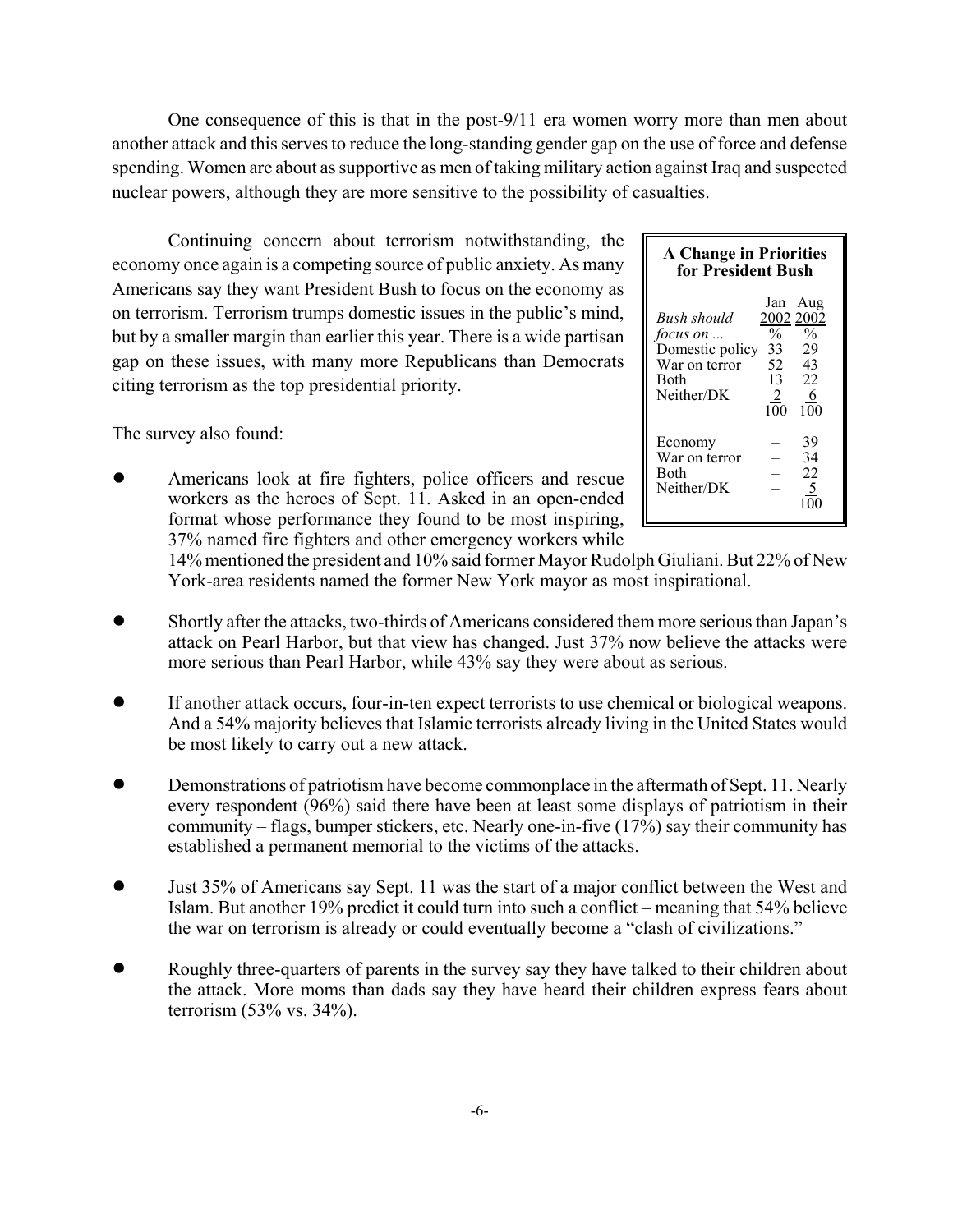# **I. Americans and 9/11: The Personal Toll**

The Sept. 11 attacks affected nearly all Americans in some way. Nationally, two-thirds say the attacks had a great emotional impact on them, and another quarter say it had some effect. Fewer than onein-ten say the events did not move them much.

Demonstrating the national scope of the tragedy, the emotional impact was only slightly greater in the targeted cities than elsewhere; nearly three-quarters in the New York City and Washington D.C. areas say they were moved a great deal by the attacks. Women felt emotionally affected more severely than men – 74% of women nationally say they were moved a great deal,

| <b>Widespread Emotional Impact</b> |                                |                       |                                               |                                     |
|------------------------------------|--------------------------------|-----------------------|-----------------------------------------------|-------------------------------------|
|                                    | Great<br>deal<br>$\frac{0}{0}$ | Some<br>$\frac{0}{0}$ | Not much/Don't<br>not at all<br>$\frac{0}{0}$ | know<br>$\%$                        |
| National<br>Women<br>Men           | 67<br>74<br>58                 | 25<br>23<br>28        | 8<br>$\mathcal{E}$<br>13                      | $* = 100$<br>$* = 100$<br>$1 = 100$ |
| New York<br>Women<br>Men           | 73<br>85<br>61                 | 21<br>11<br>32        | 5<br>3<br>6                                   | $1 = 100$<br>$1 = 100$<br>$1 = 100$ |
| Washington<br>Women<br>Men         | -72<br>75<br>69                | 22<br>21<br>23        | 5<br>4                                        | $1=100$<br>$* = 100$<br>$1 = 100$   |

compared to 58% of men, a pattern which was mirrored in New York and, to a lesser extent, Washington.

### *Where Were You When ...*

Virtually all Americans (97%) can recall precisely where they were or what they were doing the moment they heard about the attacks. By comparison, in 1999, the Pew Research Center found that, among those old enough to remember, 90% could recall where they were or what they were doing when they first heard about the assassination of JFK, and 85% remembered first hearing about the attack on Pearl Harbor.

But the public's historical perspective on the attacks has changed over the past year. In an NBC survey conducted on Sept. 12, fully two-thirds of Americans said the 9/11 attacks on the World Trade Center and the Pentagon were more serious than the Japanese attack on Pearl Harbor in 1941. Today, just four-in-ten

(37%) hold this view, while more (43%) say the attacks were about equal in historical importance. Residents of New York and Washington have the same impression as the rest of the nation on this question.

| <b>Remembering the Moment</b>                                                                                                                                                                        |                 |  |  |
|------------------------------------------------------------------------------------------------------------------------------------------------------------------------------------------------------|-----------------|--|--|
| Sept. 11 attacks                                                                                                                                                                                     | $\frac{\%}{97}$ |  |  |
| 1999 survey comparisons*                                                                                                                                                                             |                 |  |  |
| JFK assassination                                                                                                                                                                                    | 90              |  |  |
| Death of Princess Diana                                                                                                                                                                              | 87              |  |  |
| Okla. City bombing                                                                                                                                                                                   | 86              |  |  |
| Pearl Harbor attack                                                                                                                                                                                  | 85              |  |  |
| Challenger explosion                                                                                                                                                                                 | 82              |  |  |
| MLK assassination                                                                                                                                                                                    | 67              |  |  |
| * Percent who recall exactly where they<br>were or what they were doing the moment<br>they heard the news, based on those who<br>were old enough to remember the event.<br>May, 1999 Millenium study |                 |  |  |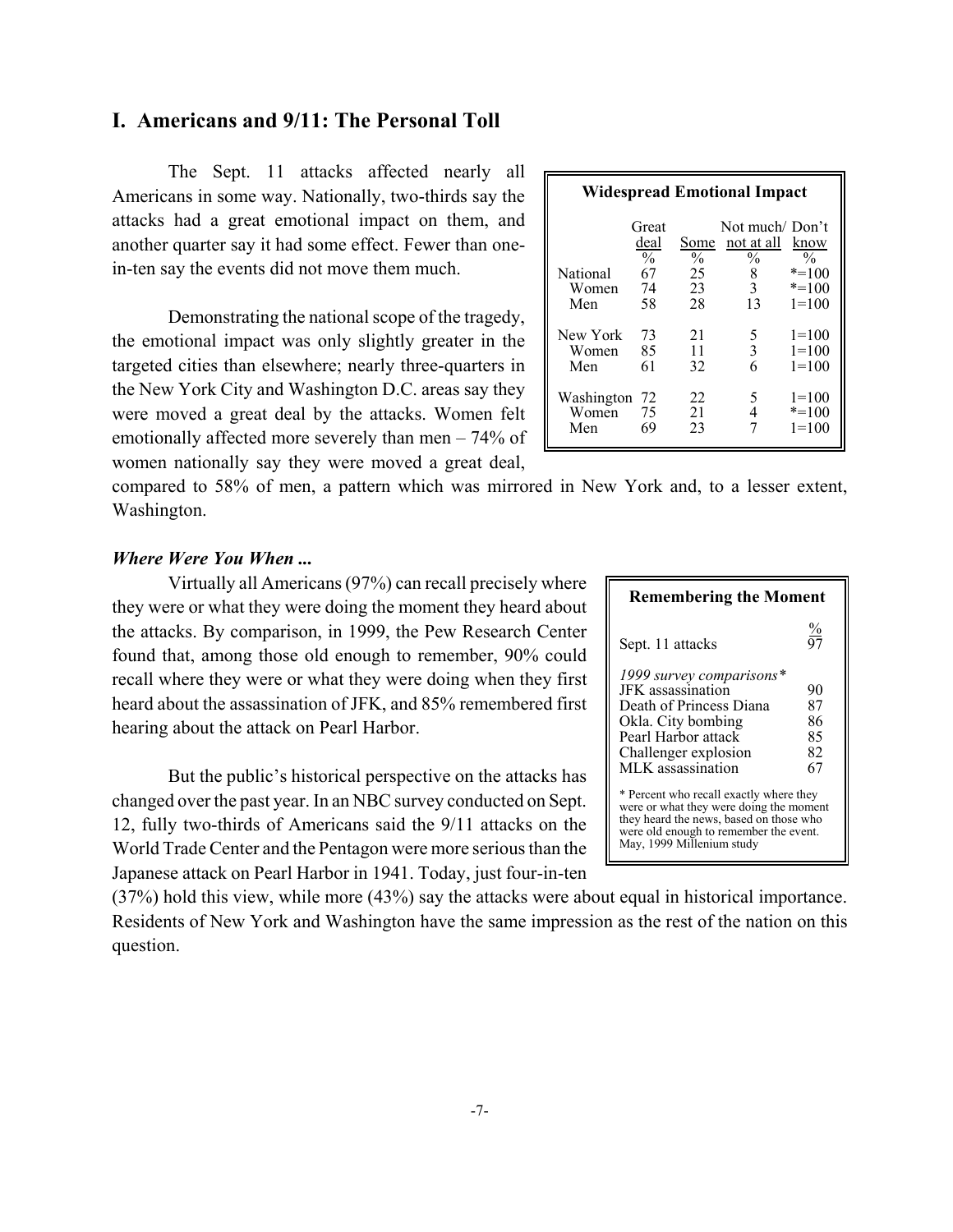Younger people are the most likely to rate 9/11 as bigger than Pearl Harbor. Among Americans under age 50, four times as many rate the Sept. 11 attacks as more important than Pearl Harbor as say they were less serious (40% to 10%). By comparison, as many Americans age 65 and older say 9/11 was *less* serious than Pearl Harbor as say it was *more* serious.

#### *National Impact Greater*

While Americans offer that Sept. 11 was a huge event for the nation, relatively few say that their

| <b>Comparing 9/11 to Pearl Harbor</b> |                                             |                                        |                              |                    |
|---------------------------------------|---------------------------------------------|----------------------------------------|------------------------------|--------------------|
|                                       | serious equal serious Ref.<br>$\frac{0}{0}$ | More About Not as DK/<br>$\frac{0}{0}$ | $\frac{0}{0}$<br>$5^{\circ}$ | $\frac{0}{0}$      |
| Sept 12, 2001*                        | 66                                          | 25                                     |                              | $4=100$            |
| <b>August, 2002</b><br>Age            | 37                                          | 43                                     |                              | $14 \quad 6 = 100$ |
| 18-49                                 | 40                                          | 45                                     | 10                           | $5=100$            |
| 50-64                                 | 36                                          | 41                                     |                              | $17 \quad 6 = 100$ |
| $65+$                                 | 29                                          | 38                                     |                              | $26 \quad 7 = 100$ |
| *NBC News, Sept 12, 2001.             |                                             |                                        |                              |                    |

*own* lives have undergone major changes, and many have experienced other events in their lives over the past year that had a bigger effect on them personally.

Eight-in-ten Americans volunteered the 9/11 attacks had the biggest effect on the *nation* over the past year. But when asked if they could think of anything that had happened over the past year or so that had a big effect on their *own* lives, half as many (38%) mentioned the attacks.

That was the leading response, but a quarter (24%) cited a more personal life event such as a marriage, birth, death or health problem in the family, and 30% said nothing major had happened in their lives over the past year or so. Not

| What had the biggest effect on                                                                              |                                 |                        |                                             |                                   |  |
|-------------------------------------------------------------------------------------------------------------|---------------------------------|------------------------|---------------------------------------------|-----------------------------------|--|
|                                                                                                             | The<br>Country<br>$\frac{0}{0}$ | Natl.<br>$\frac{0}{6}$ | ---Your own life---<br>NYC<br>$\frac{0}{6}$ | DC<br>$\overline{\mathfrak{0}}_0$ |  |
| 9/11 attacks                                                                                                | 80                              | 38                     | 51                                          | 44                                |  |
| Economy/Stocks                                                                                              | 6                               | 3                      | $\mathcal{D}_{\mathcal{L}}$                 | 3                                 |  |
| Corporate scandal                                                                                           | 3                               |                        |                                             |                                   |  |
| Personal events                                                                                             |                                 | 24                     | 21                                          | 21                                |  |
| Other                                                                                                       | 10                              | 4                      | 3                                           | $\mathcal{D}_{\mathcal{L}}$       |  |
| Nothing                                                                                                     | 5                               | 30                     | 22                                          | 28                                |  |
| DK/Refused                                                                                                  |                                 | 3                      | 3                                           | 3                                 |  |
| Open-ended questions; figures add to more than 100% because<br>respondents could give more than one answer. |                                 |                        |                                             |                                   |  |

surprisingly, 9/11 ranked somewhat higher among respondents in New York and Washington, where 51% and 44%, respectively, said the attacks had a big effect on their own personal lives.

Nationally, younger people are somewhat less likely than their elders to rank 9/11 as the biggest event in their lives over the past year. But this is more related to the eventful lives of young Americans than to a muted reaction to Sept. 11. People under age 30 are more likely than those 30 and older to have rated the birth of a child, a marriage, a graduation or a major move as the biggest event in their lives, overriding the importance of 9/11. This pattern was reversed in Washington D.C., where younger people were somewhat more likely to cite Sept. 11 as having the biggest effect on their lives.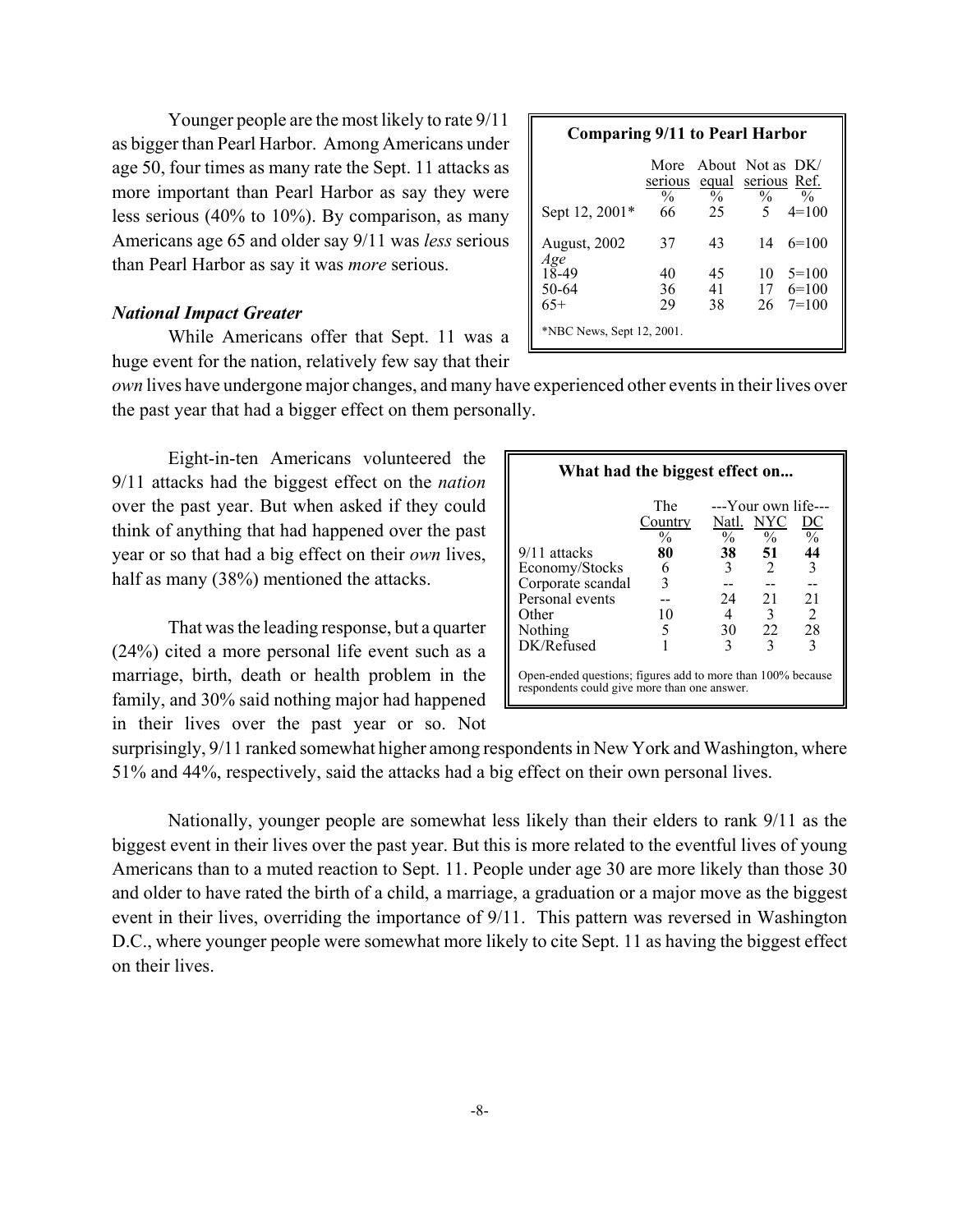Similarly, while half of the nation says life in America has changed in a major way as a result of the terrorist attacks, just 16% say this is the case in their own personal lives. Instead, 49% say their lives are basically the same as before the attacks.

The personal impact of the attacks has been greater in the targeted cities. More than six-in-ten in New York City (61%) and Washington D.C. (63%)

| Effect of 9/11 on                                                      |                                                              |                                               |                                                               |                                        |  |  |
|------------------------------------------------------------------------|--------------------------------------------------------------|-----------------------------------------------|---------------------------------------------------------------|----------------------------------------|--|--|
| Major change<br>Minor change<br>Basically the same<br>Other/Don't know | Life in<br>America<br>$\frac{0}{0}$<br>50<br>35<br>14<br>100 | Natl.<br>$\frac{0}{0}$<br>16<br>33<br>49<br>2 | ---Your own life---<br>NYC<br>$\frac{0}{0}$<br>24<br>37<br>37 | $rac{\text{DC}}{\%}$<br>22<br>41<br>36 |  |  |

areas say the attacks have changed their lives at least a little, compared with 49% nationwide. This sentiment was shared by residents of other large cities. A quarter of people who live in large cities nationwide say their lives have changed in a major way – twice the rate found in small towns and rural areas.

Far and away the most common change people refer to in their lives is a sense of fear and caution arising out of the terrorist attacks. When asked to describe how their lives have changed in a major way, nearly half in both cities and the nation offered that they were more afraid, more careful, more distrustful, or felt more vulnerable. A number also cited financial problems or job losses they have faced as a result of the attacks.

But the effects of 9/11 were not all bad. A substantial minority of Americans, including many residents of New York and Washington, said the biggest change in their lives is that they are spending more time with their families, making a point to enjoy life more and to not take things for granted since the attacks.

### *Emotional Repercussions*

Nearly a year later, the attacks are still fresh in the minds of many Americans. A quarter of the public, and four-in-ten in the cities, say they still think about the attacks every day, and a majority in all regions say they think about them at least a few times a week.

For most Americans, Sept. 11 continues to inspire feelings of patriotism and spirituality. Fully 62% say they often feel patriotic as a result of the attacks, while 49% say they frequently think about life in spiritual terms. These feelings are as prevalent in New York and Washington as in the rest of the nation.

| <b>Lasting Emotional Effects</b>                                                                       |                                                                       |                                                                     |                                                                          |  |  |  |
|--------------------------------------------------------------------------------------------------------|-----------------------------------------------------------------------|---------------------------------------------------------------------|--------------------------------------------------------------------------|--|--|--|
| Often feel<br>Patriotic<br>Spiritual<br>Angry<br>Sad<br>Suspicious<br>Scared<br>Depressed<br>Sleepless | Natl.<br>$\frac{0}{0}$<br>62<br>49<br>31<br>24<br>23<br>12<br>10<br>4 | NYC<br>$\frac{0}{0}$<br>61<br>50<br>41<br>37<br>29<br>18<br>14<br>g | <u>DC</u><br>$\frac{0}{0}$<br>60<br>49<br>27<br>23<br>24<br>15<br>8<br>3 |  |  |  |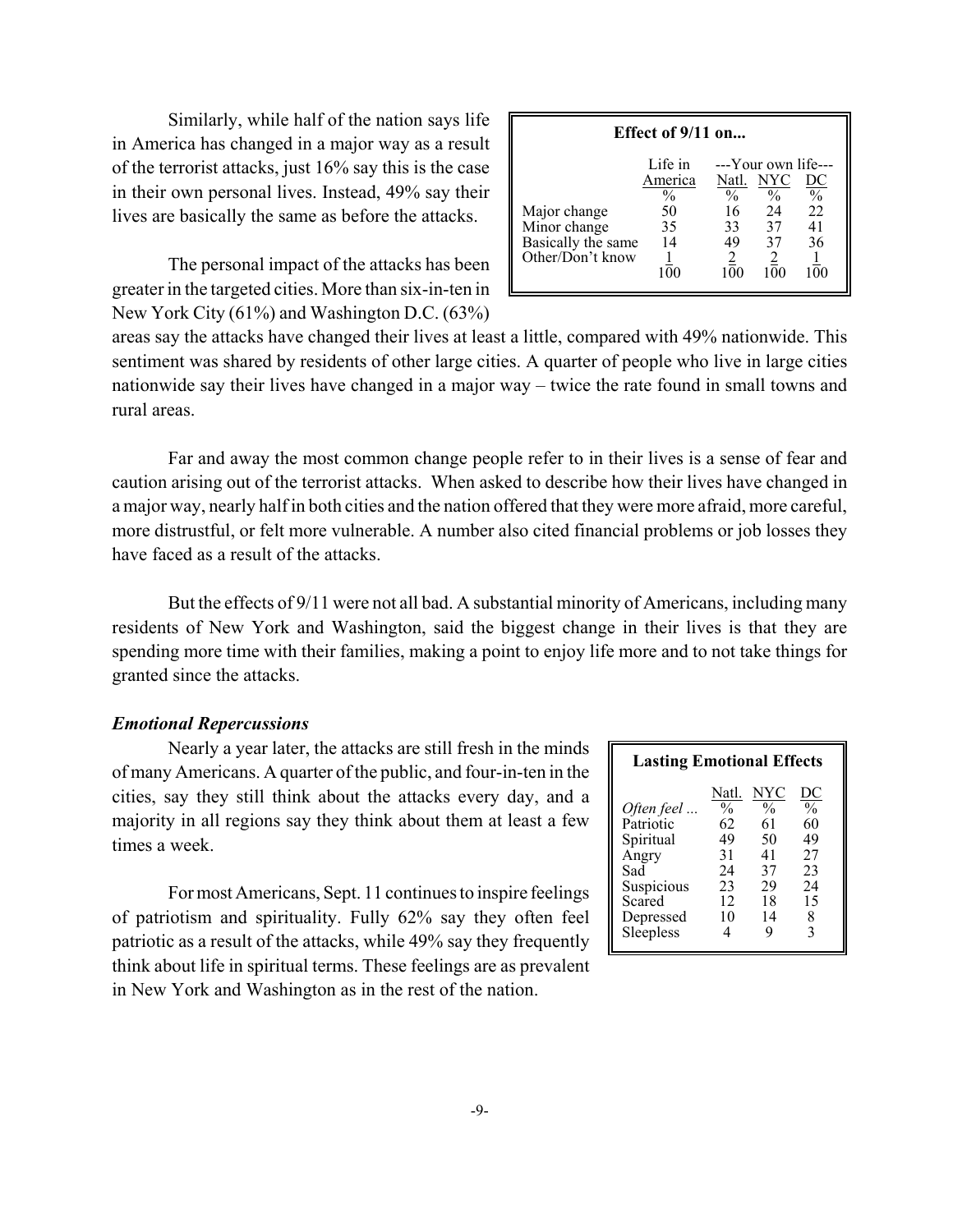But a sizable minority of Americans are still struggling with other, less positive reactions – anger and sadness, suspicion and fear, depression and insomnia. These feelings, while widely shared, are especially prevalent among New Yorkers. Three-in-ten people nationwide (31%), and as many as four-in-ten in the New York area, say they often still feel angry as a result of the attacks. A quarter (24%) say they often feel sad; again, a much higher proportion of New Yorkers report frequently feeling sad because of the attacks.

Women are more likely than men to report experiencing these reactions, which has been the case since shortly after the attacks. This is particularly true with respect to feeling sad, scared and depressed. Women also are just as likely as men to say they still feel angry as a result of the terrorist attacks. Despite feeling fewer of these emotional effects, men are just as likely as women to still be thinking about 9/11 regularly, and to feel increased patriotism.

Many New Yorkers are experiencing several of these feelings, adding to their emotional burden. More than four-in-ten New Yorkers say they often experience two or more of the following emotions: anger, sadness, suspicion, fear, depression and insomnia. Roughly a quarter nationwide and in the D.C. area say the same.

### *Fear Drives Lifestyle Changes*

One of the biggest effects on people's behavior as a result of Sept. 11 has been on their family lives. Four-in-ten (42%) say they spend more time close to home and with family, a figure that rises to 57% in New York. Far fewer people have made other major adjustments to their daily lives out of concern about terrorism.

Roughly a quarter of Americans say they have handled mail differently since 9/11, and onein-five say they have traveled by air less as a result of the attacks. (Of those who say the latter, fully 55% attribute their decrease in flying to their concerns about safety, while just 16% say they are flying less because of the added security hassles.) Other behaviors, such as stockpiling supplies or avoiding travel to certain cities are less prevalent. Just 15% nationwide say they have avoided certain cities since the attacks, and fewer say they have stored up food or water (12%), or stockpiled medications or prescription drugs (4%).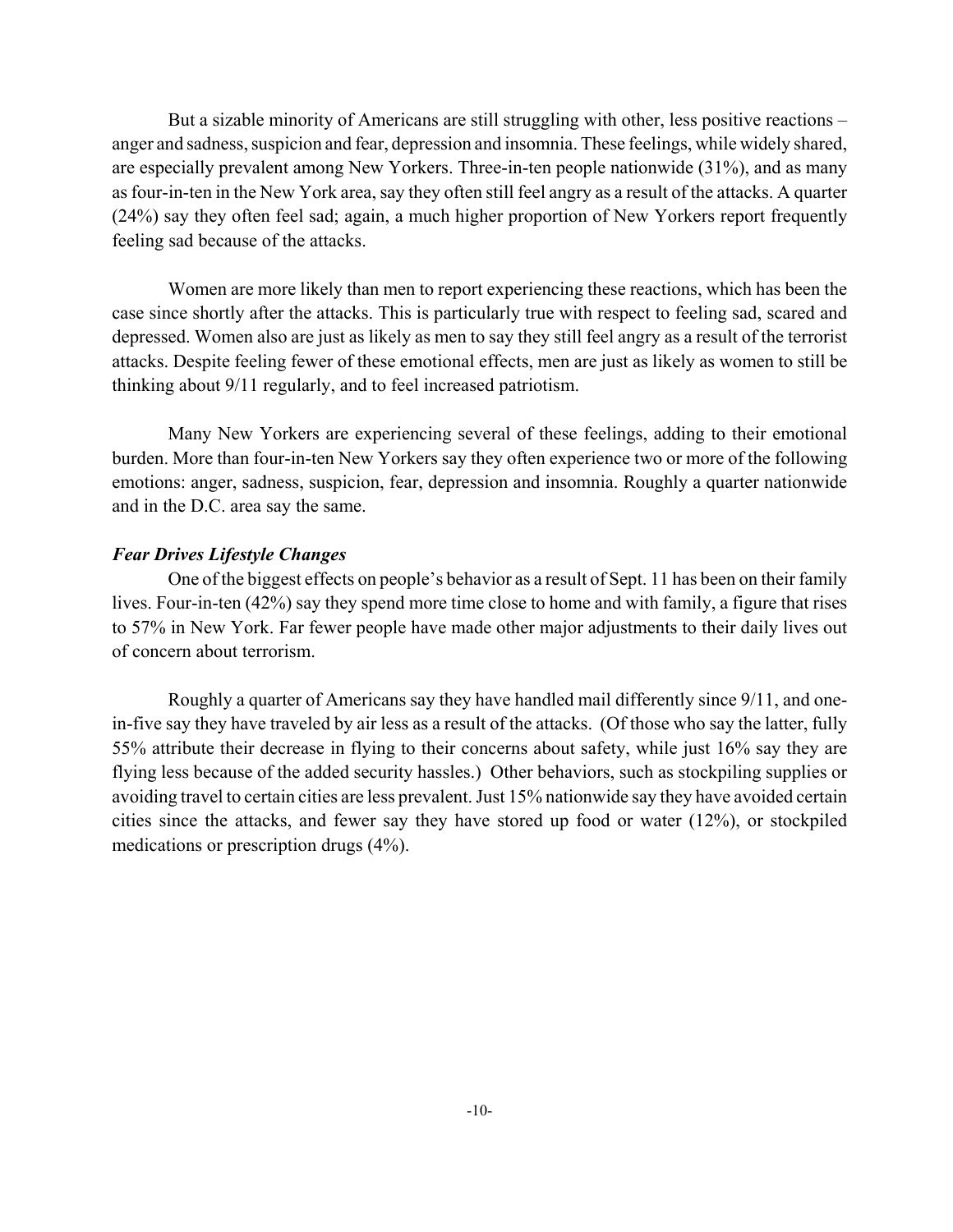Not surprisingly, worries about terrorism are highly related to these behaviors. Almost half (45%) of those who are very worried that they or their families might become the victim of a terrorist attack say their life has changed in a major way, and 84% say their life has changed at least somewhat. By comparison, 61% of those who have little or no worries about becoming a victim of an attack say their life is basically the same as it was before 9/11.

The minority who have high levels of personal concern about terrorism – 12% of the public – have changed their behavior dramatically. Seven-in-ten are staying closer to home and spending more time with family as a result of the attacks and half are handling mail

| <b>How Daily Life Has Changed Since 9/11</b>                                                         |                                          |                                             |                                                                                      |                                      |  |  |
|------------------------------------------------------------------------------------------------------|------------------------------------------|---------------------------------------------|--------------------------------------------------------------------------------------|--------------------------------------|--|--|
| <i>Personal life has</i><br>Changed in a major way<br>Changed only a little<br>Is basically the same | Total<br>$\frac{0}{0}$<br>16<br>33<br>49 | $\sqrt[0]{\phantom{.}}_0$<br>45<br>39<br>14 | Worried about<br>being victim<br>of terrorism<br>Very Some<br>$\%$<br>14<br>45<br>40 | <b>Not</b><br>$\%$<br>10<br>28<br>61 |  |  |
| Don't know<br>Percent who have<br>Stayed closer to home<br>Handled mail differently                  | $\frac{2}{100}$<br>42<br>24              | $\overline{2}$<br>100<br>72<br>50           | $\perp$<br>100<br>56<br>28                                                           | $\perp$<br>100<br>30<br>17           |  |  |
| Traveled by air less<br>Avoided certain cities<br>Avoided crowded places                             | 17<br>15<br>15                           | 34<br>38<br>41                              | 26<br>18<br>21                                                                       | 9<br>8<br>7                          |  |  |
| Stored up food or water<br>Stored up medications<br>(Percent of Population)                          | 11<br>4                                  | 24<br>12                                    | 14<br>4<br>$(12\%) (28\%) (59\%)$                                                    | $\frac{7}{2}$                        |  |  |

differently. A third have reduced their air travel plans and roughly four-in-ten are avoiding certain cities and crowded places. Among those who are very worried, one-quarter have stored up food or water in their home in case of an emergency. Just 7% of those who are not too worried about an attack have done the same.

### *Closest to Tragedy, Greatest Impact*

The impact of the attacks, on emotions and behaviors, has been far greater in New York and Washington, DC. Yet within these cities, there is a stark division between those who were in the downtown areas on the day of the attacks and those who were not. Notably, 59% of New York area residents who were in midtown or lower Manhattan on Sept. 11 knew someone killed in the attacks. By comparison, about four-in-ten New York area residents who were not in the area that day say the same.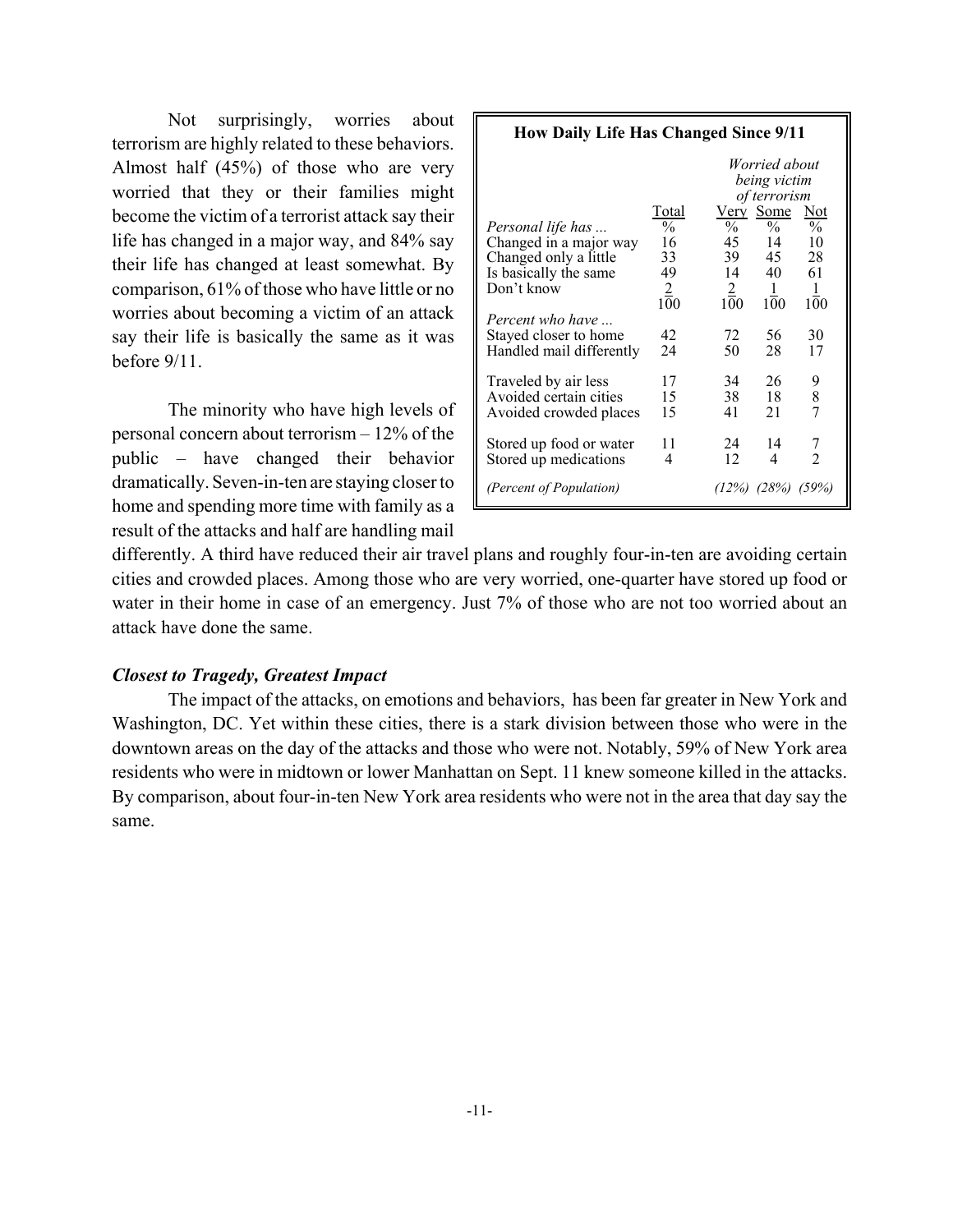In addition, four-in-ten New Yorkers who experienced the attacks firsthand have since lost their jobs or taken a pay cut. Just 11% of New York area residents who were not in midtown or lower-Manhattan on that day say the same, a rate no higher than in the nation as a whole. Similarly, New Yorkers who were in the downtown area on 9/11 are twice as likely as New Yorkers who were elsewhere to be thinking about changing their careers.

These patterns also are mirrored in Washington D.C., where those who were downtown or near the Pentagon on the day of the attacks have experienced a more direct impact than others in the area. More

| <b>Experiencing Tragedy First-Hand</b>                                                                                                             |                              |                                                |                     |                                                  |                                 |
|----------------------------------------------------------------------------------------------------------------------------------------------------|------------------------------|------------------------------------------------|---------------------|--------------------------------------------------|---------------------------------|
| Knew someone killed/hurt                                                                                                                           | Natl.<br>$\frac{0}{0}$<br>11 | New York<br>In city Not<br>$\frac{0}{0}$<br>59 | $\%$<br>43          | Washington<br>In city Not<br>$\frac{0}{0}$<br>27 | $\frac{0}{0}$<br>16             |
| Lost job or took pay cut<br>Changed career plans<br>Thought about moving                                                                           | 13<br>6<br>6                 | 39<br>20<br>37                                 | 11<br>9<br>13       | 18<br>11<br>23                                   | 11<br>4<br>13                   |
| Handled mail differently<br>Traveled by air less                                                                                                   | 24<br>17                     | 43<br>44                                       | 28<br>26            | 38<br>32                                         | 27<br>23                        |
| Think about daily<br>Avoid crowded places<br>Feel depressed<br>Have difficulty sleeping                                                            | 28<br>15<br>10<br>4          | 48<br>38<br>19<br>16                           | 38<br>29<br>13<br>7 | 41<br>32<br>10<br>5                              | 38<br>27<br>6<br>$\mathfrak{D}$ |
| Number of cases                                                                                                                                    | (1001)                       | (87)                                           | (314)               | (194)                                            | (206)                           |
| For NY sample "in Midtown or lower Manhattan on the day of the attacks"<br>For DC sample "downtown or near the Pentagon on the day of the attacks" |                              |                                                |                     |                                                  |                                 |

than a quarter (27%) of this group knew a victim, compared with 16% of other area residents. Just one-in-ten Americans nationwide say they knew someone killed or injured on Sept. 11.

Proximity to the attacks also has had an effect on people's behavior, and a lasting emotional impact. In both New York and Washington, it is the people who were closest to the attacks who have become significantly more cautious in terms of handling their mail more carefully, flying less, or avoiding crowded places.

Perhaps not surprisingly, the emotional toll is greatest among those who were near ground zero in Manhattan on Sept. 11. Half of New Yorkers with this experience still think about the attacks every day and one-in-five often feel depressed. As many as 16% often have difficulty sleeping, twice the rate reported by others living in the region and four times as high as in the rest of the nation.

# *Many Make Emergency Plans*

Children as well as adults are struggling with the after effects of the attacks. Among parents with children age 5 to 17 living at home, 44% say their kids have expressed fears about terrorism. A Pew Research Center survey conducted in mid-September, 2001 found similar reporting of fears among children age 5 to 12.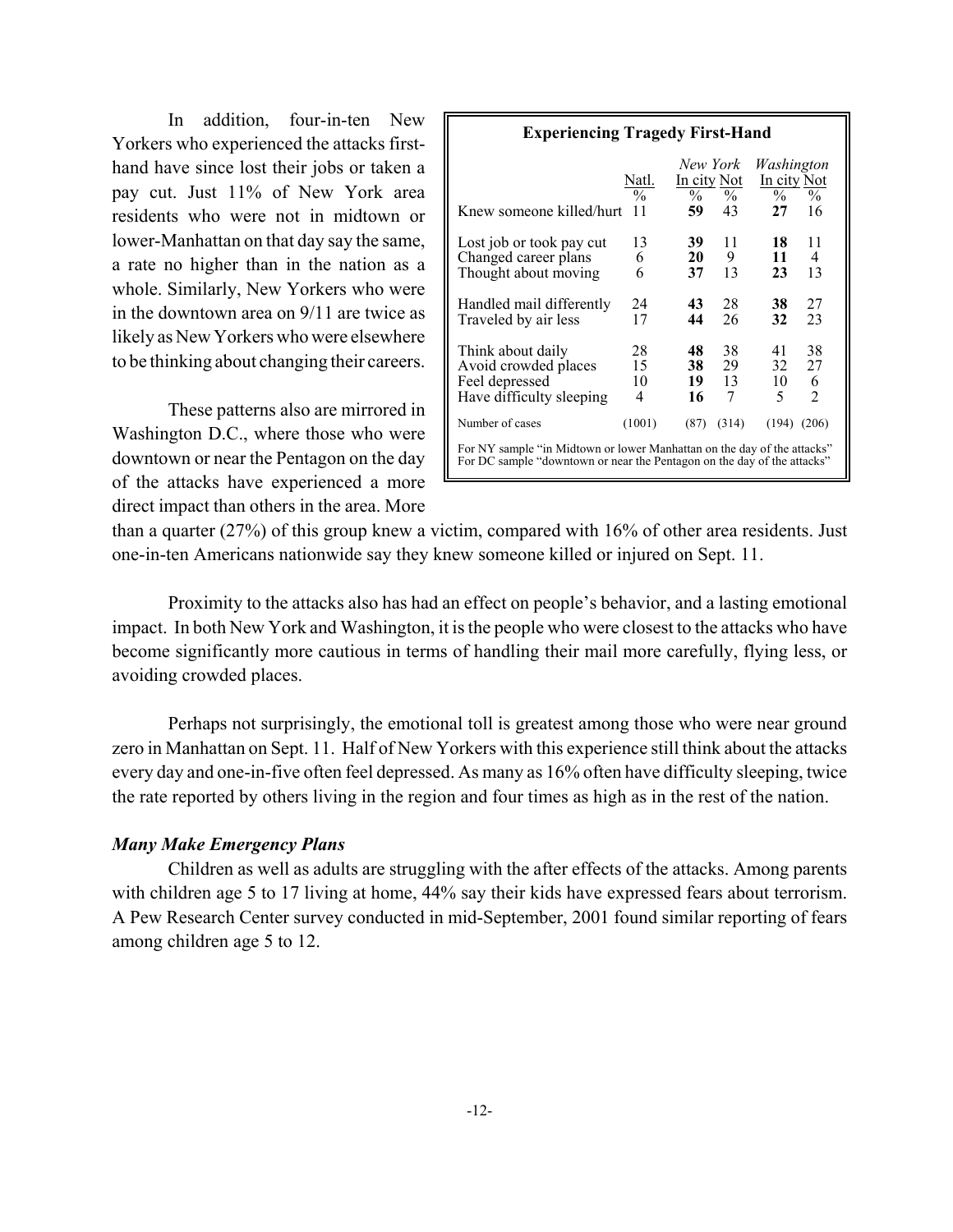For the most part, parents have dealt with their children's concerns by talking about them. Three-quarters of parents in all regions of the country have made a point to talk with their children about terrorism. But some families have been more active: Fully half of parents in the New York area say they have made special arrangements for their children with family or friends in case of possible emergencies, slightly higher than in Washington D.C. (37%) and the nation as a whole (35%).

Parents who are worried that they or a member of their family might become a victim of a terrorist attack are, not surprisingly, far more likely to have taken precautions. Nearly half of parents who worry a great deal or some about terrorism affecting their family have made emergency plans for their kids in case of an emergency – just 22% of parents with less concern have done the same.

These worried parents are also twice as likely to hear worries from their children. Fully 60% of parents very or somewhat worried about terrorist attacks report that their children have expressed such fears, compared with 28% of parents who worry little about such things.

While mothers and fathers appear to be sharing responsibility for talking with their children and making emergency plans, mothers are significantly more likely than fathers to hear their kids express worries about terrorism. Nationally, more than half of mothers of children age 5 to 17 say their

| <b>Worried Parents, Worried Kids</b>                                                          |                                                       |                                 |                                 |                                                                                   |  |  |
|-----------------------------------------------------------------------------------------------|-------------------------------------------------------|---------------------------------|---------------------------------|-----------------------------------------------------------------------------------|--|--|
| Responses<br>to terrorism<br>Talked with kids<br>Kids expressed fears<br>Made emergency plans | All<br>Parents Moms Dads<br>$\frac{0}{0}$<br>44<br>35 | $\frac{0}{0}$<br>79<br>53<br>37 | $\frac{0}{0}$<br>74<br>34<br>33 | Worried Not<br>$\frac{0}{0}$<br>$\frac{0}{0}$<br>73<br>81<br>28<br>60<br>22<br>48 |  |  |

kids have expressed fears about terrorist attacks, compared with one-third of fathers.

### *Patriotism Prevalent*

Sept. 11 produced a rise in patriotism across the nation, and this is seen in several ways. While six-in-ten (62%) say they often feel patriotic as a result of the attacks, displays of patriotism such as flags, bumper stickers, and signs continue to be visible throughout the nation.

Feelings of patriotism are particularly prevalent among Republicans and older Americans. Fully 74% of Republicans say they often feel patriotic as a result of the attacks, compared with 61% of Democrats and 53% of independents. Three-quarters of those age 65 and above (74%) also say they feel patriotic, more than other age groups.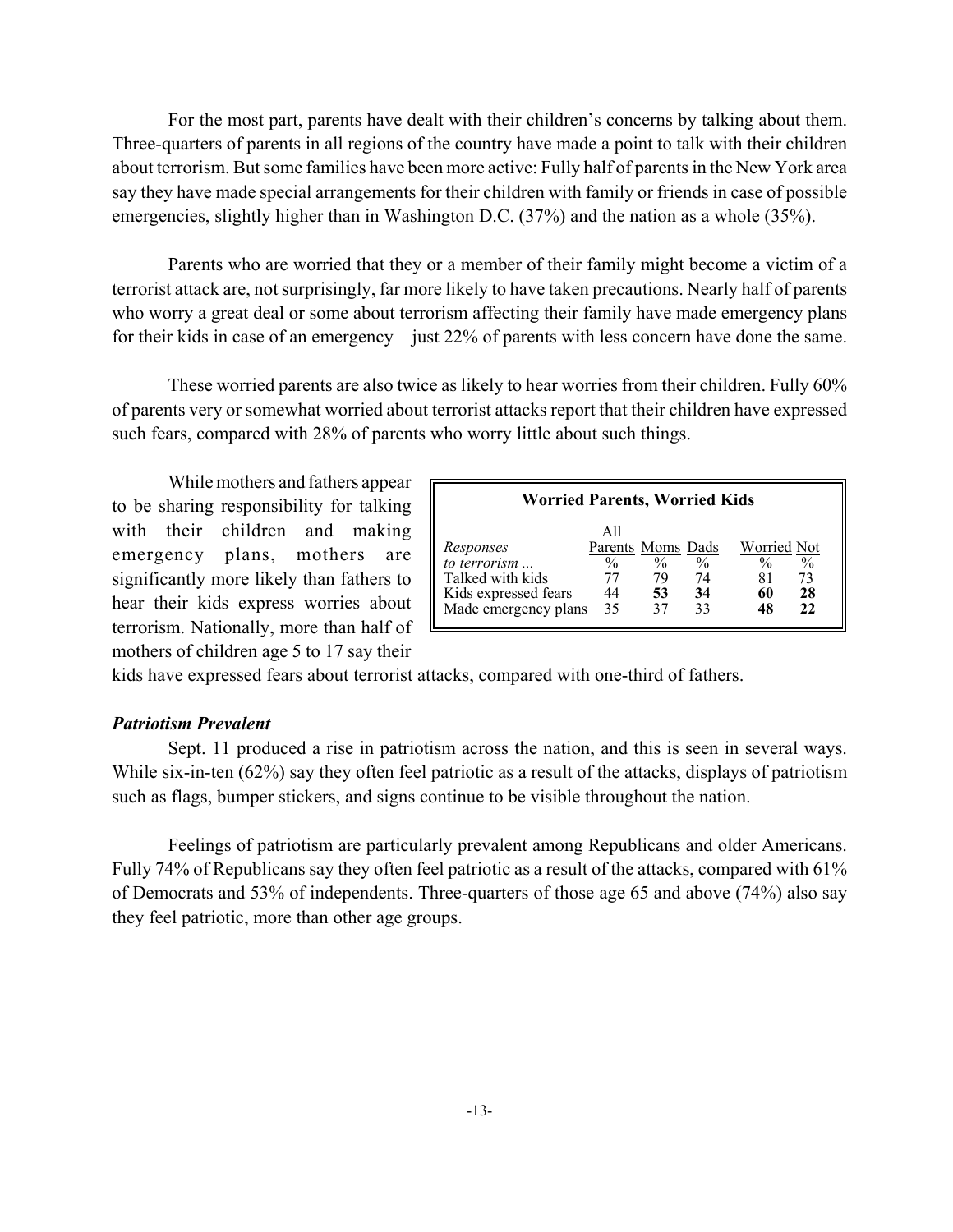Nearly eight-in-ten Americans (78%) say they continue to see a lot of this in their community. These displays appear to be more common in the Midwest and the South than in other regions, including the New York and Washington areas.

In addition to flags and signs, many people (17% nationally) report that some type of permanent memorial to the victims of Sept. 11 has been created in their community. A third of those living in the New York metropolitan area say this has happened, as do a quarter of respondents in the Washington area.

| Remembering 9/11 in<br><b>Your Community</b> |                          |                |                |  |  |  |  |
|----------------------------------------------|--------------------------|----------------|----------------|--|--|--|--|
| Displays of                                  | Natl.                    | NYC            | WD <u>C</u>    |  |  |  |  |
| patriotism                                   | $\overline{\frac{0}{6}}$ | $\frac{0}{0}$  | $\frac{0}{0}$  |  |  |  |  |
| $\overline{A}$ lot                           | 78                       | 72             | 67             |  |  |  |  |
| Some                                         | 18                       | 20             | 24             |  |  |  |  |
| Hardly any                                   |                          | 6              |                |  |  |  |  |
| Don't know                                   |                          | $\overline{2}$ |                |  |  |  |  |
|                                              | 100                      | 100            | 100            |  |  |  |  |
| Permanent mem-                               |                          |                |                |  |  |  |  |
| orial established                            |                          |                |                |  |  |  |  |
| Yes                                          | 17                       | 32             | 25             |  |  |  |  |
| No                                           | 78                       | 65             | 70             |  |  |  |  |
| Don't know                                   | 5                        | 3              | $\overline{5}$ |  |  |  |  |
|                                              |                          |                |                |  |  |  |  |
|                                              |                          |                |                |  |  |  |  |

There is little sign of "9/11 fatigue" in the survey. A majority of the public (58%) thinks the country has paid the right amount of attention to the Sept. 11 attacks, and nearly one-fifth (19%) say the event has received too little attention. Just 18% think too much attention has been paid. People who are very worried that they or their family will be harmed in another attack are more likely than others to believe too little attention has been paid to Sept. 11.

### *Spiritual Thinking*

Nearly half of Americans and New York and Washington residents say they often think about life in spiritual terms as a result of the terrorist attacks, making this, along with increased patriotism, one of the most common personal reactions to 9/11. Women are significantly more likely to say this applies to them.

Blacks and Hispanics also are significantly more likely than whites to say they often think about life in spiritual terms as a result of the attacks. Among whites, two-thirds of evangelical Protestants expressed this spiritual reaction, compared to one-third of nonevangelical Protestants, 49% of Catholics, and 16% of seculars.

### *Heroes of 9/11*

The public found the actions of firemen, police officers, and rescue workers in the aftermath of the terrorist attacks to be the most personally inspiring. Pluralities in all parts of the nation, the New York and Washington areas included, cite the bravery of these emergency personnel as most inspirational, with firemen singled out for praise.

| <b>Often Think about Life</b><br>in Spiritual Terms            |                      |  |  |  |  |
|----------------------------------------------------------------|----------------------|--|--|--|--|
| Total                                                          | $\frac{\%}{49}$      |  |  |  |  |
| Women<br>Men                                                   | 60<br>37             |  |  |  |  |
| White<br><b>Black</b><br>Hispanic                              | 46<br>66<br>59       |  |  |  |  |
| Among whites<br>Evangelical<br>Mainline<br>Catholic<br>Secular | 64<br>36<br>49<br>16 |  |  |  |  |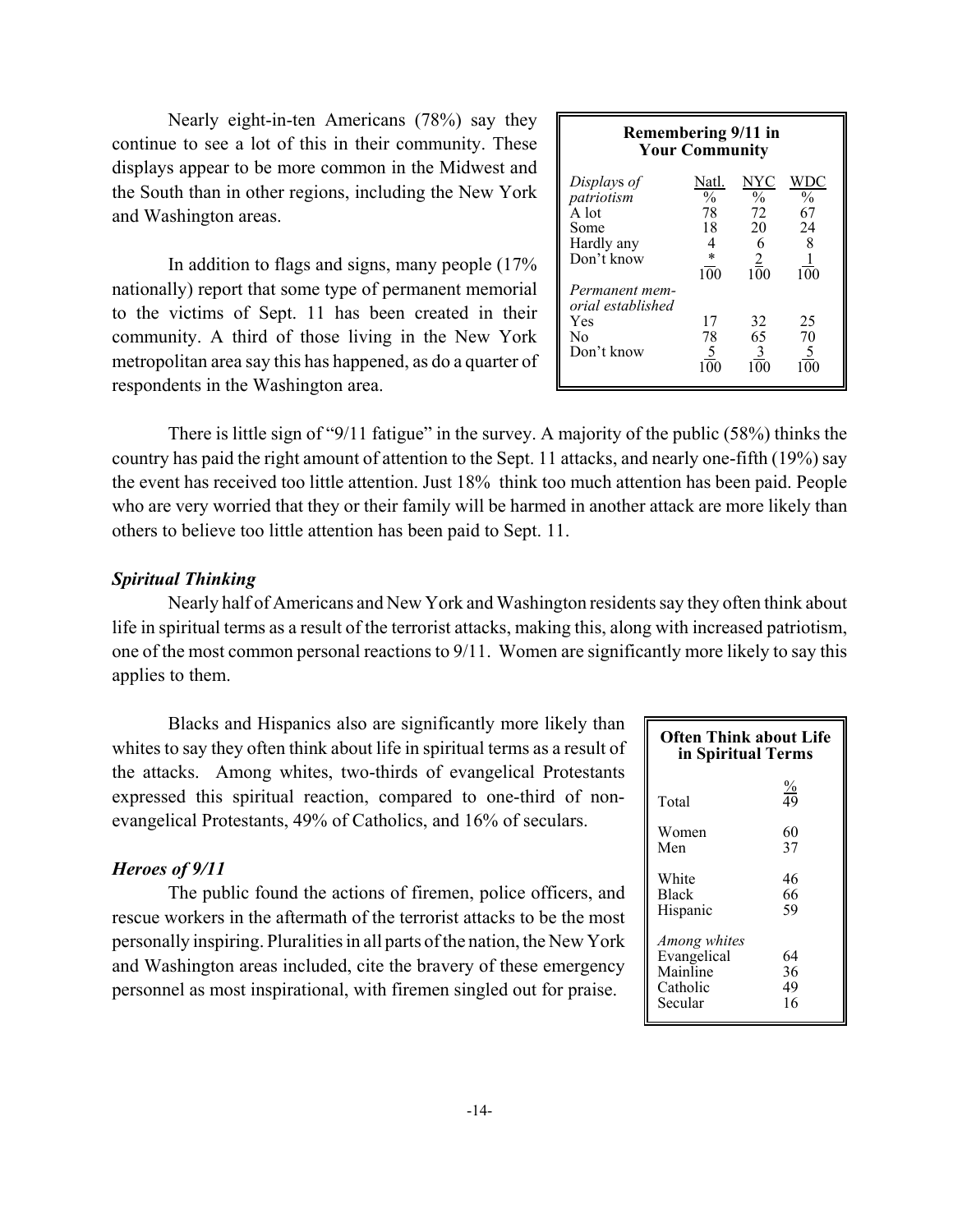As many as 14% name George W. Bush as the most inspiring individual, edging out the ex-mayor of New York, Rudy Giuliani (10%). Giuliani is seen as far more inspirational than the president within the New York City area, where 22% cite him as their greatest inspiration. Nationally, more than a quarter of Republicans hold the president's actions in the highest esteem, compared with 8% of Democrats. Interestingly, younger Americans say they were far more inspired by the president than the New York mayor, while the reverse is true among older Americans.

| <b>Most Inspirational on 9/11</b>        |                |                     |                     |  |  |  |  |
|------------------------------------------|----------------|---------------------|---------------------|--|--|--|--|
|                                          | $\frac{0}{0}$  | Natl. NYC  <br>$\%$ | DС<br>$\frac{0}{0}$ |  |  |  |  |
| Firemen, Police, Rescue                  | 37             | 32                  | 38                  |  |  |  |  |
| George W. Bush<br>Everyone/all Americans | 14<br>11       | 9<br>8              | 14<br>8             |  |  |  |  |
| <b>Rudy Giuliani</b>                     | 10             | 22                  | 11                  |  |  |  |  |
| Flight 93 passengers                     | 6              | 2                   |                     |  |  |  |  |
| Victims and families                     | 2              | 3                   | 3                   |  |  |  |  |
| <b>NYC</b> Residents                     | $\overline{2}$ | 4                   | 3                   |  |  |  |  |
| The military                             | $\overline{2}$ |                     |                     |  |  |  |  |
| Volunteers                               |                | 3                   |                     |  |  |  |  |
| Other                                    |                | 6                   | 5                   |  |  |  |  |
| Don't know                               |                |                     |                     |  |  |  |  |

Roughly one-in-ten Americans offer that the actions of all Americans gave them the greatest inspiration. Black and Hispanic respondents are twice as likely as whites to have been inspired by the actions of regular people. Six percent of Americans were most inspired by the actions of passengers on United Flight 93, who fought with hijackers trying to take control of the plane. Another two percent cite victims, survivors, and the families of those who were killed as the most inspirational.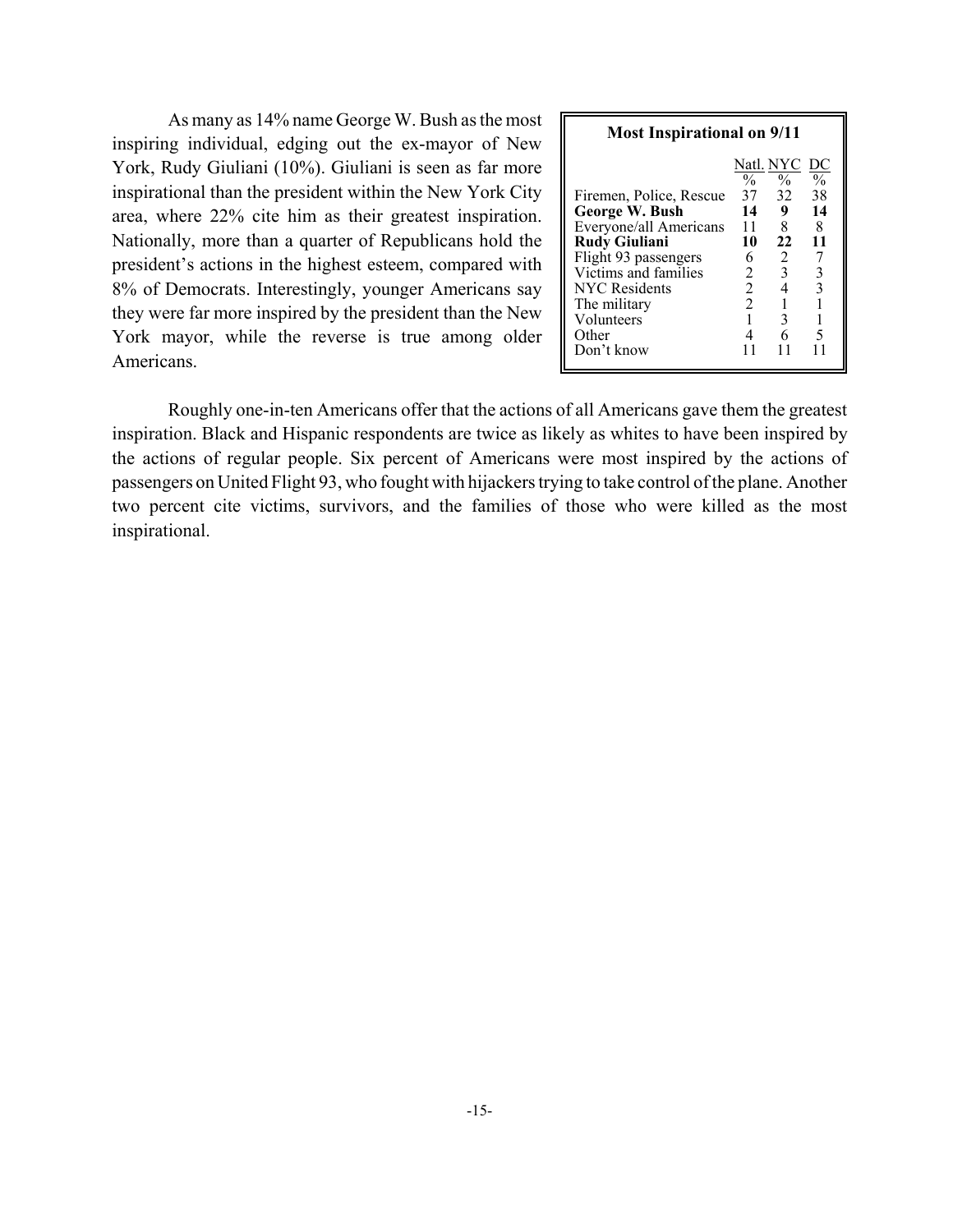# **II. The Nation and 9/11: Fading Consensus on Progress, Policy**

Aside from the emotional toll taken by the attacks, Sept. 11 also had a significant impact on the way Americans think about politics and national affairs. Nearly half (46%) said that the attacks changed their own thinking about politics and national issues "a great deal," while 30% reported "some" change. Only 21% said their thinking had been affected "not much" or "not at all."

Among those who say they look differently at politics and policy, there is no consensus as to *how* their views have changed. The most frequently mentioned change is that people are now paying more attention to public affairs and world events.2

And people whose thinking on politics has been changed by Sept. 11 do take a different approach to some issues, especially questions involving the use of military force. Two-thirds of this group (68%) say it is very important that the U.S. take military action against countries developing weapons of mass destruction. A majority (56%) say they have thought "a great deal" about whether the U.S. should attack Iraq, and 71% favor military action.

| <b>Changed Outlook, More</b><br><b>Supportive of Military Force</b> |                 |                |  |  |  |  |
|---------------------------------------------------------------------|-----------------|----------------|--|--|--|--|
| 9/11 changed                                                        |                 |                |  |  |  |  |
|                                                                     |                 | thinking about |  |  |  |  |
|                                                                     | natl issues     |                |  |  |  |  |
|                                                                     | Great Some/     |                |  |  |  |  |
|                                                                     | deal            | little         |  |  |  |  |
| Thought about Iraq                                                  | $\frac{0}{0}$   | $\frac{0}{6}$  |  |  |  |  |
| A great deal                                                        | 56              | 39             |  |  |  |  |
| Some or less                                                        | 42              | 60             |  |  |  |  |
| Don't know                                                          | $\underline{2}$ |                |  |  |  |  |
|                                                                     | 100             | 100            |  |  |  |  |
| Military action in Iraq                                             |                 |                |  |  |  |  |
| Favor                                                               | 71              | 59             |  |  |  |  |
| Oppose                                                              | 19              | 24             |  |  |  |  |
| Don't know                                                          | 10              | 17             |  |  |  |  |
|                                                                     | 1 O C           |                |  |  |  |  |

By contrast, those who say their views have not changed much as a result of the attacks have thought less about the prospect of military action against Iraq. Just four-in-ten in this group (39%) say they have given the issue a great deal of thought. They also are less likely to support the use of force to remove Saddam Hussein from power.

<sup>&</sup>lt;sup>2</sup> A sample of those who said their views had been affected were asked to explain in their own words how their thinking had changed.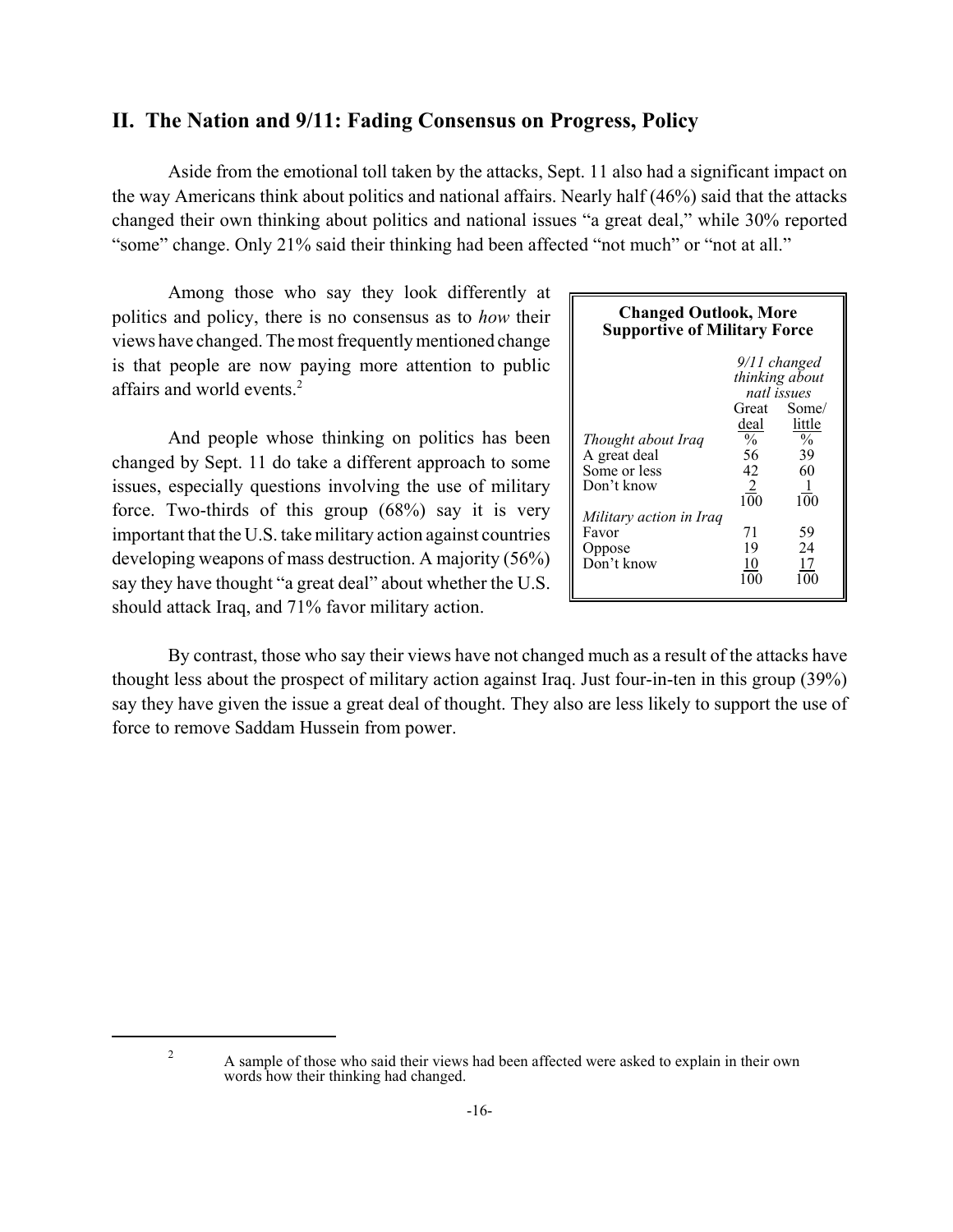### *Slow Progress in War on Terrorism*

Nearly two-thirds of the public (65%) still say that the military effort to destroy terrorist groups is going at least "fairly well," a solid majority but down from 89% in January. While nearly four-in-ten thought the war was going "very well" in January, only about one-fifth (22%) now feel this way.

Similarly, just 15% say the war in Afghanistan has been a success; about the same number who say it has been a failure. The vast majority  $-70\%$  – say that it is too early to tell.

| <b>Optimism about the War Declines</b> |                                    |                                                                                                       |                                                              |                                    |  |
|----------------------------------------|------------------------------------|-------------------------------------------------------------------------------------------------------|--------------------------------------------------------------|------------------------------------|--|
| All                                    | Oct<br>2001<br>$\frac{0}{0}$<br>83 | Military<br>effort going<br>"very/fairly well" "excellent/good"<br>Aug<br>2002<br>$\frac{0}{0}$<br>65 | Homeland<br>defense is<br>Oct<br>2001<br>$\frac{0}{0}$<br>69 | Aug<br>2002<br>$\frac{0}{0}$<br>57 |  |
| Whites                                 | 86                                 | 66                                                                                                    | 71                                                           | 59                                 |  |
| Non-whites                             | 74                                 | 57                                                                                                    | 58                                                           | 53                                 |  |
| Under age 50                           | 83                                 | 64                                                                                                    | 68                                                           | 58                                 |  |
| Age 50-64                              | 84                                 | 68                                                                                                    | 74                                                           | 56                                 |  |
| Age 65 and older                       | 83                                 | 60                                                                                                    | 65                                                           | 57                                 |  |
| Republicans                            | 89                                 | 77                                                                                                    | 79                                                           | 70                                 |  |
| Democrats                              | 82                                 | 57                                                                                                    | 66                                                           | 50                                 |  |
| Independents                           | 81                                 | 66                                                                                                    | 65                                                           | 56                                 |  |

### A majority of the public (57%) also

give the government a favorable rating (excellent or good) in defending Americans at home from future terrorist attacks. But this number also has been gradually declining since last October, when 69% of the public rated the government's job performance in this area as good or excellent.

Confidence in the government's efforts to combat terrorism – both at home and abroad – has slipped more among Democrats than Republicans. Just half of Democrats have favorable view of the government's homeland defense efforts, down from 66% last October. While 82% of Democrats gave the military campaign positive marks in October, just 57% do so today. Among Republicans, there has been considerably less slippage.

The public is divided on the question of whether terrorists are better able or less able to launch another major attack on the U.S. About a third (34%) believe they are less able, but more than a fifth (22%) think they are more able. A plurality of 39% think the threat is unchanged. Not surprisingly, people who are very worried about another attack are much more likely than others to think the terrorists are stronger today: half of this group (49%) think the ability of the terrorists to strike has grown.

### *Few See Themselves As Possible Victims*

A majority of the public remains at least somewhat worried about another terrorist attack on the United States. More than six-in-ten say they are very (16%) or somewhat (46%) worried about a future attack. Yet significantly fewer Americans believe that they or their families will become victims of terrorism. Just 12% say they are very worried about becoming a victim, and 28% are somewhat worried.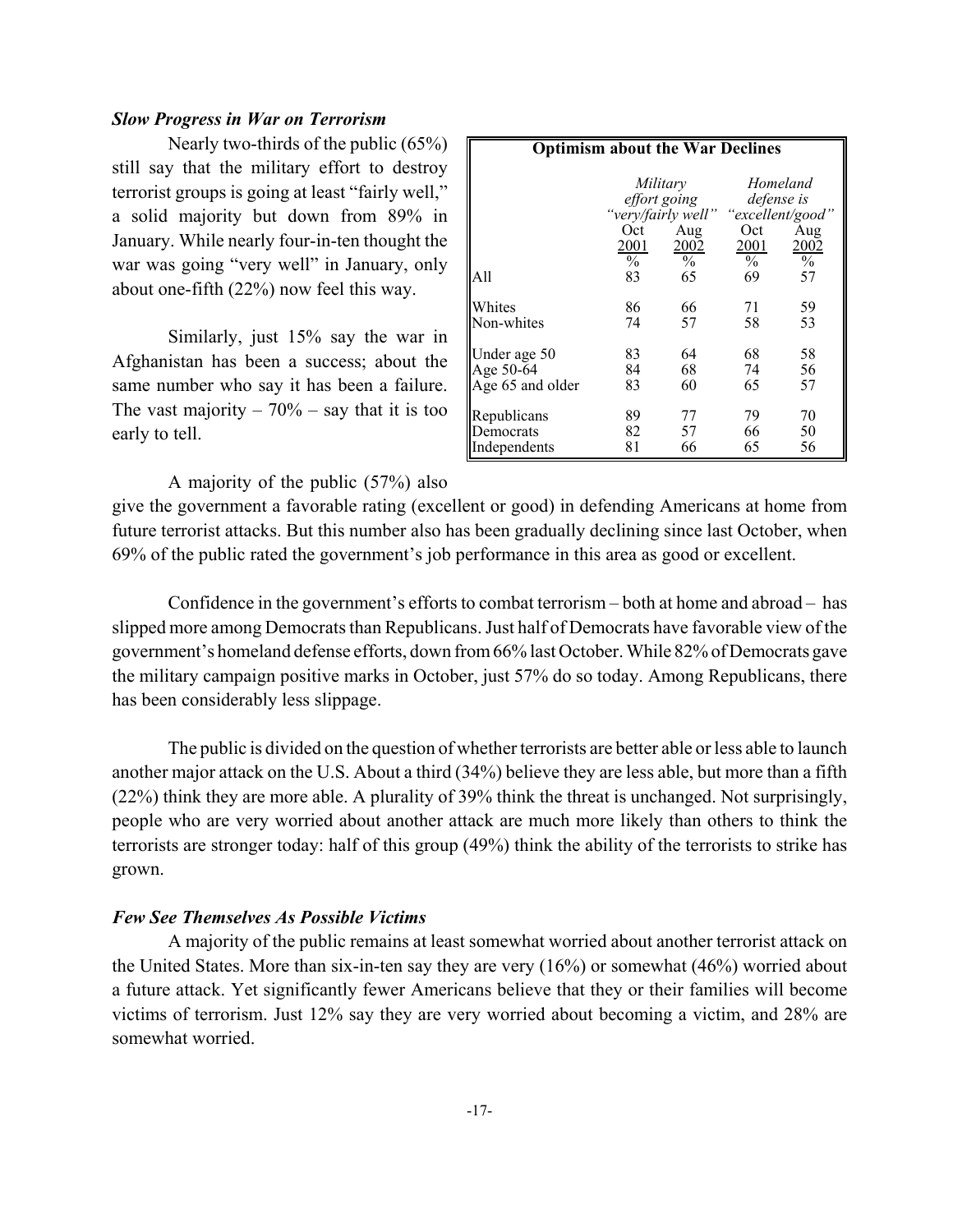Levels of national and personal concern have remained relatively stable since last fall, although news of the alleged "dirty bomb" plot increased national concern in June. Nationally, parents with children living in the home – mothers in particular – are more likely than others to worry about becoming a victim of terrorism. Among people under 50 years of age, 54% of mothers are at least somewhat worried, compared with 35% of women without children. Similarly, 46% of fathers are worried, compared with 32% of non-fathers.

# *Chemical, Biological Attack Most Likely*

A majority of Americans (54%) believe that if there is another attack, it will be committed by Islamic terrorists already in this country. Just 18% expect the perpetrators to be Islamic terrorists from abroad. And relatively few (9%) expect an attack engineered by non-Islamic terrorists like Timothy McVeigh.

When presented with several scenarios for a possible attack, 40% feel a chemical or biological weapon is most likely. A quarter (26%) think a suicide bomb attack in a restaurant, bus or other public place is most likely, and 8% think a nuclear weapon would be used. Just 5% think another attack with an airplane would be the chosen method for an attack.

The proposed cabinet-level Department of Homeland Security has not yet had much of an impact on the public, except for those in the Washington area, the location of the agency. Nationally, roughly half (52%) say they have heard or read something about the new department, but that figure rises to 70% in Washington. Among those aware of the idea nationwide, a large majority (76%) support it, with only 15% opposed. In Washington, 14% of those who are aware of the proposal say they or someone in their household would be directly affected by it.

### *Less Support for Intrusive Measures*

Even as worries about future terrorism persist, public support for potentially intrusive government measures to deal with the threat at home has decreased. Support for requiring all citizens to carry a national identity card has declined from 70% in September to 59% today.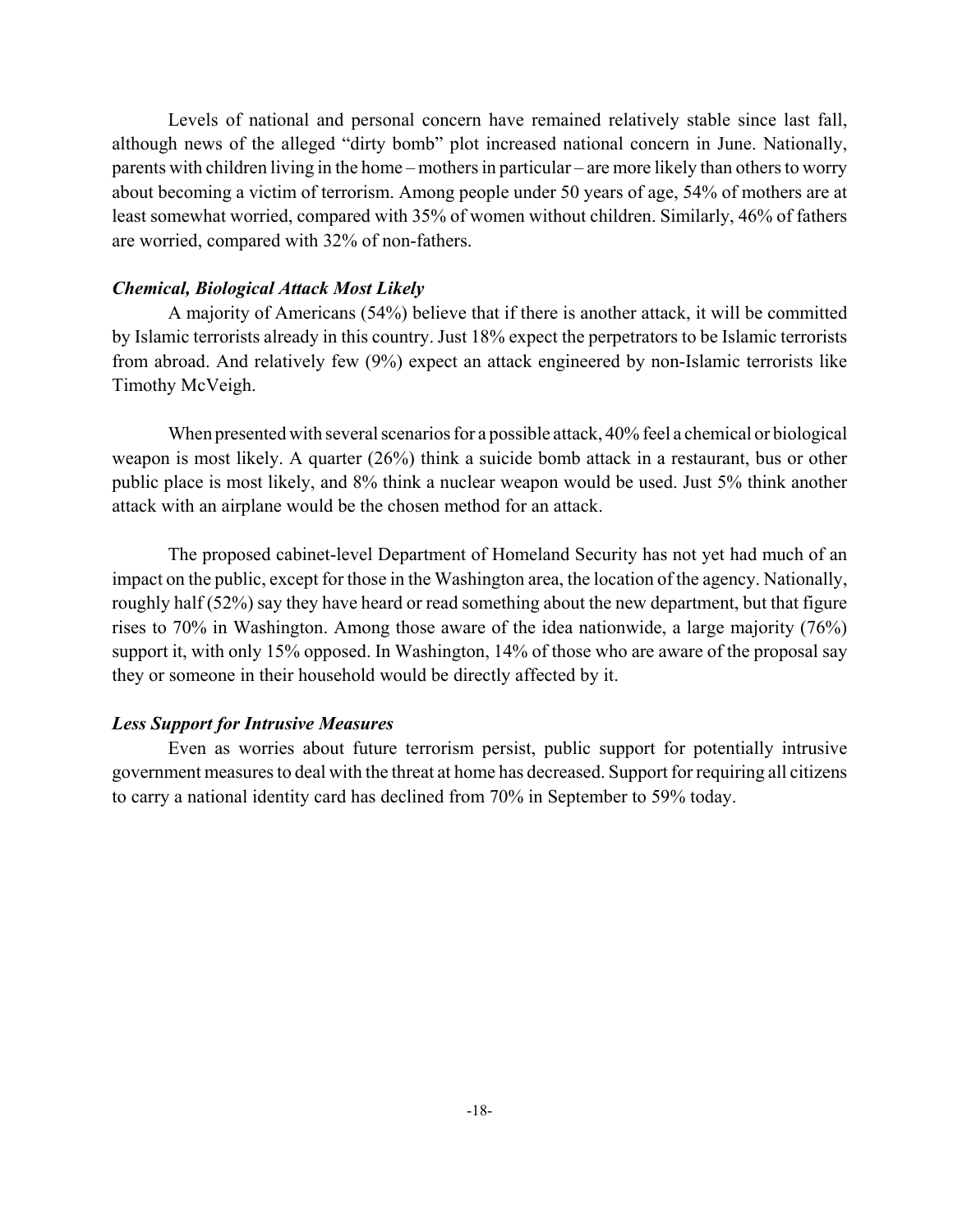Similarly, shortly after the attacks last September, 40% favored allowing the government to "monitor your credit card purchases"; now 32% favor this. And the percentage in favor of allowing the government to "monitor your personal telephone calls and e-mails" declined a little (from 26% to 22%) over the same period. Decreases in support are seen among nearly all demographic groups, especially among women, those age 65 and older and people who have not attended college.

Anti-terrorism steps that do not involve greater government scrutiny of private activities garner significantly more support. A solid majority (68%) supports the idea of allowing airline pilots to carry handguns, and 59% favor allowing airport personnel to do extra checks on passengers who appear to be of Middle Eastern descent.

People who are worried about a new terrorist attack give much more support to nearly all of these measures than do those who are less concerned. For example, 70% of those who are very worried about another attack support the idea of ethnic profiling at airports; by contrast, only about half (49%) of those who are not too worried or not at all worried favor this measure.

Public support for some of these antiterrorism measures is affected by whether the idea is targeted at unspecified individuals (allowing the government to monitor personal calls) or at the individual survey respondent (allowing the government to monitor *your* personal calls). Targeting calls and e-mails in general is favored by 33%; targeting "your" calls and e-mails is favored by only 22%. Similarly, monitoring credit card purchases in

| <b>Drawing the Line on</b><br><b>Government Scrutiny</b> |                          |                 |  |  |  |  |
|----------------------------------------------------------|--------------------------|-----------------|--|--|--|--|
|                                                          | Sept<br>2001             | Aug<br>2002     |  |  |  |  |
| Require natl ID card                                     | $\overline{\frac{0}{6}}$ | $\frac{1}{2}$   |  |  |  |  |
| Favor                                                    | 70                       | 59              |  |  |  |  |
| Oppose                                                   | 26                       | 38              |  |  |  |  |
| Don't know                                               | $\overline{4}$<br>100    | 3<br>100        |  |  |  |  |
| Allow govt to monitor                                    |                          |                 |  |  |  |  |
| phone & e-mail                                           |                          |                 |  |  |  |  |
| Favor                                                    | 26                       | 22              |  |  |  |  |
| Oppose                                                   | 70                       | 76              |  |  |  |  |
| Don't know                                               | $\frac{4}{100}$          | $\frac{2}{100}$ |  |  |  |  |
| Allow govt to monitor                                    |                          |                 |  |  |  |  |
| credit card purchases                                    |                          |                 |  |  |  |  |
| Favor                                                    | 40                       | 32              |  |  |  |  |
| Oppose                                                   | 55                       | 63              |  |  |  |  |
| Don't know                                               | $\frac{5}{100}$          | $\frac{5}{100}$ |  |  |  |  |
|                                                          |                          |                 |  |  |  |  |
| Allow pilots to                                          |                          |                 |  |  |  |  |
| carry handguns                                           |                          |                 |  |  |  |  |
| Favor                                                    |                          | 68              |  |  |  |  |
| Oppose                                                   |                          | 28              |  |  |  |  |
| Don't know                                               |                          | $\overline{4}$  |  |  |  |  |
|                                                          |                          | 100             |  |  |  |  |
| Allow profiling at                                       |                          |                 |  |  |  |  |
| airports                                                 |                          |                 |  |  |  |  |
| Favor                                                    |                          | 59              |  |  |  |  |
| Oppose                                                   |                          | 38              |  |  |  |  |
| Don't know                                               |                          |                 |  |  |  |  |
|                                                          |                          |                 |  |  |  |  |

| <b>Whose Civil Liberties?</b>                                                                         |                           |                           |                                           |  |  |  |
|-------------------------------------------------------------------------------------------------------|---------------------------|---------------------------|-------------------------------------------|--|--|--|
| Government monitoring of<br>Telephone and e-mail<br>Your telephone and e-mail                         | $\frac{0}{0}$<br>33<br>22 | $\frac{0}{0}$<br>61<br>76 | Favor Oppose DK/Ref<br>$6=100$<br>$2=100$ |  |  |  |
| Credit card purchases<br>Your credit card purchases<br>Split form; each version asked of half sample. | 43<br>32                  | 51<br>63                  | $6=100$<br>$5=100$                        |  |  |  |

general is supported by 43%; monitoring "your" purchases is supported by only 32%. But support for a system of national identity cards is not affected by whether the idea is posed for "all citizens" or for "you."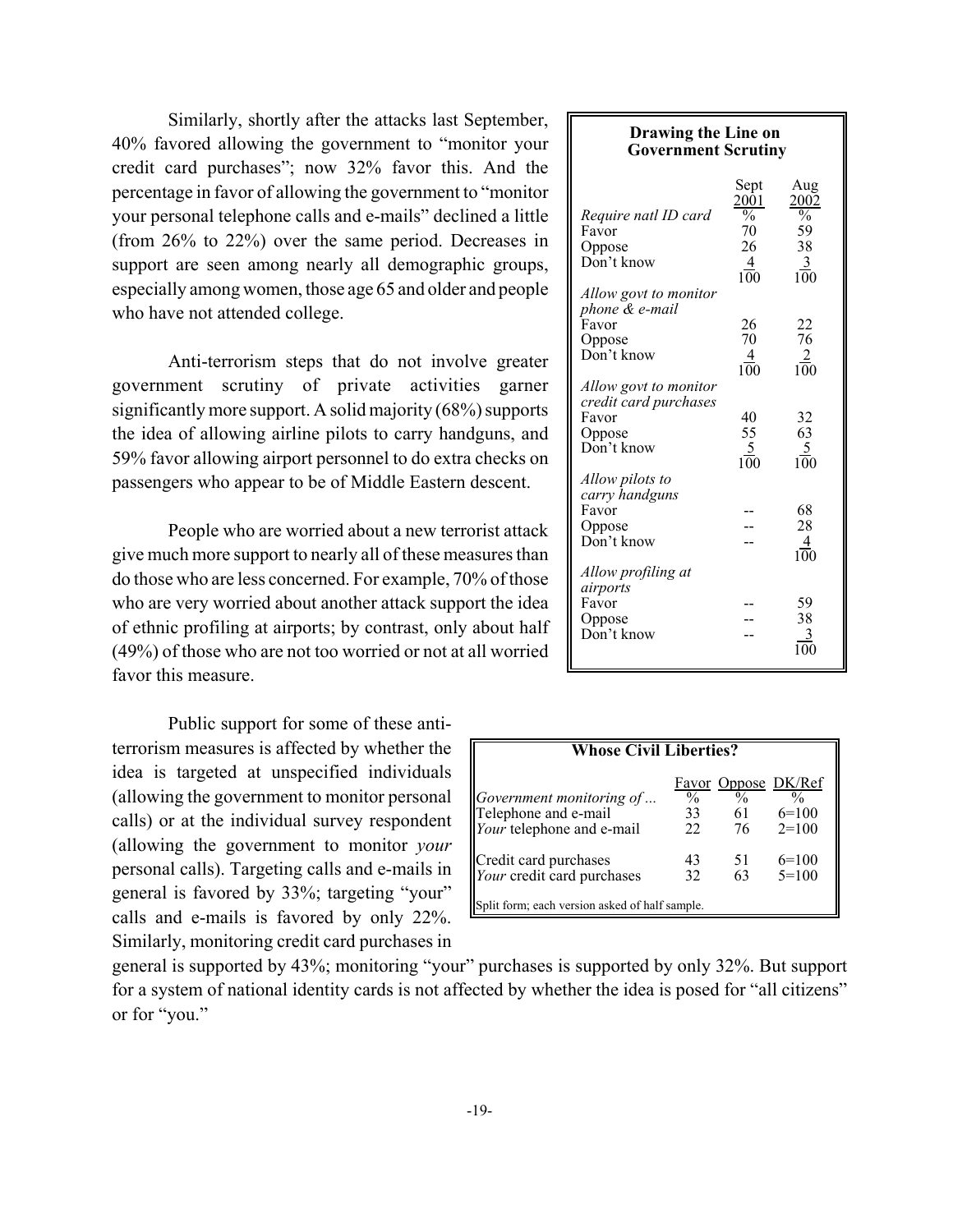# **III. Foreign Policy and 9/11: Stay Involved, But More Say Go It Alone**

A year after the attacks, the public still believes that the best way to avoid problems like terrorism is to stay engaged internationally. A 53% majority currently holds that view, down from 61% last October. The number who say it is better not to get too involved in overseas problems has shown no significant increase; 32% said that in October, 34% today. And when the public is given a menu of possible anti-terrorist options, 32% rate avoiding international problems as a very important way to combat terrorism.

At the same time, the public has become much more supportive of a terrorism policy based primarily on U.S. national interests. A 45% plurality backs a policy based mostly on U.S. interests, while 35% believe the United States should strongly take allied interests into account. This is a major change since last October when the public, by two-to-one (59%-30%), favored taking allied interests into account. In fact, support for multilateralism is even lower than it was in early September 2001, just prior to the attacks, when 48% of Americans favored that approach.

This shift has occurred across all age, income and political groups. But the change among Republicans is especially evident; in October, a solid majority of Republicans (56%) said they favored an approach to terrorism that strongly took allied views into account. In the current survey, about half that number

| <b>Multilateralism Less Favored</b> |                          |      |             |                          |               |               |  |  |  |  |
|-------------------------------------|--------------------------|------|-------------|--------------------------|---------------|---------------|--|--|--|--|
| --- Oct 2001--- --- $Aug 2002$ ---  |                          |      |             |                          |               |               |  |  |  |  |
|                                     | <u>All</u>               |      | Rep Dem All |                          | <u>Rep</u>    | Dem           |  |  |  |  |
| Terrorism policy should             | $\overline{\frac{0}{0}}$ | $\%$ | $\%$        | $\overline{\frac{0}{0}}$ | $\frac{0}{0}$ | $\frac{0}{0}$ |  |  |  |  |
| Be based mostly on US interest      | 30                       | 33   | 29          | 45                       | 57            | 43            |  |  |  |  |
| Take account of allies' interests   | 59                       | 56   | 61          | 35                       | 29            | 38            |  |  |  |  |
| Both/Neither                        |                          | 8    | 6           |                          | 8             | 12            |  |  |  |  |
| Don't know                          |                          |      |             |                          |               |               |  |  |  |  |
|                                     |                          |      |             |                          |               |               |  |  |  |  |

(29%) support a strong multilateralist approach while 57% back a terrorism policy based primarily on U.S. national interests. Democrats and independents also now are much more likely to favor policy premised on national interests but the change among Republicans has been more striking.

Republicans also are more likely than Democrats and independents to say that U.S. terrorism policy already takes allied interests into account. More than half of Republicans (53%) believe this, while 36% think that the United States is mostly acting on its own interests in the war on terrorism. Democrats are more divided on this question, while nearly half of independents (49%) view the United States as mostly pursuing its own interests.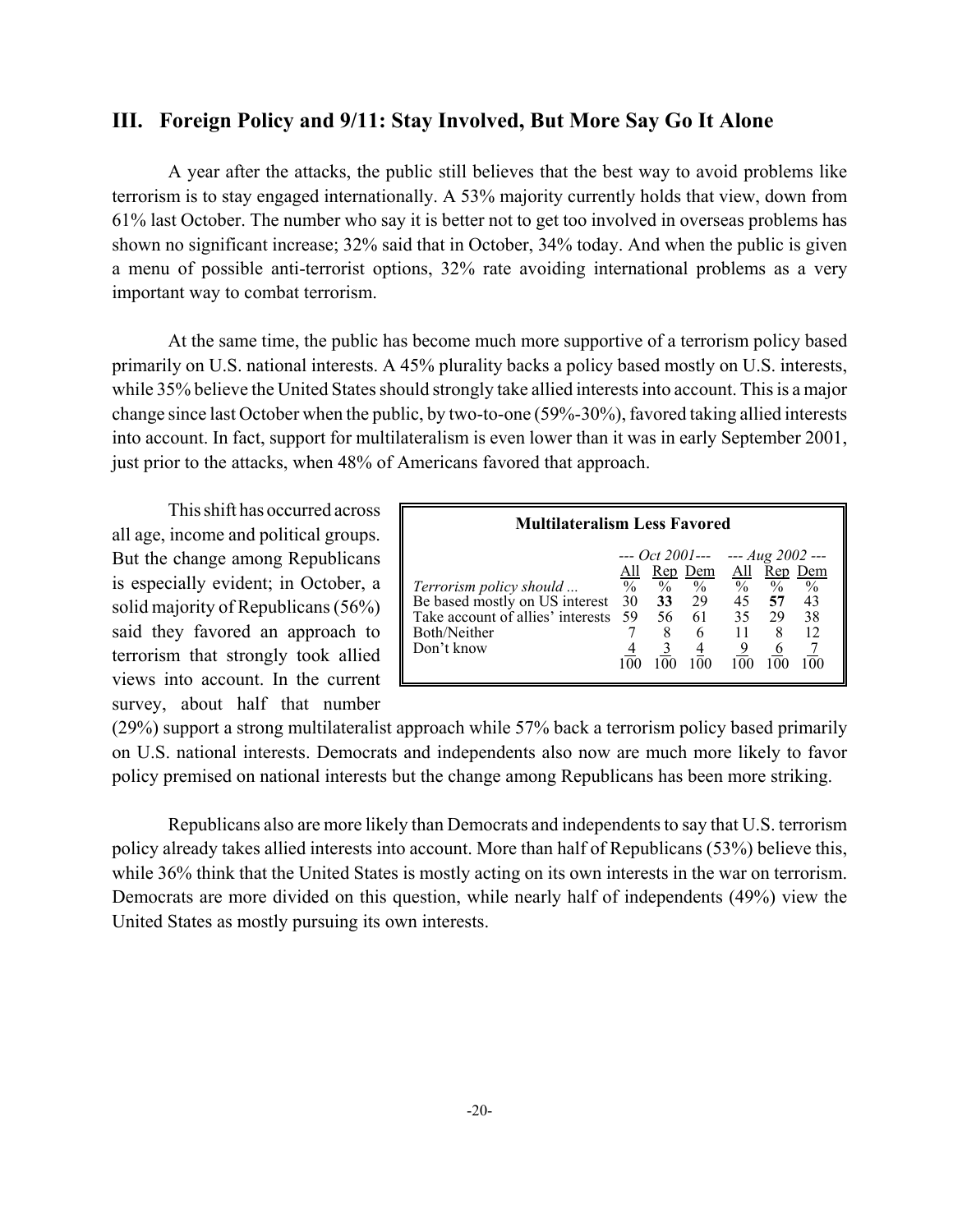Overall, the public is divided on this point, which represents a slight shift since April, when a 48% plurality said the U.S. was taking allied interests into account. The April survey also showed that people living in major Western European nations thought that the U.S. was mainly acting on its own in the war on terrorism (See "Americans and Europeans Differ Widely on Foreign Policy Issues," April 17, 2002).

### *Limited Conflict, For Now*

For the most part, the public views the terrorist attacks as part of a limited conflict with a small radical group rather than the start of a broader clash between the West and Islam. But the number who believe the attacks lit the fuse on a wider conflict has increased, from 28% last October to 35% in the current survey. Further, another 19% believe it *will* grow into major conflict – meaning 54% say it already is a major clash between the West and Islam or eventually will become one.

Opinion on this question is linked with concerns about future terrorism. More than half (56%) of those who say they are very worried about a new attack say Sept. 11 began a major clash between the West and Islam. Another 17% say it is limited but will grow into a larger conflict. By comparison, four-inten of those who express little concern over new attacks say the terrorist attacks started a major conflict or believe it will turn into one.

In terms of the factors contributing to

the attacks, the public continues to believe that the terrorists who attacked the U.S. on Sept. 11 were motivated by their political, rather than religious, beliefs. More than half (53%) believe the terrorists were driven by their political beliefs, little change from last November (49%).

### *One-Third Say Past U.S. Acts Motivated 9/11*

The public is no more inclined than it was last fall to say that past U.S. actions may have motivated the attacks. About four-in-ten (38%) believe past U.S. wrongdoing in its dealings with other countries may have motivated the attacks – little change from last September (33%) – while 49% reject this view.

| <b>Worried Americans See Clash of Cultures</b> |                                 |                       |                                       |                         |
|------------------------------------------------|---------------------------------|-----------------------|---------------------------------------|-------------------------|
|                                                |                                 |                       | Worried about<br>---future attacks--- |                         |
|                                                |                                 |                       |                                       | Some-Not too/           |
| <i>Terror attacks are</i>                      | All<br>$\overline{\frac{0}{6}}$ | Very<br>$\frac{0}{0}$ | what<br>$\frac{0}{0}$                 | at all<br>$\frac{0}{0}$ |
| Start of major conflict                        | 35                              | 56                    | 34                                    | 27                      |
| Conflict w/small group                         | 52                              | 34                    | 54                                    | 58                      |
| Will become major                              | 19                              | 17                    | 23                                    | 13                      |
| Will remain limited<br>Don't know              | 28<br>5                         | 16                    | 26                                    | 38                      |
| Don't know                                     | 13                              |                       | 12                                    | 15                      |
|                                                |                                 |                       |                                       |                         |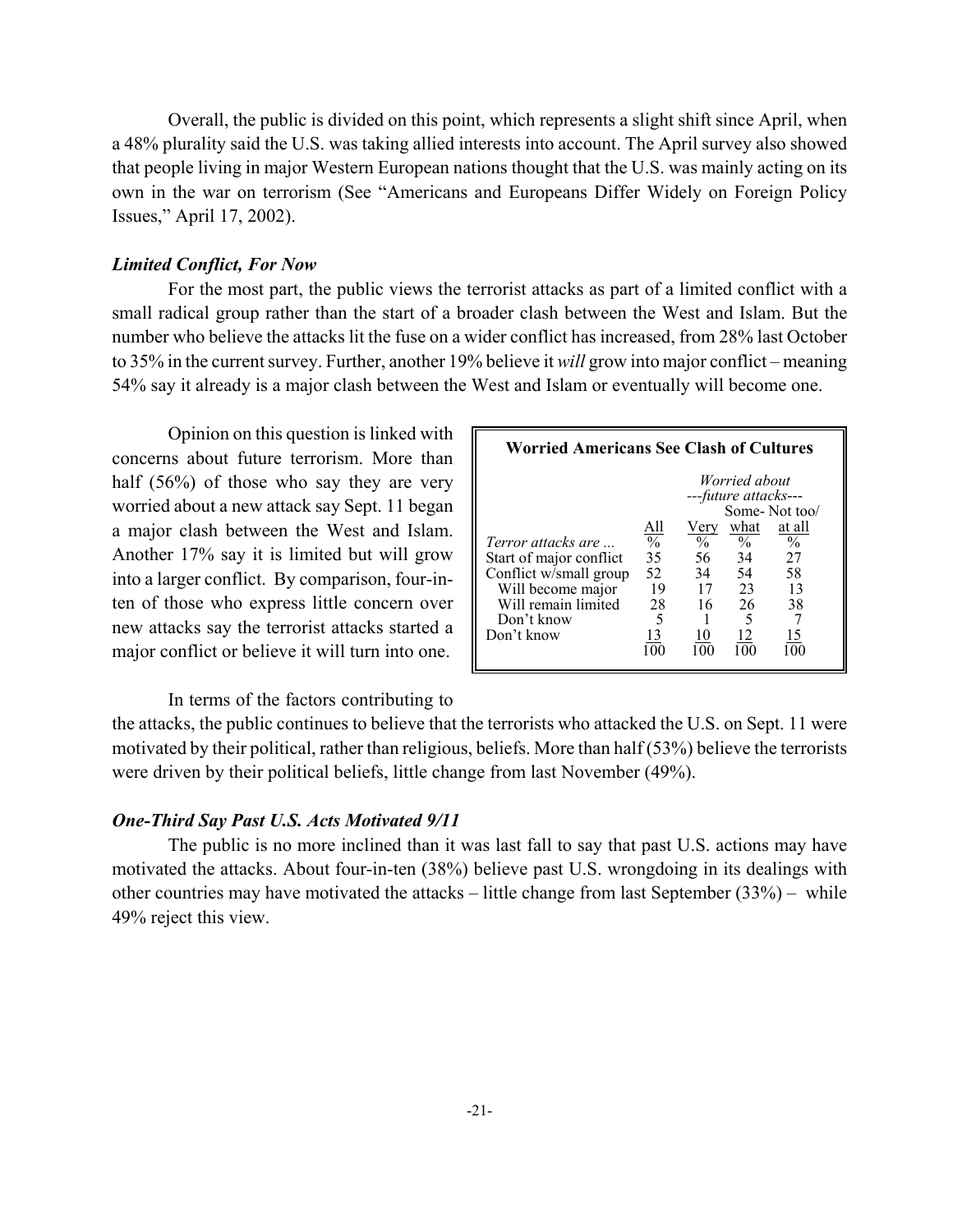The idea that U.S. actions may have led to the attacks has credence among some demographic groups. Nearly half of college graduates and people under age 50 say past U.S. actions may have motivated the attacks (49%, 45% respectively).

By comparison, fewer people say that the United States has been *unfair* in its dealings with other countries in a way that may have led to the attacks. Just 23% of the respondents who were asked this form of the question agreed that unfair dealings by the U.S. may have motivated the

| Did America's Actions Motivate Attacks? |                            |                           |                                                                                |                            |                           |                                 |  |  |  |
|-----------------------------------------|----------------------------|---------------------------|--------------------------------------------------------------------------------|----------------------------|---------------------------|---------------------------------|--|--|--|
| Total                                   | Yes<br>$\frac{0}{0}$<br>38 | No<br>$\frac{0}{0}$<br>49 | $-$ U.S. did wrong $ -$ U.S. was unfair $-$<br>DK<br>$\frac{0}{0}$<br>$13=100$ | Yes<br>$\frac{0}{0}$<br>23 | No<br>$\frac{0}{0}$<br>64 | DK<br>$\frac{0}{0}$<br>$13=100$ |  |  |  |
| 18-49                                   | 45                         | 46                        | $9=100$                                                                        | 26                         | 65                        | $9=100$                         |  |  |  |
| $50+$                                   | 26                         | 55                        | $19=100$                                                                       | 17                         | 63                        | $20=100$                        |  |  |  |
| Coll. Grad.                             | 49                         | 42                        | $9=100$                                                                        | 31                         | 61                        | $8=100$                         |  |  |  |
| Some coll.                              | 42                         | 48                        | $10=100$                                                                       | 23                         | 68                        | $9=100$                         |  |  |  |
| H.S. or less                            | 31                         | 53                        | $16=100$                                                                       | 19                         | 64                        | $17=100$                        |  |  |  |
| Conserv.                                | 34                         | 56                        | $10=100$                                                                       | 18                         | 71                        | $11 = 100$                      |  |  |  |
| Moderate                                | 36                         | 54                        | $10=100$                                                                       | 22                         | 65                        | $13=100$                        |  |  |  |
| Liberal                                 | 45                         | 41                        | $14=100$                                                                       | 37                         | 54                        | $9=100$                         |  |  |  |

attacks, while 64% disagreed. That is virtually unchanged from last September (21%). Twice as many liberals as conservatives say that unfair actions by the United States may have led to the attacks (37% vs. 18%).

### *Aggressive Anti-Terrorist Steps Favored*

Nearly half of Americans (48%) say increasing U.S. forces overseas would be effective in reducing terrorism, while 29% believe it would be better to reduce the nation's overseas military presence. Republicans favor expanding America's overseas presence by more than two-to-one (58%- 22%). Democrats are divided: 41% want a greater international military presence, 34% think decreasing it would be the best way to reduce the terrorists threat.

When asked to assess the importance of several anti-terrorism options, 58% rate taking military action against countries developing nuclear weapons as very important. Among non-military options, reducing the nation's dependence on Middle East oil is the leading anti-terrorism measure. Other steps, such as encouraging democracy and alleviating poverty in the Middle East, are less highly regarded. Public opinion on anti-terrorist strategies has changed little since January of this year.

There are major partisan differences over some of these approaches. The biggest gap between Republicans and Democrats is over military-related measures; Republicans are more supportive of attacking countries that may be developing nuclear weapons and increasing the defense budget. But those differences extend to non-military issues as well. Nearly half of Republicans (46%) see encouraging democracy in Middle East countries like Egypt and Saudi Arabia as a very important way to reduce terrorism, compared with 37% of Democrats.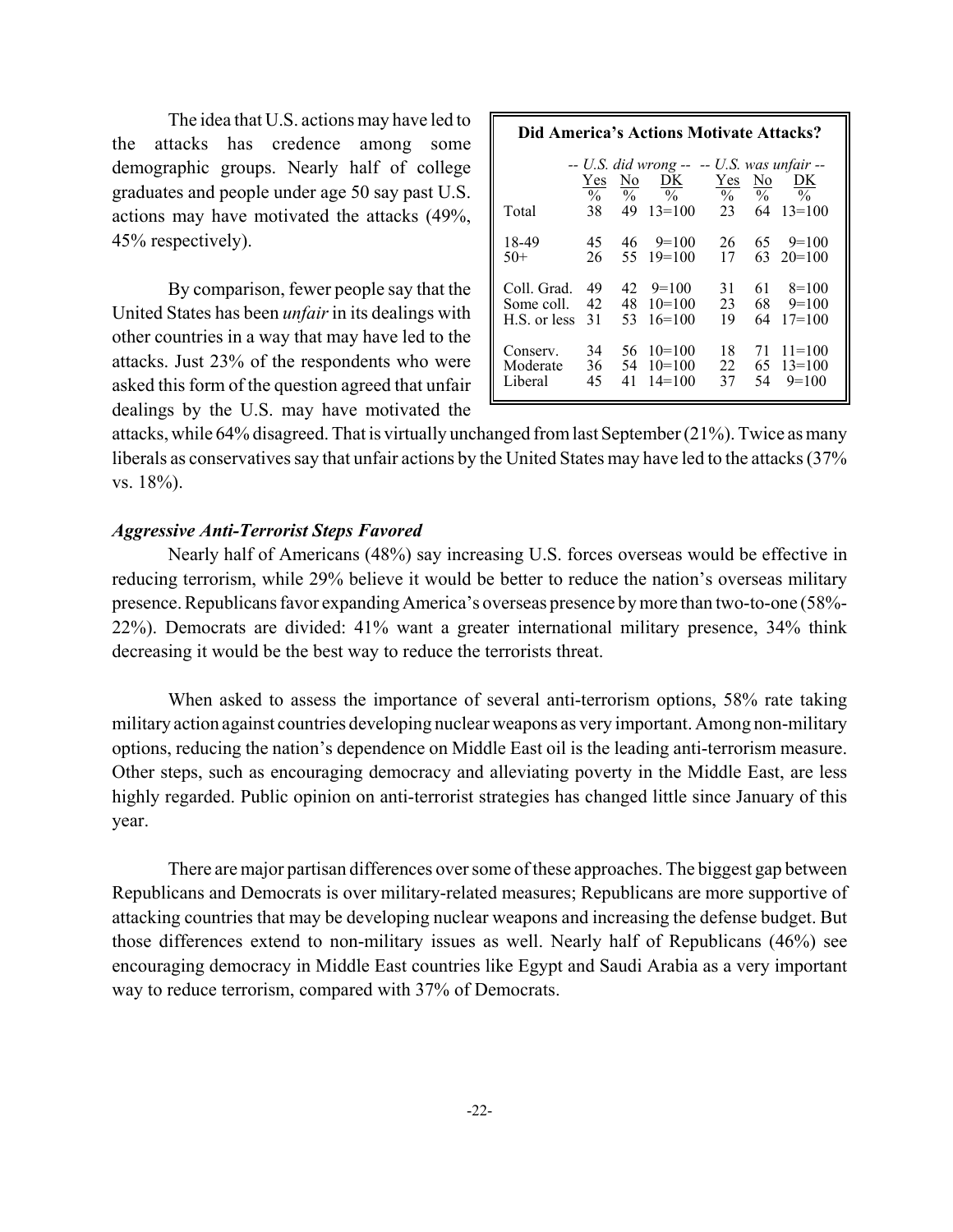Americans who express a high level of concern about future terrorism are more likely to favor aggressive strategies than those who are less worried. Nearly eight-in-ten (78%) of those who are very worried about future attacks on the U.S. see striking at countries who are developing nuclear weapons as a very important way to combat terrorism, compared with 60% of those who are only somewhat concerned.

### *Iraq Conflict: Not Quick or Easy*

Unlike the 1991 Persian Gulf War, the public expects that a new conflict with Iraq would not be concluded quickly. Half of Americans (52%) expect that a war with Iraq will be long, while 38% say it can be concluded quickly. That represents a major difference from the public's mood prior to the 1991 war, when most Americans (57%) thought it would end quickly.

Opponents of military action against Iraq are much more likely than supporters to anticipate a lengthy conflict. Six-in-ten (64%) of those who oppose the use of force when major casualties are mentioned expect a long war, while just three-in-ten (29%) say it will be brief. Among those who favor military action under that scenario, 52% say the war expect the war to be concluded quickly, compared with 42% who expect a long conflict.

| <b>A Different War Expected</b>                                                                                                                        |                                                                  |                                                                              |
|--------------------------------------------------------------------------------------------------------------------------------------------------------|------------------------------------------------------------------|------------------------------------------------------------------------------|
| War with Iraa<br>would be<br>Long<br>Quick<br>Don't know<br>U.S. have to<br>keep forces in Iraq<br>after a war?<br>Yes<br>N <sub>0</sub><br>Don't know | Jan<br>1991<br>$\overline{\frac{0}{6}}$<br>30<br>57<br>13<br>100 | Now<br>$\overline{\mathcal{O}'_0}$<br>52<br>38<br>10<br>100<br>76<br>15<br>9 |

There is much more agreement on the question of whether the United States will have to keep military forces in Iraq following a conflict to maintain civil order there. Three-quarters of Americans (76%) expect U.S. troops will have to stay in Iraq after military action there; this view is shared by all demographic and political groups.

Two-thirds also support the deployment of U.S. forces in Afghanistan to secure civil order in that country. That is about the same as in January, when 68% backed the continued deployment of forces in Afghanistan to maintain order. Asked a different form of the question, 56% said the United States should "come to the aid of Afghanistan" to help it recover from war, while 35% said the U.S. should not get involved.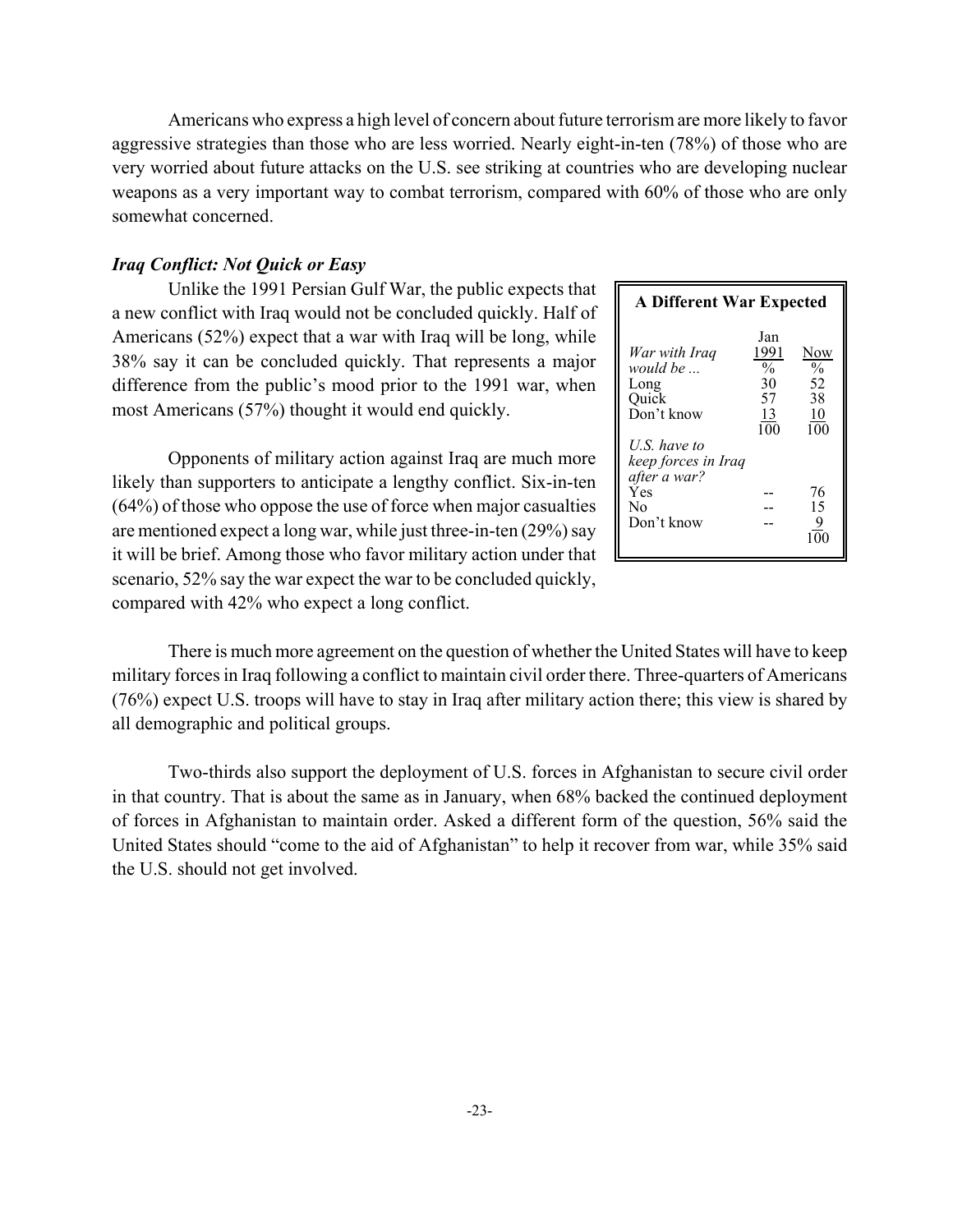# *Focused Americans Back Force*

Americans are not yet as engaged by the prospect of war with Iraq as they were during the days leading up to the Persian Gulf War. But those who are thinking a lot about possible military action against Baghdad  $-46\%$  of the public – take a far different view of the issue than those who have given it less consideration.

Fully 85% of those who have thought a "great deal" about whether the United States should use force to oust Hussein favor that action, compared with half of those who have given less consideration to a possible attack on Iraq. Even

| <b>Engaged Public Favors Military Action</b> |                                                       |                  |  |  |  |  |  |  |  |
|----------------------------------------------|-------------------------------------------------------|------------------|--|--|--|--|--|--|--|
|                                              | Thought about using force<br>A great deal Some/little |                  |  |  |  |  |  |  |  |
| Military action                              | %                                                     | $\frac{0}{0}$    |  |  |  |  |  |  |  |
| against Iraq                                 |                                                       |                  |  |  |  |  |  |  |  |
| Favor                                        | 85                                                    | 50               |  |  |  |  |  |  |  |
| Oppose                                       | 11                                                    | 29               |  |  |  |  |  |  |  |
| Don't know                                   | $\overline{4}$                                        | $\frac{21}{100}$ |  |  |  |  |  |  |  |
|                                              | $1\overline{0}0$                                      |                  |  |  |  |  |  |  |  |
| Even if it means                             |                                                       |                  |  |  |  |  |  |  |  |
| thousands of casualties                      |                                                       |                  |  |  |  |  |  |  |  |
| Favor                                        | 55                                                    | 35               |  |  |  |  |  |  |  |
| Oppose                                       | 34                                                    | 45               |  |  |  |  |  |  |  |
| Don't know                                   | 11                                                    | $\frac{20}{2}$   |  |  |  |  |  |  |  |
|                                              | 100                                                   |                  |  |  |  |  |  |  |  |

when the possibility of heavy casualties is mentioned, 55% of those who have thought a great deal about a possible conflict still support military action, while 35% of those who have paid less attention do so.

It is important to note that those who say they have thought a great deal about the possibility of an attack on Iraq generally favor military-related strategies against terrorism, such as increased defense spending and initiating military action against countries who develop nuclear weapons. Yet even those who give relatively low priority to those measures – *and* have focused on the possibility of military action against Iraq – support the idea of using force against Hussein's regime at higher rates than do those in that group who have not given the matter as much consideration.

There is a partisan split on these attitudes, with Republicans more supportive than Democrats and independents of taking military action against Hussein. Better than seven-in-ten Republicans generally favor the use of force against Iraq, while 58% support it if it meant thousands of casualties. Six-in-ten Democrats (61% ) back military action, but just a third (32%) favor it in the case of major casualties. There is no gender gap on the general question of using force against Iraq, but men are more likely than women to favor military action when casualties are mentioned (by 51% to 34%).

Aside from the question of casualties, a 56% majority conditions its support for military action against Iraq upon Bush gaining the consent of Congress; roughly a third say the president should be able to proceed even if Congress opposes the use of force. Democrats are far more supportive than Republicans of Bush seeking the backing of Congress before launching an attack.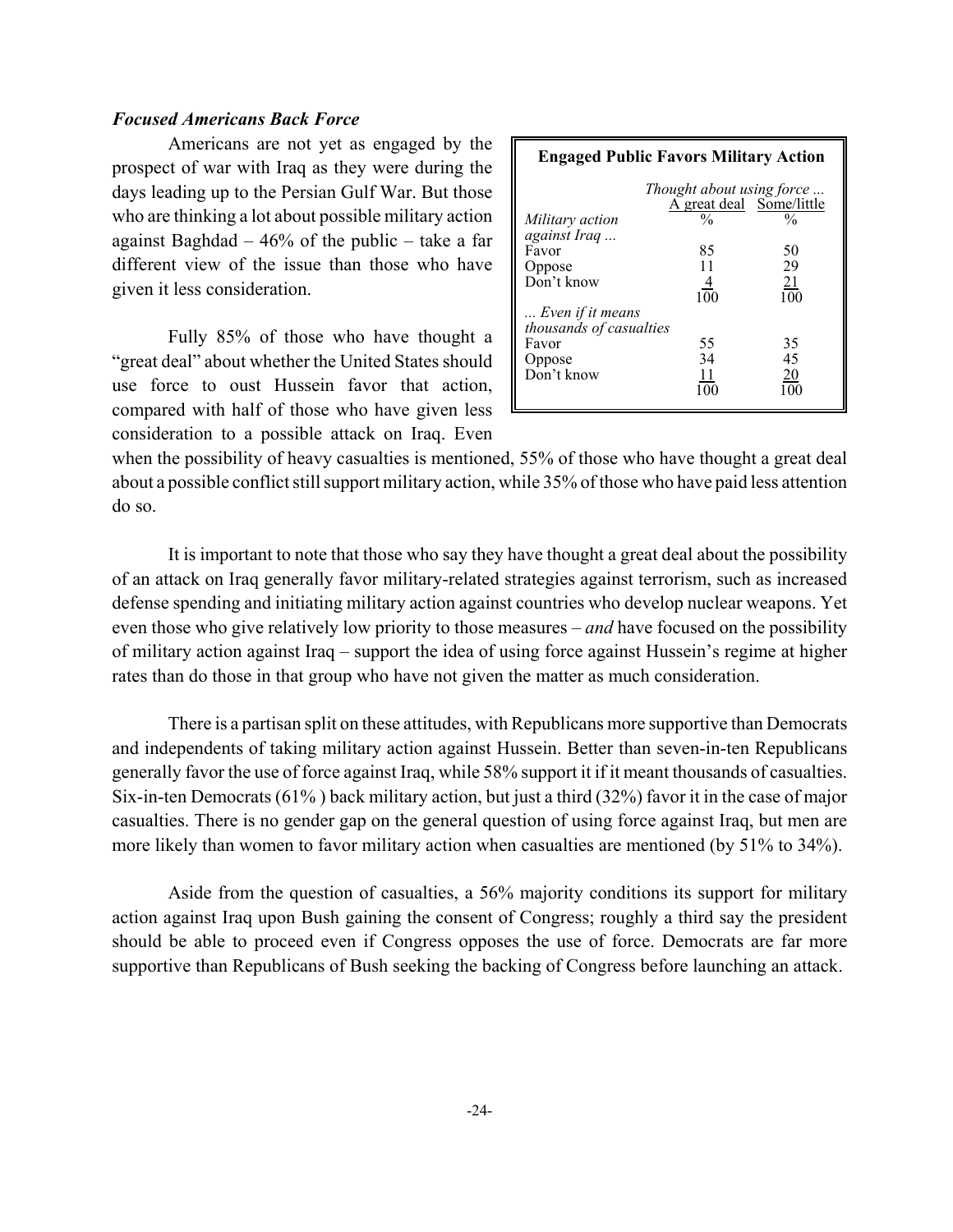# **IV. The President and 9/11: The Return of Politics**

As the congressional midterm elections approach, President Bush's approval rating continues to edge downward. Six-in-ten now approve of Bush's job performance, down from 65% last month and 80% at the start of the year. Bush now has virtually the same rating as former President Clinton in September 1998, two months before that year's congressional elections.

Bush's falling ratings are primarily due to a steep decline in support among Democrats. In January, nearly

| <b>Democratic Defections Key</b><br>to Bush's Decline                      |                                                     |                                       |                                                  |                                              |
|----------------------------------------------------------------------------|-----------------------------------------------------|---------------------------------------|--------------------------------------------------|----------------------------------------------|
| Bush Approval<br>August, 2002<br>July, 2002<br>June, 2002<br>January, 2002 | <u>All</u><br>$\frac{0}{0}$<br>60<br>65<br>70<br>80 | $\frac{0}{0}$<br>83<br>91<br>95<br>95 | Rep Dem<br>$\frac{0}{0}$<br>39<br>40<br>53<br>69 | Ind<br>$\frac{0}{0}$<br>65<br>68<br>66<br>79 |
| Clinton Approval<br>September, 1998 61                                     |                                                     | 32                                    | 88                                               | 59                                           |

seven-in-ten Democrats approved of his job performance; now, just four-in-ten give him a positive rating. Bush's job approval has softened among Republicans and independents as well, though not nearly as much.

While Bush's ratings have taken on more of a partisan cast, Clinton's approval marks were more deeply split along party lines. In September 1998, just a third of Republicans approved of his job performance; Bush currently is drawing a slightly higher rating from Democrats.

The public remains divided in its assessment of national conditions. Roughly half (47%) express satisfaction with the state of the nation, while 44% are dissatisfied. In May, Americans were evenly divided on this measure, while in March 50% were satisfied, 40% dissatisfied. Satisfaction with national conditions remains below its post-Sept. 11 peak, reached in late September of last year  $(57\%)$ .

### *Presidential Priorities: War, Economy*

When asked about the president's priorities, a 43% plurality believes it is more important for him to focus on the war on terrorism rather than domestic policy. But when a separate group of respondents was asked a different form of the question, 39% said it was more important for Bush to focus on the economy, while 34% said the war on terrorism.

While men are evenly divided over whether the war on terrorism or domestic policy should take precedence, women by two-to one (46%-23%) believe Bush should concentrate on the war. This split is less pronounced on the war vs. economy. Still, more men than women say it is more important for the president to focus on the economy.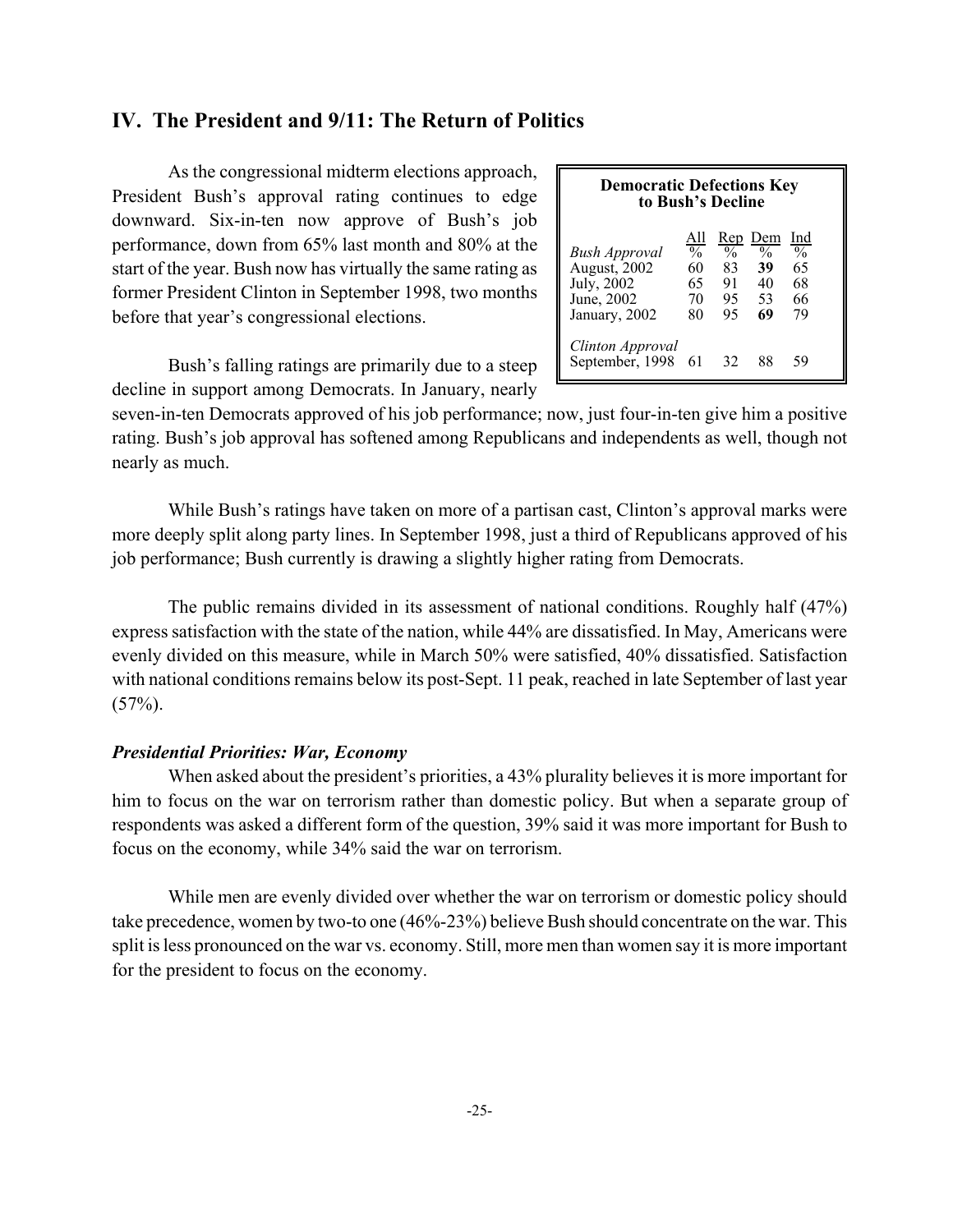Traditionally, women have placed more emphasis on domestic concerns while men have been more likely to say national security should take precedence. But that has changed since Sept. 11, as women have become more concerned about the threat of terrorism and have become much more security conscious.

### *Priorities and Presidential Performance*

The public's priorities are playing a role in shaping evaluations of Bush's performance in office. Those who think the president should be focusing on the war on terrorism rate him much more highly than those who think he should turn his attention to domestic issues. Among those whose priority is the war, 69% approve of his performance in office, while 22% disapprove. By contrast, among those who think

|              |               | <b>Public's Priorities Affect Views of Bush</b> |
|--------------|---------------|-------------------------------------------------|
|              |               | Think president should focus on                 |
|              | Domestic      | War on                                          |
|              | Policy        | Terrorism                                       |
| Job approval | $\frac{0}{0}$ | %                                               |
| Approve      | 51            | 69                                              |
| Disapprove   | 37            | 22                                              |
| Don't know   | 12            | 9                                               |
|              |               |                                                 |

domestic policy is more important, only 51% approve, with 37% disapproving.

Not surprisingly, public perceptions about homeland defense and the progress of the military effort in Afghanistan are closely linked with evaluations of President Bush's performance in office. Even among those who think the president's focus should be on the war, people with a favorable view of the government's performance in homeland defense give Bush much higher ratings (77% approval) than those who think homeland defense is not going so well (54% approval).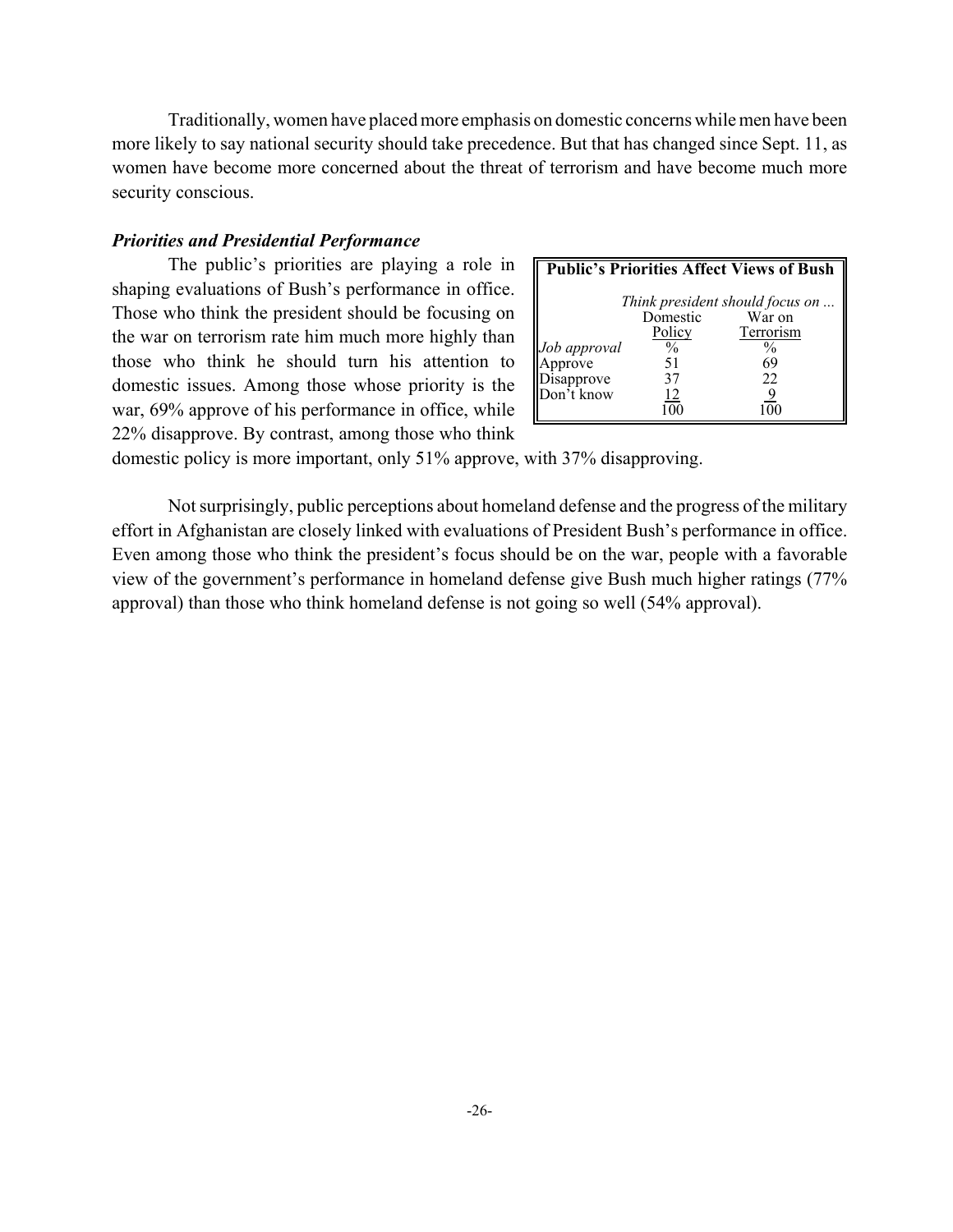# *Commentary by Lee Feinstein, Senior Fellow Council on Foreign Relations*

Politicians and political consultants generally believe elections are not won or lost on foreign policy issues. With the midterm congressional elections approaching, many political experts contend this is true, even in the aftermath of last September's terrorist attacks and with a military confrontation with Iraq looming.

The latest nationwide poll by the Pew Research Center, conducted in association with the Council on Foreign Relations*,* focuses on the impact of the terrorist attacks on American public opinion one year later. The results of this poll suggest that, whatever their effect on the domestic political landscape, last year's terrorist attacks have made a continuing and probably lasting imprint on Americans' sense of national priorities. The attacks have blurred the traditional lines dividing domestic and foreign policy concerns, and Americans are giving a higher priority to national security issues than they have in the years following the Cold War.

# *Lingering Concerns About Terrorism*

The Pew Center data suggest that one year after the attacks on New York and Washington, Americans remain concerned about the possibility of another terrorist strike.

Most Americans (62%) say they were very or somewhat concerned that there soon will be another terrorist attack on the U.S. Virtually the same number (61%) believe the ability of terrorists to launch another major attack on the United States is greater or the same today as it was a year ago.

These findings are in keeping with the public's views about the conduct of the war in Afghanistan. A majority of Americans still believe the overall war effort is going well, though the number holding that view has declined from 89% in January to 65% today. When asked about the U.S. military action in Afghanistan, however, Americans express greater doubts. Just 15% of Americans rate the U.S. military action in Afghanistan to be a success, about the same proportion (12%) judge it a failure, with an overwhelming majority, 70%, saying it is too early to judge.

Concerns about the progress of the counterterrorism effort extend to the homefront as well. A majority of Americans (57%) say the government is doing a good or excellent job in defending Americans at home against a future terrorist attack. This represents a decline from a peak of 69% last October, before the creation of the Transportation Security Administration to improve airport security, and before the administration put its support behind the creation of a Department of Homeland Security, an initiative that draws broad support, even though about half acknowledged they hadn't heard about the proposal.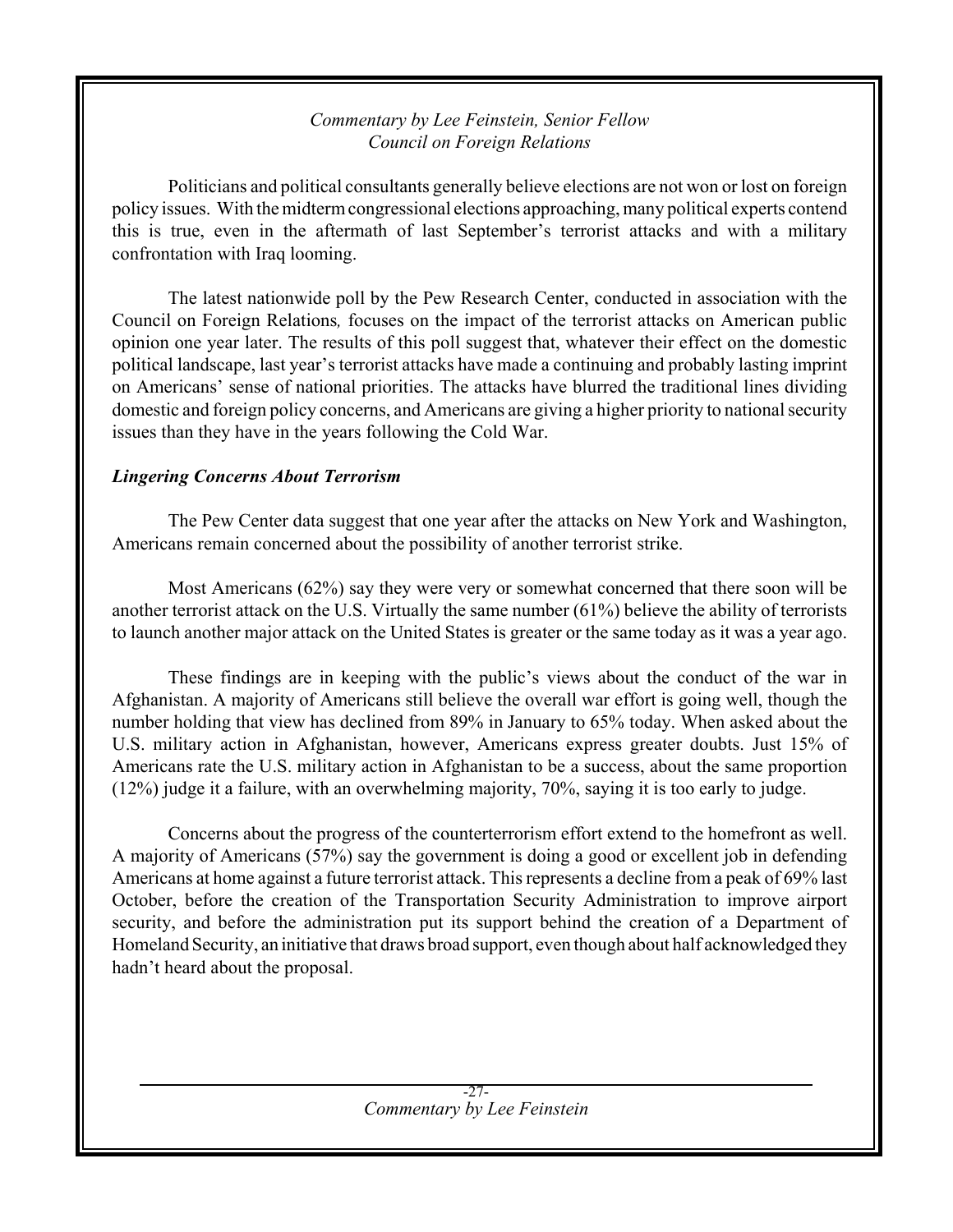Most Americans say they believe building defenses at home to prevent future terrorist attacks is more important than taking military action abroad to avert terrorist attacks. When asked to choose, just three-in-ten give priority to military action overseas, while half (51 percent) give greater priority to homeland defense.

When asked specifically to judge the anti-terrorism efforts of their local governments, only 47% rate those efforts as excellent or good. That result suggests that homeland security could become a factor affecting local congressional races.

# *Iraq*

The Pew Center data illustrate the importance of the president taking a leadership role in making the case for a confrontation with Iraq.

Only 37% believe the president has clearly explained why the United States might use military force to remove Saddam Hussein from power. Indeed, despite a fervid debate in official Washington, including highly publicized Senate hearings in August, only 46% said they had thought a great deal about whether the United States should use force in Iraq.

To the extent the public has reached a conclusion, the Pew Center data suggest that American support for military action against Iraq is solid (64% favor military action to oust Saddam Hussein) but tempered by other concerns.

Perhaps most important, Americans place cooperation with allies high on the list of factors for a military operation. Of those who favor military action to oust Saddam, just 30% feel the United States should do so without support from our allies. Congressional approval was another important factor, with 56% saying President Bush should use force only if Congress favors a confrontation, while 34% said the president should use force even if Congress opposes it.

# *America's Role in the World*

The Pew data also indicate the ways in which the terrorist attacks have affected Americans' views of the relative importance of foreign policy, and on American engagement in international affairs.

Americans continue to support a high level of U.S. involvement in international affairs. A declining but still significant number (53%) say American involvement in solving international problems is the best way to avoid problems like terrorism.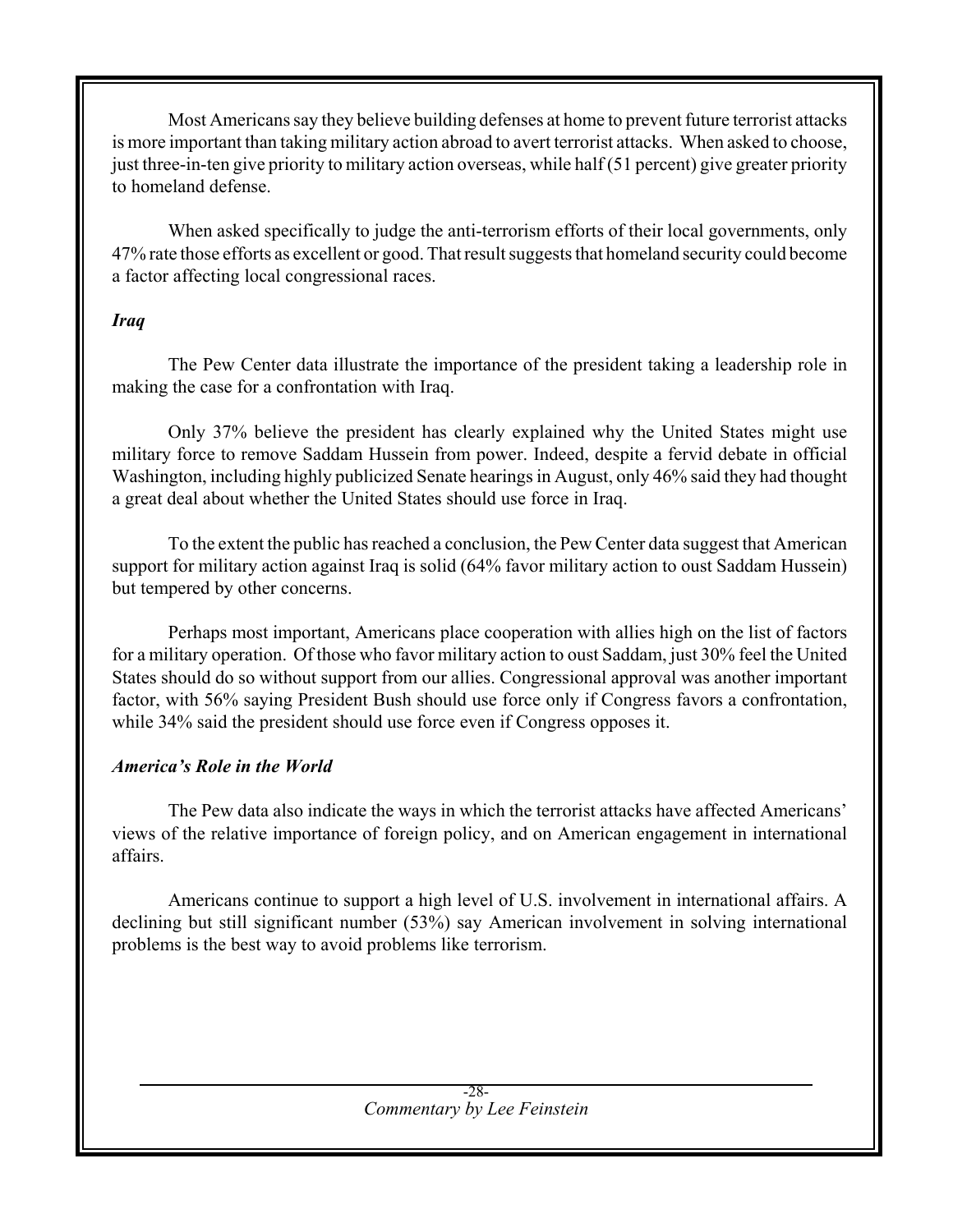One year after the attacks, and amidst signs of a weak economic recovery, the public is about evenly divided over whether the war on terrorism or economy should be higher on the President's agenda. Roughly a third (34%)say it is more important for the president to focus on the war on terrorism than on the economy, while 39% give greater priority to the economy, and 22% believe the president should give equal attention to both.

In the past, women have placed more emphasis on domestic concerns than men. But in the current survey women, by two-to-one (46%-23%), favor Bush focusing more on the war on terrorism than domestic policy. The apparent closing (or overturning) of the gender gap suggests how much uncertainty last September's terrorist attacks may inject into political calculations this fall.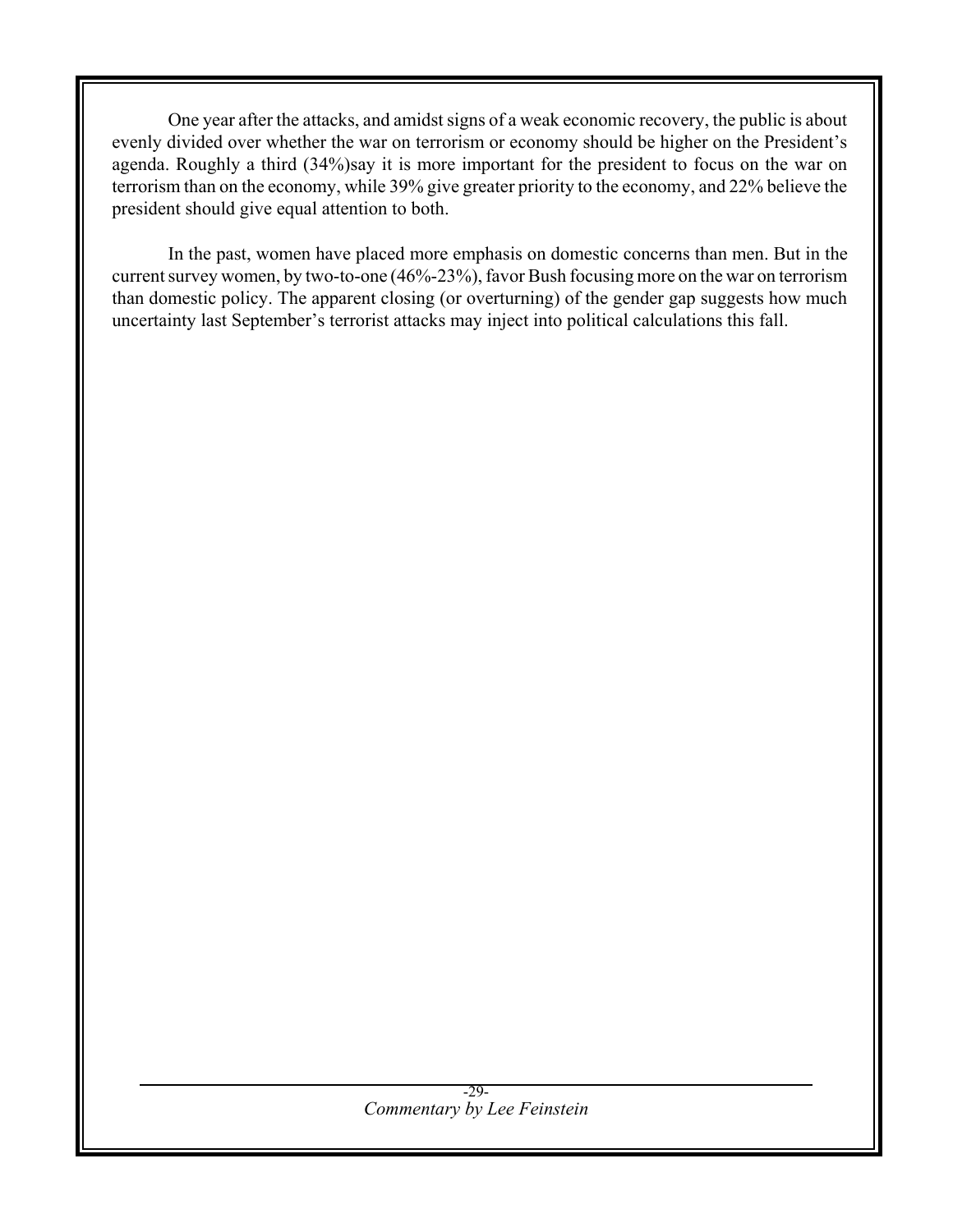# **PERSONAL AND NATIONAL CHANGE SINCE 9/11**

|                                   |                                |                     | ---- Change in personal life ----  |                     |                     |                     | ---- Change in American life ----  |                 |
|-----------------------------------|--------------------------------|---------------------|------------------------------------|---------------------|---------------------|---------------------|------------------------------------|-----------------|
|                                   | Major                          | Only a              |                                    | Total Basically     | Major               | Only a              |                                    | Total Basically |
|                                   | Change                         | Little              | Change<br>$\overline{\frac{0}{0}}$ | Same                | Change              | Little              | Change<br>$\overline{\frac{0}{0}}$ | Same            |
| <b>Total</b>                      | $\overline{\frac{0}{0}}$<br>16 | $\frac{0}{0}$<br>33 | (49)                               | $\frac{0}{0}$<br>49 | $\frac{0}{0}$<br>50 | $\frac{0}{0}$<br>35 | (85)                               | $\%$<br>14      |
| Sex<br>Male                       | 13                             | 32                  | (45)                               | 53                  | 45                  | 36                  | (81)                               | 18              |
| Female                            | 18                             | 36                  | (54)                               | 46                  | 54                  | 33                  | (87)                               | 11              |
| Race<br>White                     |                                |                     |                                    |                     |                     |                     |                                    |                 |
| Non-white                         | 14<br>23                       | 33<br>38            | (47)<br>(61)                       | 52<br>39            | 47<br>58            | 36<br>29            | (83)<br>(87)                       | 15<br>12        |
| Race and Sex                      |                                |                     |                                    |                     |                     |                     |                                    |                 |
| White Men<br>White Women          | 13<br>15                       | 33<br>33            | (46)<br>(48)                       | 52<br>51            | 41<br>53            | 39<br>33            | (80)<br>(86)                       | 19<br>12        |
| Age                               |                                |                     |                                    |                     |                     |                     |                                    |                 |
| Under 30<br>30-49                 | 20<br>17                       | 36<br>40            | (56)<br>(57)                       | 43<br>41            | 49<br>48            | 36<br>41            | (85)<br>(89)                       | 15<br>10        |
| 50-64                             | 14                             | 31                  | (45)                               | 54                  | 54                  | 27                  | (81)                               | 18              |
| $65+$                             | 10                             | 19                  | (29)                               | 69                  | 51                  | 27                  | (78)                               | 17              |
| Sex and Age<br>Men under 50       | 14                             | 34                  | (48)                               | 50                  | 46                  | 38                  | (84)                               | 16              |
| Women under 50                    | 22                             | 43                  | (65)                               | 35                  | 51                  | 40                  | (91)                               | $8\,$           |
| Men $50+$                         | 11                             | 27                  | (38)                               | 59                  | 43                  | 32                  | (75)                               | 23              |
| Women $50+$                       | 14                             | 24                  | (38)                               | 62                  | 60                  | 23                  | (83)                               | 14              |
| <b>Education</b><br>College Grad. | 23                             | 31                  | (54)                               | 44                  | 40                  | 47                  | (87)                               | 12              |
| Some College                      | 13                             | 40                  | (53)                               | 47                  | 50                  | 34                  | (84)                               | 16              |
| H.S. Grad. or Less                | 14                             | 32                  | (46)                               | 52                  | 55                  | 28                  | (83)                               | 14              |
| <b>Family Income</b>              |                                |                     |                                    |                     |                     |                     |                                    |                 |
| $$50,000+$<br>\$30,000-\$49,999   | 21<br>17                       | 36<br>29            | (57)<br>(46)                       | 42<br>53            | 48<br>47            | 40<br>36            | (88)<br>(83)                       | 11<br>17        |
| $<$ \$30,000                      | 11                             | 33                  | (44)                               | 54                  | 53                  | 28                  | (81)                               | 17              |

Question: As a result of the attacks, has your own personal life changed in a major way, changed only a little bit, or is your life basically the same as it was before the attacks?

> As a result of the attacks, has life in America changed in a major way, changed only a little bit, or is life in America basically the same as it was before the attacks?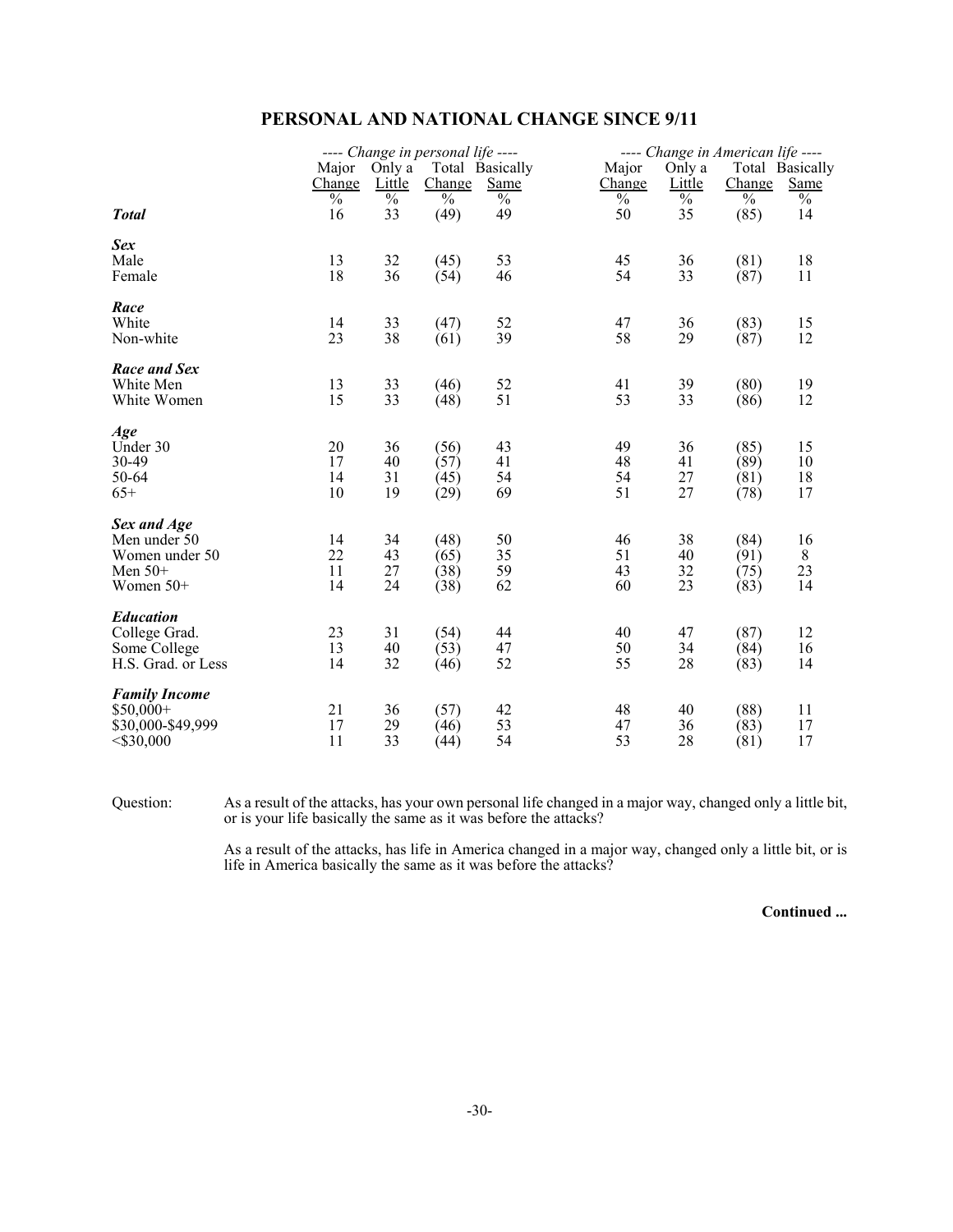|                               |                          |                          | ---- Change in personal life ---- |                          |               |                          | ---- Change in American life ---- |                 |
|-------------------------------|--------------------------|--------------------------|-----------------------------------|--------------------------|---------------|--------------------------|-----------------------------------|-----------------|
|                               | Major                    | Only a                   |                                   | Total Basically          | Major         | Only a                   |                                   | Total Basically |
|                               | Change                   | <b>Little</b>            | Change                            | <b>Same</b>              | Change        | Little                   | Change                            | <b>Same</b>     |
|                               | $\overline{\frac{0}{0}}$ | $\overline{\frac{0}{0}}$ | $\overline{\frac{0}{0}}$          | $\frac{0}{0}$            | $\frac{0}{0}$ | $\overline{\frac{0}{0}}$ | $\frac{0}{0}$                     | $\frac{0}{0}$   |
| <b>Total</b>                  | 16                       | 33                       | (49)                              | 49                       | 50            | 35                       | (85)                              | 14              |
|                               |                          |                          |                                   |                          |               |                          |                                   |                 |
| <b>Region</b><br>East         | 20                       | 30                       | (50)                              | 48                       | 56            | 34                       | (90)                              | 10              |
| Midwest                       | 9                        | 34                       | (43)                              | 54                       | 49            | 36                       | (85)                              | 15              |
| South                         | 18                       | 34                       | (52)                              | 47                       | 52            | 31                       | (83)                              | 15              |
| West                          | 16                       | 36                       |                                   | 48                       | 44            | 39                       | (83)                              | 17              |
|                               |                          |                          | (52)                              |                          |               |                          |                                   |                 |
| <b>Religious Affiliation</b>  |                          |                          |                                   |                          |               |                          |                                   |                 |
| <b>Total White Protestant</b> | 12                       | 29                       | (41)                              | 57                       | 51            | 34                       | (85)                              | 14              |
| White Protestant Evangelical  | 10                       | 33                       | (43)                              | 56                       | 52            | 34                       | (86)                              | 13              |
| White Prot. Non-Evangelical   | 15                       | 24                       | (39)                              | 57                       | 50            | 34                       | (84)                              | 14              |
| White Catholic                | 17                       | 39                       | (56)                              | 42                       | 46            | 40                       | (86)                              | 15              |
|                               |                          |                          |                                   |                          |               |                          |                                   |                 |
| <b>Community Size</b>         |                          |                          |                                   |                          |               |                          |                                   |                 |
| Large City                    | 25                       | 31                       | (56)                              | 43                       | 60            | 26                       | (86)                              | 14              |
| Suburb                        | 19                       | 30                       | (49)                              | 50                       | 47            | 43                       | (90)                              | 9               |
| Small City/Town               | 12                       | 36                       | (48)                              | 50                       | 46            | 36                       | (82)                              | 18              |
| Rural Area                    | 10                       | 34                       | (44)                              | 53                       | 51            | 30                       | (81)                              | 14              |
|                               |                          |                          |                                   |                          |               |                          |                                   |                 |
| <b>Party ID</b>               |                          |                          |                                   |                          |               |                          |                                   |                 |
| Republican                    | 12                       | 35                       | (47)                              | 50                       | 49            | 36                       | (85)                              | 13              |
| Democrat                      | 14                       | 39                       | (53)                              | 47                       | 53            | 32                       | (85)                              | 14              |
| Independent                   | 16                       | 31                       | (47)                              | 50                       | 48            | 35                       | (83)                              | 16              |
| <b>Bush Approval</b>          |                          |                          |                                   |                          |               |                          |                                   |                 |
| Approve                       | $-$                      | --                       | $-$                               | $-$                      | 48            | 40                       | (88)                              | 13              |
| Disapprove                    | --                       | --                       | $-$                               | $\overline{\phantom{a}}$ | 51            | 27                       | (78)                              | 19              |
|                               |                          |                          |                                   |                          |               |                          |                                   |                 |
| 2000 Presidential Vote        |                          |                          |                                   |                          |               |                          |                                   |                 |
| <b>Bush</b>                   | 17                       | 28                       | (45)                              | 54                       | 49            | 36                       | (85)                              | 14              |
| Gore                          | 16                       | 38                       | (54)                              | 45                       | 55            | 35                       | (90)                              | 10              |
|                               |                          |                          |                                   |                          |               |                          |                                   |                 |
| <b>Marital Status</b>         |                          |                          |                                   |                          |               |                          |                                   |                 |
| Married                       | 16                       | 38                       | (54)                              | 44                       | 51            | 35                       | (86)                              | 13              |
| Unmarried                     | 15                       | 30                       | (45)                              | 54                       | 49            | 34                       | (83)                              | 15              |
| <b>Parental Status</b>        |                          |                          |                                   |                          |               |                          |                                   |                 |
| Parent                        | 20                       |                          |                                   |                          |               |                          |                                   |                 |
|                               | 14                       | 43<br>28                 | (63)                              | 35<br>58                 | 50<br>50      | 37<br>33                 | (87)                              | 12<br>16        |
| Non-Parent                    |                          |                          | (42)                              |                          |               |                          | (83)                              |                 |
|                               |                          |                          |                                   |                          |               |                          |                                   |                 |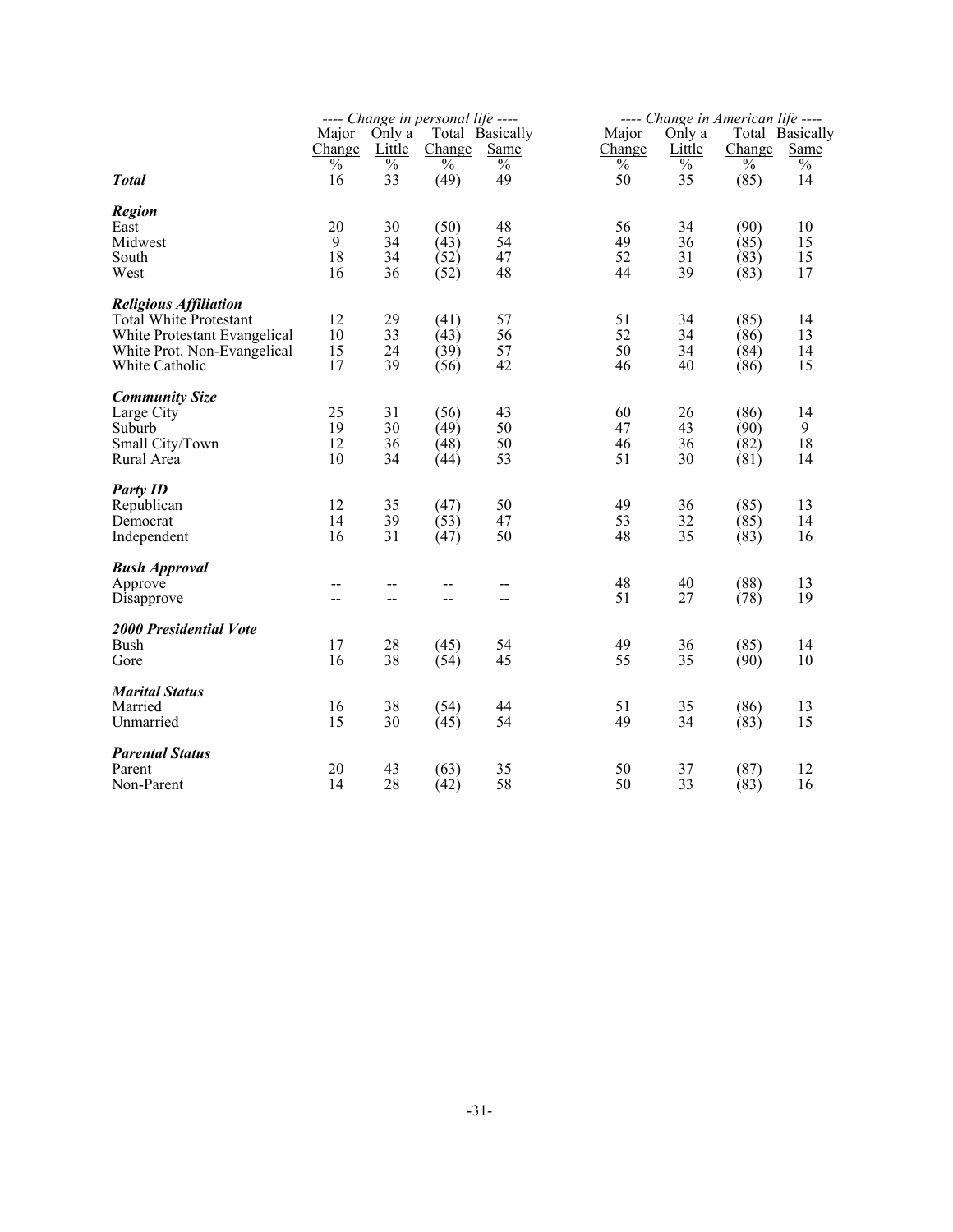# **TREND IN GOVERNMENT JOB DEFENDING AMERICANS**

|                      |                               | ---- Mid-October 2001 ---- |               |                          | ---- August 2002 ----         |                          |                       |
|----------------------|-------------------------------|----------------------------|---------------|--------------------------|-------------------------------|--------------------------|-----------------------|
|                      | Excellent/ Only Fair/<br>Good | Poor                       | DK            | Good                     | Excellent/ Only Fair/<br>Poor | DK                       | Change in<br>Exc/Good |
|                      | $\overline{\frac{0}{0}}$      | $\frac{0}{0}$              | $\frac{0}{0}$ | $\overline{\frac{0}{0}}$ | $\frac{0}{0}$                 | $\overline{\frac{0}{0}}$ | $\frac{0}{0}$         |
| <b>Total</b>         | 69                            | 27                         | $4=100$       | 57                       | 38                            | $5 = 100$                | $-12$                 |
| Sex                  |                               |                            |               |                          |                               |                          |                       |
| Male                 | 64                            | 33                         | $3=100$       | 59                       | 38                            | $3=100$                  | $-5$                  |
| Female               | 73                            | 22                         | $5 = 100$     | 56                       | 37                            | $7=100$                  | $-17$                 |
| Race                 |                               |                            |               |                          |                               |                          |                       |
| White                | 71                            | 25                         | $4=100$       | 59                       | 36                            | $5 = 100$                | $-12$                 |
| Non-white            | 58                            | 38                         | $4=100$       | 53                       | 42                            | $5 = 100$                | $-5$                  |
| <b>Black</b>         | 52                            | 44                         | $4=100$       | 49                       | 46                            | $5=100$                  | $-3$                  |
| Race and Sex         |                               |                            |               |                          |                               |                          |                       |
| White Men            | 66                            | 31                         | $3=100$       | 58                       | 38                            | $4=100$                  | $-8$                  |
| White Women          | 76                            | 19                         | $5 = 100$     | 58                       | 35                            | $7=100$                  | $-18$                 |
| Age                  |                               |                            |               |                          |                               |                          |                       |
| Under 30             | 67                            | 32                         | $1=100$       | 57                       | 42                            | $1=100$                  | $-10$                 |
| 30-49                | 68                            | 28                         | $4=100$       | 58                       | 38                            | $4=100$                  | $-10$                 |
| 50-64                | 74                            | 24                         | $2=100$       | 56                       | 37                            | $7=100$                  | $-18$                 |
| $65+$                | 65                            | 27                         | $8=100$       | 57                       | 33                            | $10=100$                 | $-8$                  |
| Sex and Age          |                               |                            |               |                          |                               |                          |                       |
| Men under 50         | 64                            | 34                         | $2=100$       | 60                       | 38                            | $2=100$                  | $-4$                  |
| Women under 50       | 72                            | 24                         | $4=100$       | 56                       | 40                            | $4=100$                  | $-16$                 |
| Men $50+$            | 65                            | 31                         | $4=100$       | 57                       | 38                            | $5=100$                  | $-8$                  |
| Women $50+$          | 74                            | 21                         | $5=100$       | 56                       | 33                            | $11=100$                 | $-18$                 |
| <b>Education</b>     |                               |                            |               |                          |                               |                          |                       |
| College Grad.        | 67                            | 29                         | $4=100$       | 53                       | 42                            | $5 = 100$                | $-1$                  |
| Some College         | 68                            | 29                         | $3=100$       | 59                       | 36                            | $5 = 100$                | $-9$                  |
| High School Grad.    | 72                            | 25                         | $3=100$       | 57                       | 39                            | $4=100$                  | $-15$                 |
| $\leq$ H.S. Grad.    | 63                            | 29                         | $8=100$       | 62                       | 27                            | $11=100$                 | $-1$                  |
| <b>Family Income</b> |                               |                            |               |                          |                               |                          |                       |
| $$75,000+$           | 70                            | 26                         | $4=100$       | 55                       | 42                            | $3=100$                  | $-15$                 |
| \$50,000-\$74,999    | 69                            | 29                         | $2=100$       | 61                       | 34                            | $5=100$                  | $-8$                  |
| \$30,000-\$49,999    | 67                            | 30                         | $3=100$       | 60                       | 36                            | $4=100$                  | $-7$                  |
| \$20,000-\$29,999    | 74<br>63                      | 23<br>32                   | $3=100$       | 63                       | 34                            | $3=100$                  | $-11$                 |
| $<$ \$20,000         |                               |                            | $5=100$       | 56                       | 37                            | $7=100$                  | $-7$                  |

Question: How would you rate the job the government is doing defending Americans at home from future terrorist attacks? Would you say the government is doing an excellent job, a good job, only a fair job, or a poor job?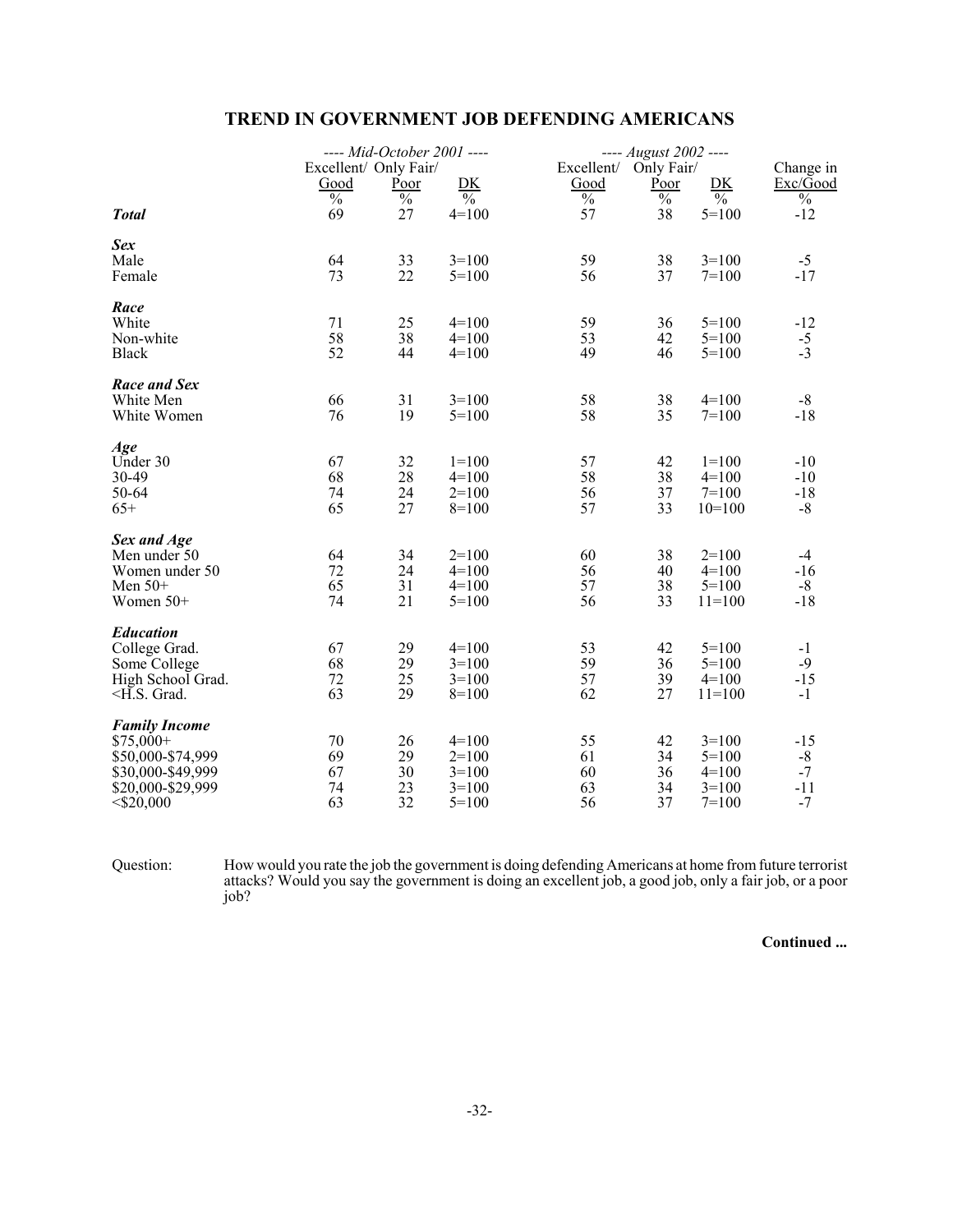|                                                               |                                | ---- Mid-October 2001 ----<br>Excellent/ Only Fair/ |                          | Excellent/ | ---- August 2002 ----<br>Only Fair/ |                          | Change in              |
|---------------------------------------------------------------|--------------------------------|-----------------------------------------------------|--------------------------|------------|-------------------------------------|--------------------------|------------------------|
|                                                               | Good                           | <u>Poor</u>                                         | DK                       | Good       | <u>Poor</u>                         | DK                       | Exc/Good               |
| <b>Total</b>                                                  | $\overline{\frac{0}{0}}$<br>69 | $\overline{\frac{0}{0}}$<br>27                      | $\frac{0}{0}$<br>$4=100$ | $\%$<br>57 | $\%$<br>38                          | $\frac{0}{0}$<br>$5=100$ | $\frac{0}{0}$<br>$-12$ |
| <b>Region</b>                                                 |                                |                                                     |                          |            |                                     |                          |                        |
| East                                                          | 67                             | 31                                                  | $2=100$                  | 60         | 35                                  | $5=100$                  | $-7$                   |
| Midwest                                                       | 67                             | 28                                                  | $5=100$                  | 54         | 40                                  | $6=100$                  | $-13$                  |
| South<br>West                                                 | 72<br>68                       | 24<br>29                                            | $4=100$<br>$3=100$       | 60<br>55   | 35<br>40                            | $5=100$<br>$5=100$       | $-12$<br>$-13$         |
|                                                               |                                |                                                     |                          |            |                                     |                          |                        |
| <b>Religious Affiliation</b><br><b>Total White Protestant</b> | 75                             | 21                                                  | $4=100$                  | 59         | 34                                  | $7=100$                  | $-16$                  |
| White Protestant Evangelical                                  | 77                             | 19                                                  | $4=100$                  | 62         | 32                                  | $6=100$                  | $-15$                  |
| White Prot. Non-Evangelical                                   | 73                             | 23                                                  | $4=100$                  | 55         | 37                                  | $8=100$                  | $-18$                  |
| White Catholic                                                | 71                             | 25                                                  | $4=100$                  | 61         | 35                                  | $4=100$                  | $-10$                  |
| Secular                                                       | 57                             | 40                                                  | $3=100$                  | 63         | 35                                  | $2=100$                  | $+6$                   |
| <b>Community Size</b>                                         |                                |                                                     |                          |            |                                     |                          |                        |
| Large City                                                    | 61                             | 36                                                  | $3=100$                  | 53         | 42                                  | $5=100$                  | $-8$                   |
| Suburb                                                        | 69                             | 27                                                  | $4=100$                  | 59         | 37                                  | $4=100$                  | $-10$                  |
| Small City/Town                                               | 73                             | 25                                                  | $2=100$                  | 58         | 37                                  | $5=100$                  | $-15$                  |
| Rural Area                                                    | 72                             | 21                                                  | $7=100$                  | 59         | 35                                  | $6=100$                  | $-13$                  |
| <b>Party ID</b>                                               |                                |                                                     |                          |            |                                     |                          |                        |
| Republican                                                    | 79                             | 17                                                  | $4=100$                  | 70         | 26                                  | $4=100$                  | $-9$                   |
| Democrat                                                      | 66                             | 32                                                  | $2=100$                  | 50         | 45                                  | $5=100$                  | $-16$                  |
| Independent                                                   | 65                             | 31                                                  | $4=100$                  | 56         | 42                                  | $2=100$                  | $-9$                   |
| <b>Party and Ideology</b>                                     |                                |                                                     |                          |            |                                     |                          |                        |
| Conservative Republican                                       | 80                             | 16                                                  | $4=100$                  | 73         | 22                                  | $5=100$                  | $-7$                   |
| Moderate/Liberal Republican                                   | 76                             | 21                                                  | $3=100$                  | 65         | 34                                  | $1=100$                  | $-11$                  |
| Conservative/Moderate Democrat 67                             |                                | 31                                                  | $2=100$                  | 47         | 48                                  | $5=100$                  | $-20$                  |
| Liberal Democrat                                              | 65                             | 34                                                  | $1=100$                  | 52         | 44                                  | $4=100$                  | $-13$                  |
| <b>Bush Approval</b>                                          |                                |                                                     |                          |            |                                     |                          |                        |
| Approve                                                       | 78                             | 20                                                  | $2=100$                  | 70         | 26                                  | $4=100$                  | $-8$                   |
| Disapprove                                                    | 58                             | 37                                                  | $5=100$                  | 37         | 59                                  | $4=100$                  | $-21$                  |
| <b>2000 Presidential Vote</b>                                 |                                |                                                     |                          |            |                                     |                          |                        |
| Bush                                                          | 78                             | 18                                                  | $4=100$                  | 70         | 25                                  | $5=100$                  | $-8$                   |
| Gore                                                          | 64                             | 33                                                  | $3=100$                  | 44         | 53                                  | $3=100$                  | $-20$                  |
| <b>Marital Status</b>                                         |                                |                                                     |                          |            |                                     |                          |                        |
| Married                                                       | 73                             | 24                                                  | $3=100$                  | 60         | 36                                  | $4=100$                  | $-13$                  |
| Unmarried                                                     | 63                             | 33                                                  | $4=100$                  | 56         | 38                                  | $6=100$                  | $-7$                   |
| <b>Parental Status</b>                                        |                                |                                                     |                          |            |                                     |                          |                        |
| Parent                                                        | 72                             | 26                                                  | $2=100$                  | 57         | 39                                  | $4=100$                  | $-15$                  |
| Non-Parent                                                    | 67                             | 29                                                  | $4=100$                  | 58         | 36                                  | $6=100$                  | $-9$                   |
| <b>Labor Union</b>                                            |                                |                                                     |                          |            |                                     |                          |                        |
| Union Household                                               | 67                             | 28                                                  | $5 = 100$                | 52         | 46                                  | $2=100$                  | $-15$                  |
| Non-Union Household                                           | 69                             | 27                                                  | $4=100$                  | 58         | 36                                  | $6=100$                  | $-11$                  |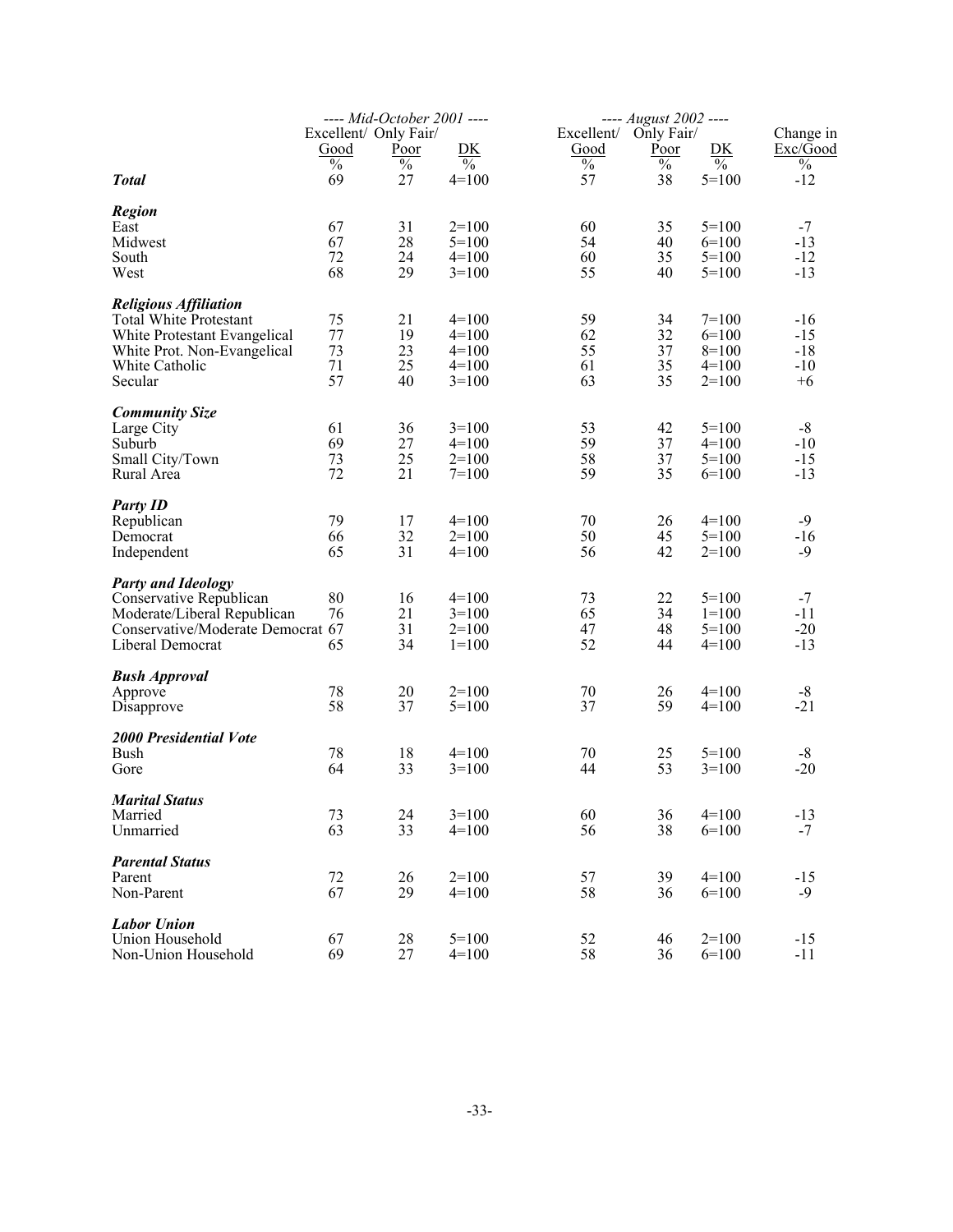### **DEFENSE PRIORITIES**

|                                                                                                                   | Government job defending Americans<br>Excel- |                                | Only Fair/                     |                                                     | <b>Building</b>                | What should get a higher priority?<br>Military |                            |                                                     |
|-------------------------------------------------------------------------------------------------------------------|----------------------------------------------|--------------------------------|--------------------------------|-----------------------------------------------------|--------------------------------|------------------------------------------------|----------------------------|-----------------------------------------------------|
|                                                                                                                   | lent                                         | Good                           | Poor                           | DK                                                  | Defenses                       | Action                                         | Both                       | DK                                                  |
| <b>Total</b>                                                                                                      | $\frac{0}{0}$<br>13                          | $\overline{\frac{0}{0}}$<br>44 | $\overline{\frac{0}{0}}$<br>38 | $\frac{0}{0}$<br>$5=100$                            | $\overline{\frac{0}{0}}$<br>51 | $\overline{\frac{0}{0}}$<br>30                 | $\frac{0}{6}$<br>13        | $\frac{0}{0}$<br>$6=100$                            |
| Sex<br>Male<br>Female                                                                                             | 13<br>14                                     | 46<br>42                       | 38<br>37                       | $3=100$<br>$7 = 100$                                | 47<br>55                       | 35<br>26                                       | 13<br>13                   | $5=100$<br>$6=100$                                  |
| Race<br>White<br>Non-white<br><b>Black</b>                                                                        | 13<br>15<br>18                               | 46<br>38<br>31                 | 36<br>42<br>46                 | $5=100$<br>$5=100$<br>$5=100$                       | 50<br>55<br>60                 | 32<br>27<br>27                                 | 13<br>11<br>4              | $5=100$<br>$7 = 100$<br>$9=100$                     |
| Race and Sex<br>White Men<br>White Women                                                                          | 13<br>13                                     | 45<br>45                       | 38<br>35                       | $4=100$<br>$7 = 100$                                | 46<br>54                       | 36<br>27                                       | 12<br>14                   | $6=100$<br>$5=100$                                  |
| Age<br>Under 30<br>30-49<br>50-64<br>$65+$                                                                        | 16<br>12<br>11<br>13                         | 41<br>46<br>45<br>44           | 42<br>38<br>37<br>33           | $1=100$<br>$4=100$<br>$7 = 100$<br>$10=100$         | 51<br>52<br>48<br>55           | 36<br>29<br>30<br>24                           | 11<br>13<br>13<br>13       | $2=100$<br>$6=100$<br>$9=100$<br>$8=100$            |
| Sex and Age<br>Men under 50<br>Women under 50<br>Men $50+$<br>Women 50+                                           | 11<br>16<br>15<br>10                         | 48<br>40<br>42<br>46           | 39<br>40<br>38<br>33           | $2=100$<br>$4=100$<br>$5 = 100$<br>$11=100$         | 50<br>54<br>42<br>58           | 35<br>28<br>35<br>21                           | 11<br>14<br>16<br>12       | $4=100$<br>$4=100$<br>$7=100$<br>$9=100$            |
| <b>Education</b><br>College Grad.<br>Some College<br>High School Grad.<br>$\leq$ H.S. Grad.                       | 8<br>17<br>12<br>18                          | 45<br>42<br>45<br>44           | 42<br>36<br>39<br>27           | $5 = 100$<br>$5 = 100$<br>$4=100$<br>$11 = 100$     | 47<br>46<br>56<br>56           | 32<br>35<br>27<br>27                           | 12<br>14<br>13<br>10       | $9=100$<br>$5=100$<br>$4=100$<br>$7 = 100$          |
| <b>Family Income</b><br>$$75,000+$<br>\$50,000-\$74,999<br>\$30,000-\$49,999<br>\$20,000-\$29,999<br>$<$ \$20,000 | 12<br>13<br>16<br>17<br>14                   | 43<br>48<br>44<br>46<br>41     | 42<br>34<br>36<br>34<br>38     | $3=100$<br>$5=100$<br>$4=100$<br>$3=100$<br>$7=100$ | 48<br>45<br>47<br>55<br>57     | 35<br>37<br>33<br>30<br>27                     | 11<br>12<br>14<br>11<br>11 | $6=100$<br>$6=100$<br>$6=100$<br>$4=100$<br>$5=100$ |

Question: How would you rate the job the government is doing defending Americans at home from future terrorist attacks? Would you say the government is doing an excellent job, a good job, only a fair job, or a poor job?

> If you had to choose, what should get a higher priority now... building our defenses at home to prevent future terrorist attacks, OR taking military action to destroy terrorist networks around the world?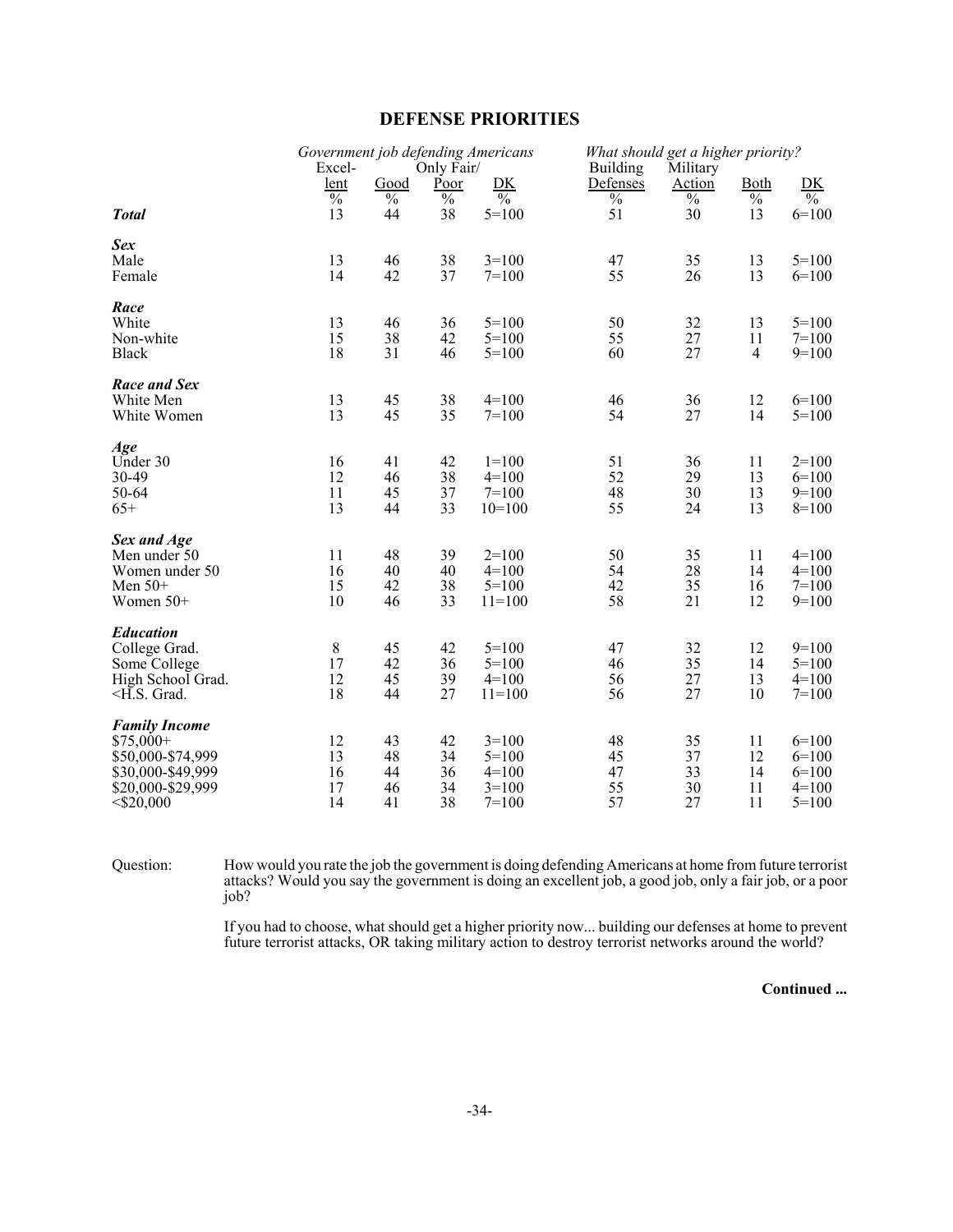|                                                      | Government job defending Americans<br>Excel-<br>Only Fair/ |                       |              | What should get a higher priority?<br><b>Building</b><br>Military |                  |                       |                              |                                |
|------------------------------------------------------|------------------------------------------------------------|-----------------------|--------------|-------------------------------------------------------------------|------------------|-----------------------|------------------------------|--------------------------------|
|                                                      | <u>lent</u><br>$\overline{\frac{0}{0}}$                    | Good<br>$\frac{0}{0}$ | Poor<br>$\%$ | DK<br>$\%$                                                        | Defenses<br>$\%$ | <b>Action</b><br>$\%$ | <u>Both</u><br>$\frac{0}{0}$ | DK<br>$\overline{\frac{0}{0}}$ |
| <b>Total</b>                                         | 13                                                         | 44                    | 38           | $5=100$                                                           | 51               | 30                    | 13                           | $6=100$                        |
| <b>Region</b>                                        |                                                            |                       |              |                                                                   |                  |                       |                              |                                |
| East                                                 | 13                                                         | 47                    | 35           | $5=100$                                                           | 57               | 21                    | 16                           | $6=100$                        |
| Midwest<br>South                                     | 13<br>15                                                   | 41<br>45              | 40<br>35     | $6=100$<br>$5=100$                                                | 50<br>48         | 32<br>32              | 11<br>13                     | $7=100$<br>$7=100$             |
| West                                                 | 12                                                         | 43                    | 40           | $5=100$                                                           | 53               | 33                    | 10                           | $4=100$                        |
| <b>Religious Affiliation</b>                         |                                                            |                       |              |                                                                   |                  |                       |                              |                                |
| <b>Total White Protestant</b>                        | 13                                                         | 46                    | 34           | $7=100$                                                           | 50               | 32                    | 13                           | $5 = 100$                      |
| White Protestant Evangelical                         | 12                                                         | 50                    | 33           | $5=100$                                                           | 54               | 28                    | 14                           | $4=100$                        |
| White Prot. Non-Evangelical                          | 14<br>14                                                   | 42<br>47              | 36<br>35     | $8=100$<br>$4=100$                                                | 46<br>50         | 36<br>35              | 11<br>12                     | $7=100$<br>$3=100$             |
| White Catholic<br>Secular                            | 10                                                         | 53                    | 36           | $2=100$                                                           | 51               | 26                    | 16                           | $7=100$                        |
| <b>Community Size</b>                                |                                                            |                       |              |                                                                   |                  |                       |                              |                                |
| Large City                                           | 15                                                         | 38                    | 42           | $5=100$                                                           | 55               | 27                    | 9                            | $9=100$                        |
| Suburb                                               | 12                                                         | 47                    | 37           | $4=100$                                                           | 49               | 33                    | 12                           | $6=100$                        |
| Small City/Town                                      | 12                                                         | 46                    | 37           | $5=100$                                                           | 51               | 30                    | 15                           | $4=100$                        |
| Rural Area                                           | 14                                                         | 45                    | 35           | $6=100$                                                           | 50               | 30                    | 13                           | $7=100$                        |
| <b>Party ID</b>                                      |                                                            |                       |              |                                                                   |                  |                       |                              |                                |
| Republican                                           | 17                                                         | 53                    | 26           | $4=100$                                                           | 39               | 39                    | 16                           | $6=100$                        |
| Democrat<br>Independent                              | 12<br>11                                                   | 37<br>45              | 46<br>42     | $5=100$<br>$2=100$                                                | 60<br>57         | 23<br>28              | 11<br>11                     | $6=100$<br>$4=100$             |
|                                                      |                                                            |                       |              |                                                                   |                  |                       |                              |                                |
| <b>Party and Ideology</b><br>Conservative Republican | 17                                                         | 55                    | 23           | $5=100$                                                           | 36               | 42                    | 18                           | $4=100$                        |
| Moderate/Liberal Republican                          | 16                                                         | 48                    | 34           | $2=100$                                                           | 45               | 36                    | 13                           | $6=100$                        |
| Conservative/Moderate Democrat 12                    |                                                            | 35                    | 48           | $5=100$                                                           | 57               | 27                    | 11                           | $5=100$                        |
| Liberal Democrat                                     | 13                                                         | 39                    | 44           | $4=100$                                                           | 69               | 15                    | 11                           | $5=100$                        |
| <b>Bush Approval</b>                                 |                                                            |                       |              |                                                                   |                  |                       |                              |                                |
| Approve                                              | 17                                                         | 53                    | 26           | $4=100$                                                           | 43               | 36                    | 16                           | $5=100$                        |
| Disapprove                                           | 6                                                          | 31                    | 58           | $5=100$                                                           | 61               | 24                    | 7                            | $8=100$                        |
| <b>2000 Presidential Vote</b>                        |                                                            |                       |              |                                                                   |                  |                       |                              |                                |
| Bush                                                 | 16<br>10                                                   | 54<br>34              | 25<br>53     | $5=100$                                                           | 40<br>64         | 37<br>21              | 18<br>10                     | $5=100$                        |
| Gore                                                 |                                                            |                       |              | $3=100$                                                           |                  |                       |                              | $5=100$                        |
| <b>Marital Status</b>                                |                                                            |                       |              |                                                                   |                  |                       |                              |                                |
| Married<br>Unmarried                                 | 14<br>13                                                   | 46<br>43              | 36<br>38     | $4=100$<br>$6=100$                                                | 50<br>52         | 30<br>31              | 15<br>10                     | $5 = 100$<br>$7=100$           |
|                                                      |                                                            |                       |              |                                                                   |                  |                       |                              |                                |
| <b>Parental Status</b>                               |                                                            |                       |              |                                                                   |                  |                       |                              |                                |
| Parent<br>Non-Parent                                 | 14<br>13                                                   | 43<br>45              | 39<br>36     | $4=100$<br>$6=100$                                                | 49<br>52         | 33<br>29              | 13<br>12                     | $5 = 100$<br>$7=100$           |
|                                                      |                                                            |                       |              |                                                                   |                  |                       |                              |                                |
| <b>Labor Union</b><br>Union Household                | 11                                                         | 41                    | 46           | $2=100$                                                           | 57               | 26                    | 14                           | $3=100$                        |
| Non-Union Household                                  | 13                                                         | 45                    | 36           | $6=100$                                                           | 50               | 31                    | 13                           | $6=100$                        |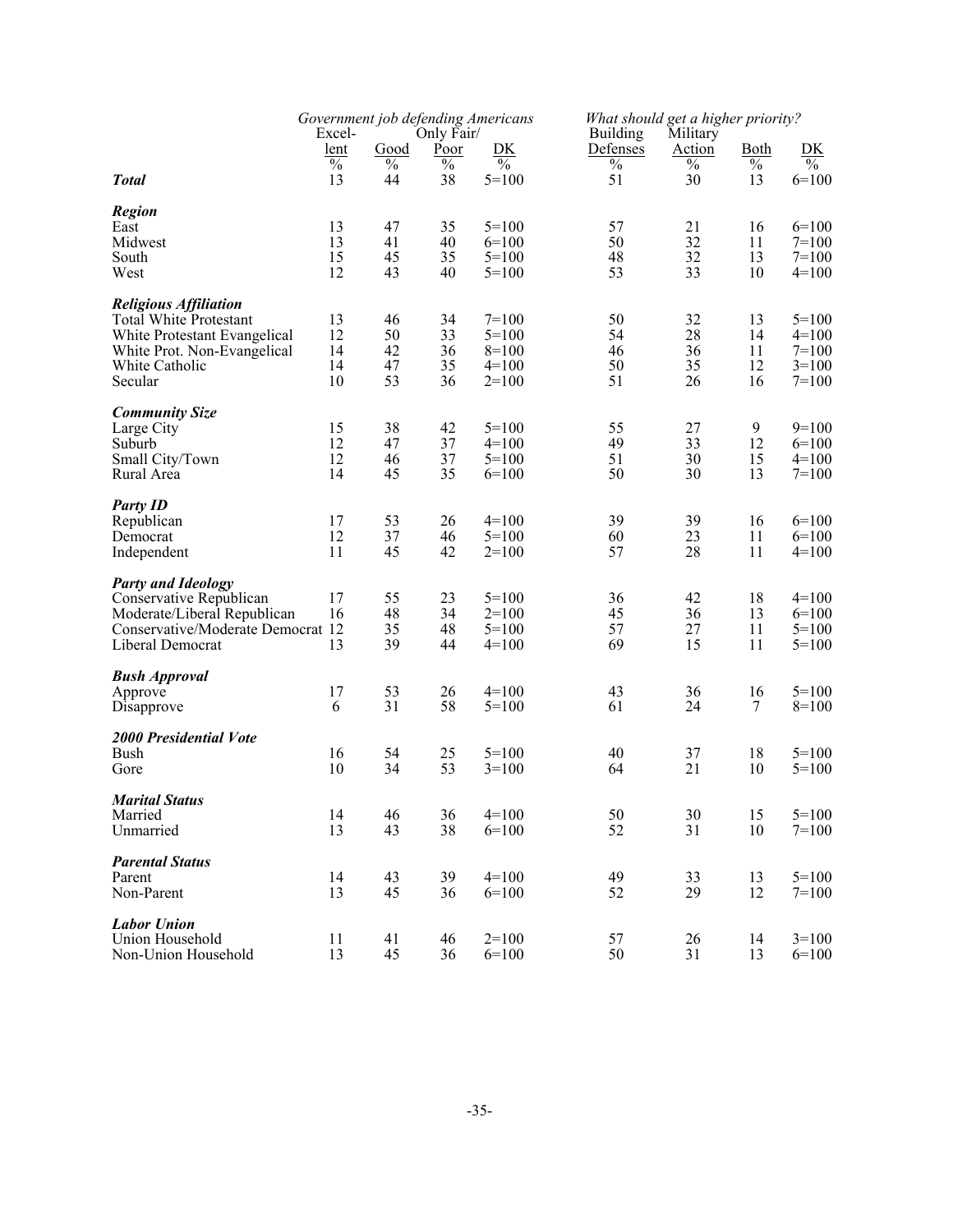# **NATIONAL VS. ALLIED INTERESTS**

|                      |                       |                          | U.S. Should Determine Its Terrorism Policy on |                       |                     |                      |           |
|----------------------|-----------------------|--------------------------|-----------------------------------------------|-----------------------|---------------------|----------------------|-----------|
|                      |                       | --- Mid-October 2001 --- |                                               |                       | --- August 2002 --- |                      | Change in |
|                      | Mostly U.S. Interests |                          | Both/                                         | Mostly U.S. Interests |                     | Both/                | Interests |
|                      | Interests             |                          | of Allies Neither/DK                          | Interests             |                     | of Allies Neither/DK | of Allies |
|                      | $\%$                  | $\%$                     | $\frac{0}{0}$                                 | $\frac{0}{0}$         | $\%$                | $\frac{0}{0}$        |           |
| <b>Total</b>         | 30                    | 59                       | $11=100$                                      | 45                    | 35                  | $20=100$             | $-24$     |
| Sex                  |                       |                          |                                               |                       |                     |                      |           |
| Male                 | 29                    | 62                       | $9=100$                                       | 49                    | 36                  | $15=100$             | $-26$     |
| Female               | 31                    | 56                       | $13=100$                                      | 41                    | 34                  | $25=100$             | $-22$     |
| Race                 |                       |                          |                                               |                       |                     |                      |           |
| White                | 29                    | 60                       | $11=100$                                      | 44                    | 38                  | $18=100$             | $-22$     |
| Non-white            | 35                    | 53                       | $12=100$                                      | 49                    | 24                  | $27=100$             | $-29$     |
| Race and Sex         |                       |                          |                                               |                       |                     |                      |           |
| White Men            | 28                    | 63                       | $9=100$                                       | 50                    | 37                  | $13 = 100$           | $-26$     |
| White Women          | 30                    | 58                       | $12 = 100$                                    | 38                    | 39                  | $23=100$             | $-19$     |
| Age                  |                       |                          |                                               |                       |                     |                      |           |
| Under 30             | 38                    | 53                       | $9=100$                                       | 47                    | 35                  | $18=100$             | $-18$     |
| 30-49                | 29                    | 62                       | $9=100$                                       | 43                    | 36                  | $21 = 100$           | $-26$     |
| 50-64                | 29                    | 59                       | $12 = 100$                                    | 44                    | 36                  | $20=100$             | $-23$     |
| $65+$                | 22                    | 60                       | $18=100$                                      | 49                    | 31                  | $20=100$             | $-29$     |
| Sex and Age          |                       |                          |                                               |                       |                     |                      |           |
| Men under 50         | 28                    | 63                       | $9=100$                                       | 48                    | 37                  | $15=100$             | $-26$     |
| Women under 50       | 37                    | 54                       | $9=100$                                       | 40                    | 35                  | $25=100$             | $-19$     |
| Men $50+$            | 29                    | 62                       | $9=100$                                       | 51                    | 36                  | $13=100$             | $-26$     |
| Women $50+$          | 24                    | 57                       | $19=100$                                      | 43                    | 31                  | $26=100$             | $-26$     |
| <b>Education</b>     |                       |                          |                                               |                       |                     |                      |           |
| College Grad.        | 24                    | 67                       | $9=100$                                       | 48                    | 39                  | $13=100$             | $-28$     |
| Some College         | 34                    | 56                       | $10=100$                                      | 40                    | 40                  | $20=100$             | $-16$     |
| H.S. Grad. or less   | 30                    | 57                       | $13 = 100$                                    | 46                    | 30                  | $24=100$             | $-27$     |
| <b>Family Income</b> |                       |                          |                                               |                       |                     |                      |           |
| $$50,000+$           | 29                    | 62                       | $9=100$                                       | 48                    | 40                  | $12 = 100$           | $-22$     |
| \$30,000-\$49,999    | 31                    | 60                       | $9=100$                                       | 43                    | 38                  | $19=100$             | $-22$     |
| $<$ \$30,000         | 33                    | 55                       | $12 = 100$                                    | 46                    | 31                  | $23 = 100$           | $-24$     |
|                      |                       |                          |                                               |                       |                     |                      |           |

Question: How should the U.S. determine its policy with regard to the war on terrorism? Should it be based mostly on the national interests of the U.S., or should it strongly take into account the interests of its allies?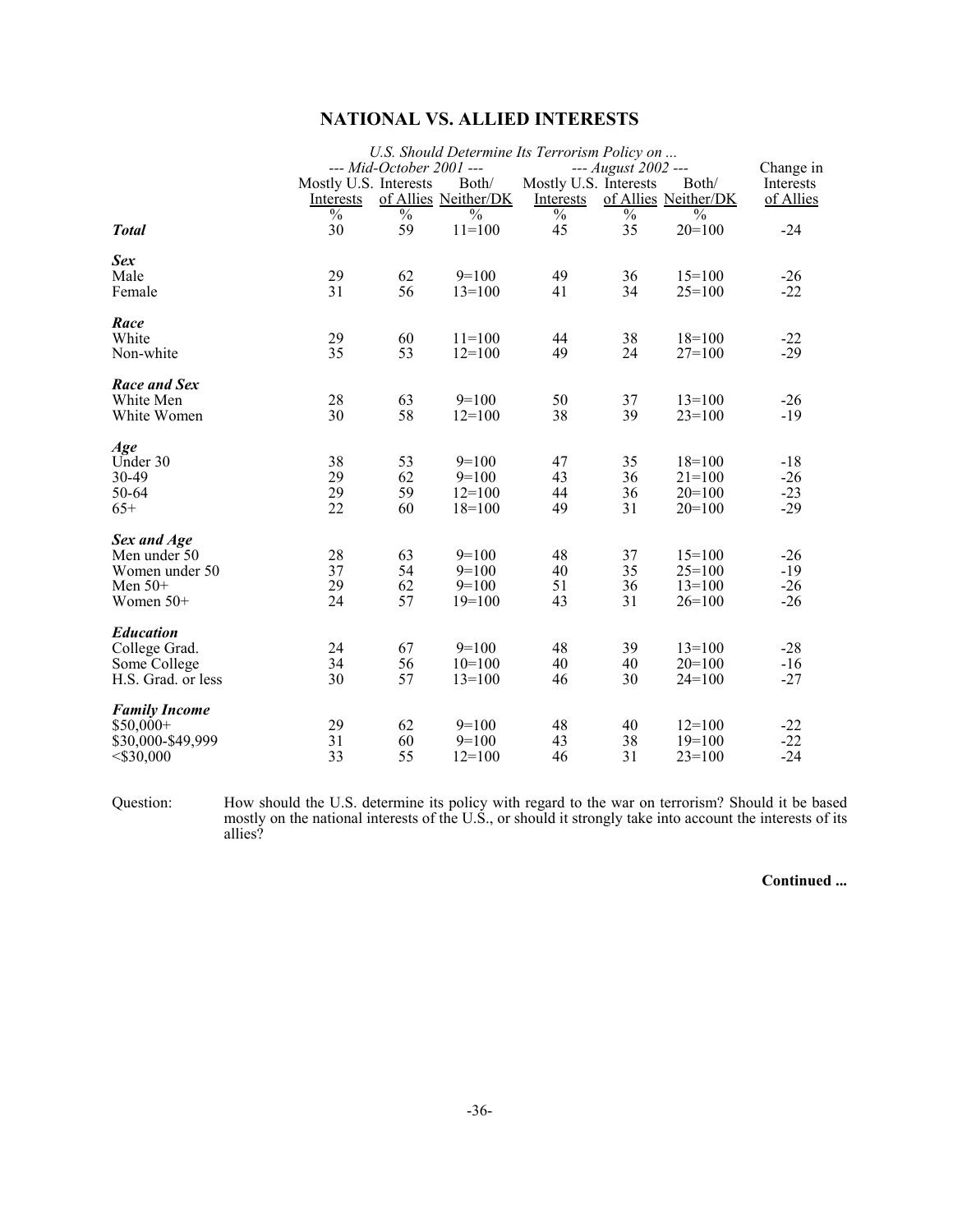|                               |                       |                          | U.S. Should Determine Its Terrorism Policy on |                       |                     |                      |           |
|-------------------------------|-----------------------|--------------------------|-----------------------------------------------|-----------------------|---------------------|----------------------|-----------|
|                               |                       | --- Mid-October 2001 --- |                                               |                       | --- August 2002 --- |                      | Change in |
|                               | Mostly U.S. Interests |                          | Both/                                         | Mostly U.S. Interests |                     | Both/                | Interests |
|                               | Interests             |                          | of Allies Neither/DK                          | Interests             |                     | of Allies Neither/DK | of Allies |
|                               | $\frac{0}{0}$         | $\frac{0}{0}$            | $\frac{0}{0}$                                 | $\%$                  | $\%$                | $\frac{0}{0}$        |           |
| <b>Total</b>                  | 30                    | 59                       | $11 = 100$                                    | 45                    | 35                  | $20=100$             | $-24$     |
| <b>Region</b>                 |                       |                          |                                               |                       |                     |                      |           |
| East                          | 30                    | 59                       | $11 = 100$                                    | 48                    | 33                  | $19=100$             | $-26$     |
| Midwest                       | 28                    | 61                       | $11=100$                                      | 39                    | 40                  | $21 = 100$           | $-21$     |
| South                         | 34                    | 53                       | $13=100$                                      | 49                    | 29                  | $22=100$             | $-24$     |
| West                          | 25                    | 66                       | $9=100$                                       | 42                    | 41                  | $17=100$             | $-25$     |
| <b>Religious Affiliation</b>  |                       |                          |                                               |                       |                     |                      |           |
| <b>Total White Protestant</b> | 29                    | 58                       | $13=100$                                      | 44                    | 36                  | $20=100$             | $-22$     |
| White Protestant Evangelical  | 33                    | 54                       | $13=100$                                      | 44                    | 35                  | $21 = 100$           | $-19$     |
| White Prot. Non-Evangelical   | 24                    | 62                       | $14=100$                                      | 44                    | 36                  | $20=100$             | $-26$     |
| White Catholic                | 30                    | 63                       | $7=100$                                       | 54                    | 37                  | $9=100$              | $-26$     |
| <b>Community Size</b>         |                       |                          |                                               |                       |                     |                      |           |
| Large City                    | 29                    | 58                       | $13=100$                                      | 41                    | 31                  | $28=100$             | $-27$     |
| Suburb                        | 27                    | 64                       | $9=100$                                       | 44                    | 36                  | $20=100$             | $-28$     |
| Small City/Town               | 30                    | 60                       | $10=100$                                      | 48                    | 35                  | $17=100$             | $-25$     |
| Rural Area                    | 35                    | 55                       | $10=100$                                      | 45                    | 36                  | $19=100$             | $-19$     |
| <b>Party ID</b>               |                       |                          |                                               |                       |                     |                      |           |
| Republican                    | 33                    | 56                       | $11=100$                                      | 57                    | 29                  | $14=100$             | $-27$     |
| Democrat                      | 29                    | 61                       | $10=100$                                      | 43                    | 38                  | $19=100$             | $-23$     |
| Independent                   | 28                    | 61                       | $11=100$                                      | 42                    | 38                  | $20=100$             | $-23$     |
| 2000 Presidential Vote        |                       |                          |                                               |                       |                     |                      |           |
| Bush                          | 32                    | 59                       | $9=100$                                       | 61                    | 26                  | $13=100$             | $-33$     |
| Gore                          | 26                    | 64                       | $10=100$                                      | 33                    | 49                  | $18=100$             | $-15$     |
| <b>Marital Status</b>         |                       |                          |                                               |                       |                     |                      |           |
| Married                       | 30                    | 60                       | $10=100$                                      | 45                    | 41                  | $14=100$             | $-19$     |
| Unmarried                     | 30                    | 57                       | $13=100$                                      | 45                    | 29                  | $26=100$             | $-28$     |
| <b>Parental Status</b>        |                       |                          |                                               |                       |                     |                      |           |
| Parent                        | 34                    | 59                       | $7=100$                                       | 48                    | 36                  | $16=100$             | $-23$     |
| Non-Parent                    | 28                    | 59                       | $13=100$                                      | 43                    | 34                  | $23 = 100$           | $-25$     |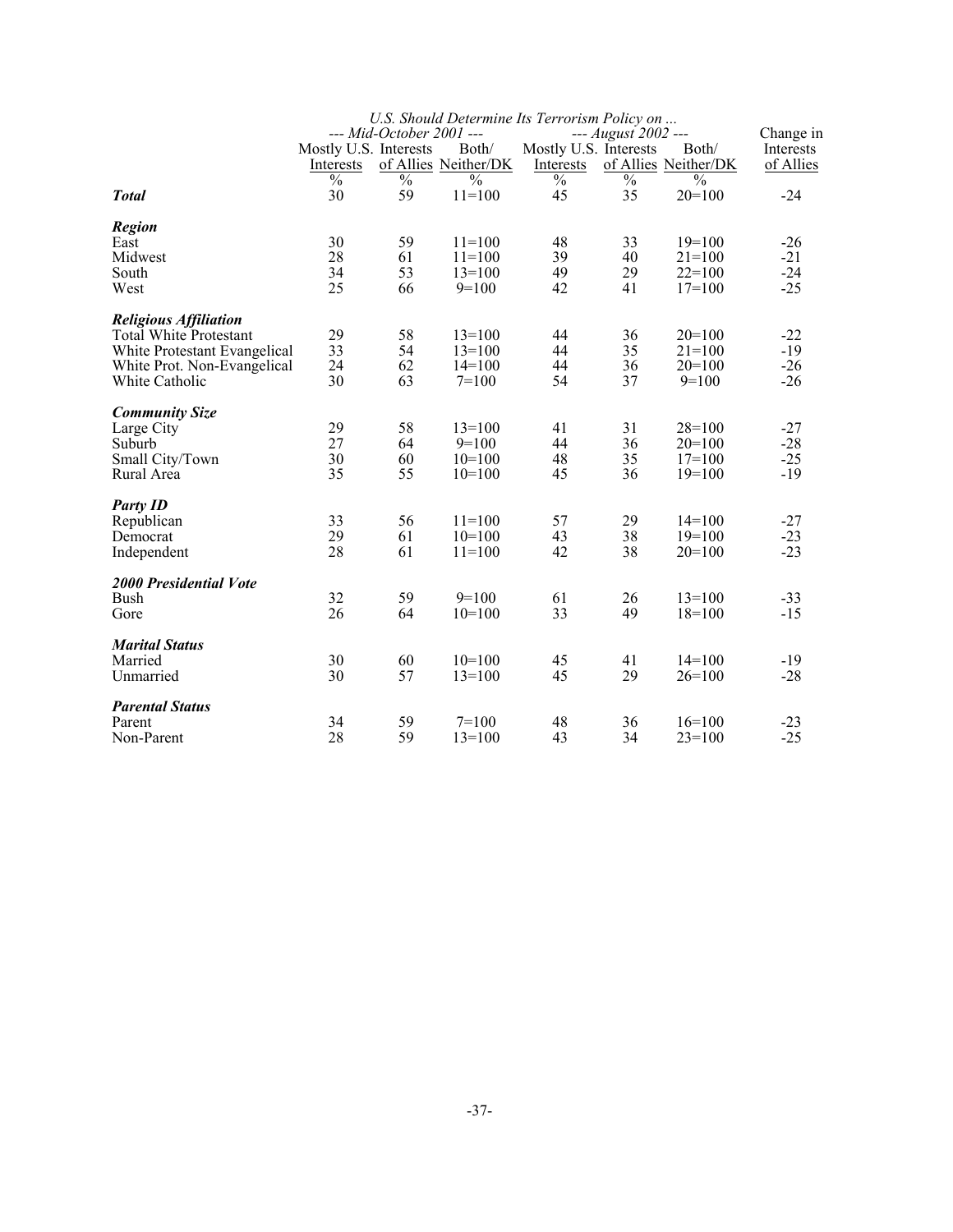# **THOUGHT GIVEN TO WAR & EXPLANATION OF WAR WITH IRAQ**

|                                                                                                                                                            |                       | Thought about war with Iraq |                |                                | Bush explanation of Iraq war |                 |                       |                   |
|------------------------------------------------------------------------------------------------------------------------------------------------------------|-----------------------|-----------------------------|----------------|--------------------------------|------------------------------|-----------------|-----------------------|-------------------|
|                                                                                                                                                            | Great                 |                             | Only a         | None/                          | Explained                    | Not             | Don't                 |                   |
|                                                                                                                                                            | Deal<br>$\frac{0}{6}$ | Some<br>$\%$                | Little<br>$\%$ | DK<br>$\overline{\frac{0}{0}}$ | Clearly<br>$\%$              | Clearly<br>$\%$ | Know<br>$\frac{0}{0}$ | $(\underline{N})$ |
| <b>Total</b>                                                                                                                                               | 46                    | 35                          | 11             | $8=100$                        | 37                           | 52              | $11=100$              | (1001)            |
| Sex                                                                                                                                                        |                       |                             |                |                                |                              |                 |                       |                   |
| Male                                                                                                                                                       | 53                    | 30                          | 9              | $8=100$                        | 40                           | 53              | $7=100$               | (466)             |
| Female                                                                                                                                                     | 41                    | 39                          | 12             | $8=100$                        | 33                           | 51              | $16=100$              | (535)             |
| Race                                                                                                                                                       |                       |                             |                |                                |                              |                 |                       |                   |
| White                                                                                                                                                      | 46                    | 36                          | 11             | $7=100$                        | 39                           | 50              | $11=100$              | (838)             |
| Non-white                                                                                                                                                  | 50                    | 30                          | 9              | $11=100$                       | 28                           | 58              | $14=100$              | (144)             |
| <b>Black</b>                                                                                                                                               | 52                    | 26                          | 10             | $12=100$                       | 23                           | 65              | $12=100$              | (75)              |
| Race and Sex                                                                                                                                               |                       |                             |                |                                |                              |                 |                       |                   |
| White Men                                                                                                                                                  | 51                    | 32                          | 10             | $7 = 100$                      | 43                           | 51              | $6=100$               | (393)             |
| White Women                                                                                                                                                | 40                    | 40                          | 13             | $7 = 100$                      | 36                           | 50              | $14=100$              | (445)             |
| Age                                                                                                                                                        |                       |                             |                |                                |                              |                 |                       |                   |
| Under 30                                                                                                                                                   | 44                    | 34                          | 11             | $11 = 100$                     | 33                           | 60              | $7=100$               | (190)             |
| 30-49                                                                                                                                                      | 47                    | 36                          | 12             | $5=100$                        | 39                           | 48              | $13=100$              | (380)             |
| 50-64                                                                                                                                                      | 47                    | 39                          | 6              | $8=100$                        | 37                           | 51              | $12=100$              | (229)             |
| $65+$                                                                                                                                                      | 50                    | 28                          | 11             | $11=100$                       | 34                           | 53              | $13=100$              | (190)             |
| Sex and Age                                                                                                                                                |                       |                             |                |                                |                              |                 |                       |                   |
| Men under 50                                                                                                                                               | 53                    | 30                          | 10             | $7 = 100$                      | 40                           | 53              | $7=100$               | (281)             |
| Women under 50                                                                                                                                             | 39                    | 41                          | 13             | $7=100$                        | 34                           | 51              | $15=100$              | (289)             |
| Men $50+$                                                                                                                                                  | 54                    | 31                          | $\tau$         | $8=100$                        | 41                           | 53              | $6=100$               | (181)             |
| Women $50+$                                                                                                                                                | 44                    | 36                          | 10             | $10=100$                       | 32                           | 51              | $17 = 100$            | (238)             |
| <b>Education</b>                                                                                                                                           |                       |                             |                |                                |                              |                 |                       |                   |
| College Grad.                                                                                                                                              | 42                    | 42                          | 10             | $6=100$                        | 35                           | 55              | $10=100$              | (330)             |
| Some College                                                                                                                                               | 43                    | 37                          | 11             | $9=100$                        | 36                           | 52              | $12=100$              | (260)             |
| High School Grad.                                                                                                                                          | 49                    | 33                          | 9              | $9=100$                        | 39                           | 51              | $10=100$              | (331)             |
| <h.s. grad.<="" td=""><td>52</td><td>24</td><td>17</td><td><math>7 = 100</math></td><td>34</td><td>48</td><td><math>18=100</math></td><td>(76)</td></h.s.> | 52                    | 24                          | 17             | $7 = 100$                      | 34                           | 48              | $18=100$              | (76)              |
| <b>Family Income</b>                                                                                                                                       |                       |                             |                |                                |                              |                 |                       |                   |
| $$75,000+$                                                                                                                                                 | 50                    | 36                          | 10             | $4=100$                        | 43                           | 48              | $9=100$               | (208)             |
| \$50,000-\$74,999                                                                                                                                          | 43                    | 39                          | 10             | $8=100$                        | 28                           | 60              | $12=100$              | (141)             |
| \$30,000-\$49,999                                                                                                                                          | 47                    | 35                          | 11             | $7 = 100$                      | 43                           | 47              | $10=100$              | (235)             |
| \$20,000-\$29,999                                                                                                                                          | 53<br>47              | 30<br>26                    | $\,8\,$<br>15  | $9=100$                        | 36<br>30                     | 52<br>57        | $12=100$              | (122)             |
| $<$ \$20,000                                                                                                                                               |                       |                             |                | $12=100$                       |                              |                 | $13=100$              | (141)             |

Question: How much have you yourself thought about whether the US should use military force to remove Saddam Hussein from power in Iraq... a great deal, some, only a little, or not at all?

> Do you think George W. Bush has explained clearly what's at stake as to why the US might use military force to end the rule of Saddam Hussein, or do you think he has not explained the reasons clearly enough?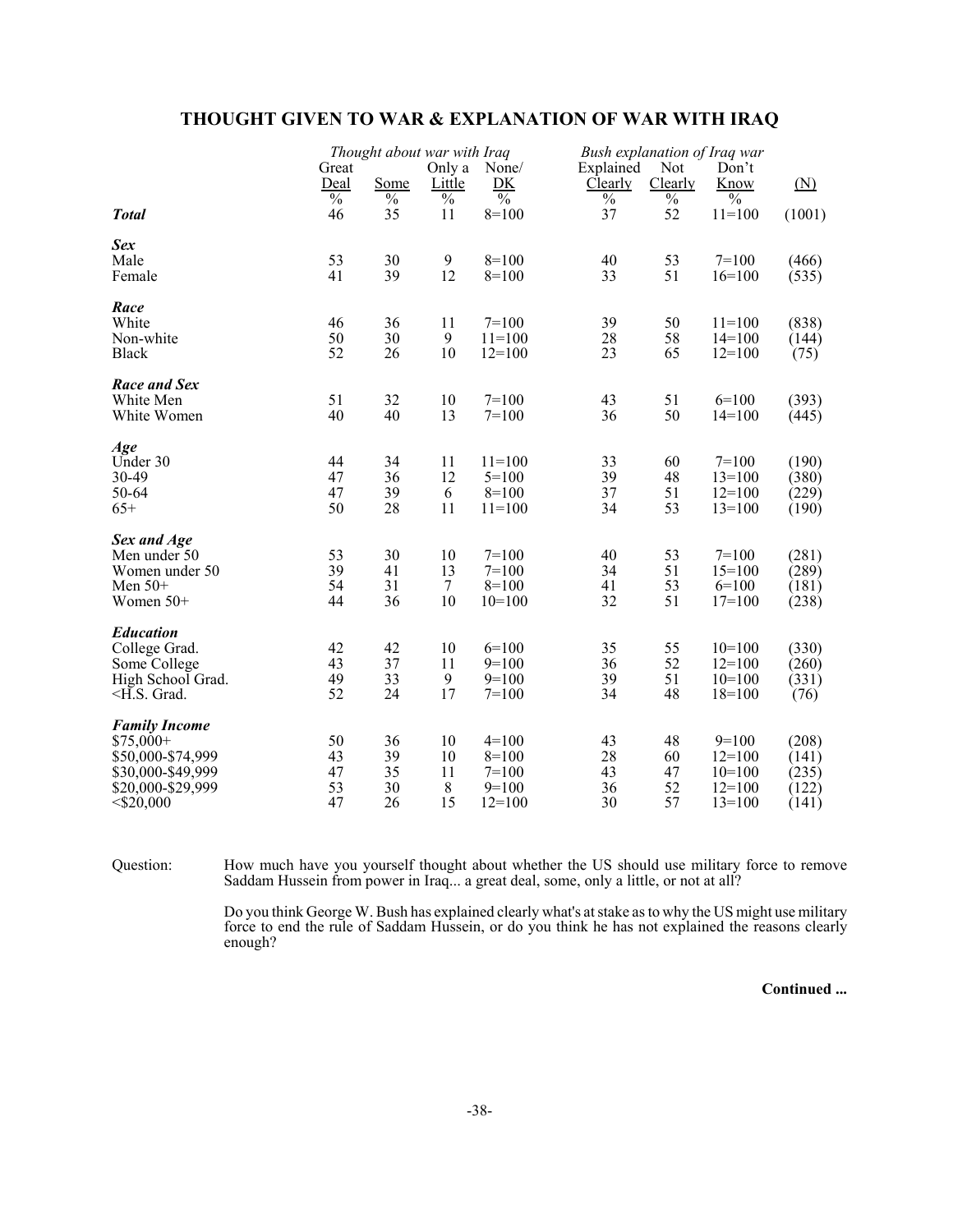|                                   |               | Thought about war with Iraq |                  |               |           | <b>Bush explanation of Iraq war</b> |            |                   |
|-----------------------------------|---------------|-----------------------------|------------------|---------------|-----------|-------------------------------------|------------|-------------------|
|                                   | Great         |                             | Only a           | None/         | Explained | Not                                 | Don't      |                   |
|                                   | Deal          | Some                        | Little           | DK            | Clearly   | Clearly                             | Know       | $(\underline{N})$ |
|                                   | $\frac{0}{0}$ | $\%$                        | $\frac{0}{0}$    | $\frac{0}{0}$ | $\%$      | $\frac{0}{0}$                       | $\%$       |                   |
| <b>Total</b>                      | 46            | 35                          | 11               | $8=100$       | 37        | 52                                  | $11=100$   | (1001)            |
| <b>Region</b>                     |               |                             |                  |               |           |                                     |            |                   |
| East                              | 44            | 40                          | 10               | $6=100$       | 38        | 51                                  | $11=100$   | (182)             |
| Midwest                           | 41            | 38                          | 11               | $10=100$      | 34        | 55                                  | $11=100$   | (241)             |
| South                             | 54            | 30                          | 10               | $6=100$       | 40        | 48                                  | $12=100$   | (347)             |
| West                              | 43            | 34                          | 12               | $11=100$      | 33        | 54                                  | $13=100$   | (231)             |
| <b>Religious Affiliation</b>      |               |                             |                  |               |           |                                     |            |                   |
| <b>Total White Protestant</b>     | 48            | 34<br>36                    | 12<br>8          | $6=100$       | 41<br>42  | 47                                  | $12=100$   | (456)<br>(228)    |
| White Protestant Evangelical      | 51            | 32                          |                  | $5=100$       |           | 45                                  | $13=100$   |                   |
| White Prot. Non-Evangelical       | 45<br>44      | 38                          | 16<br>12         | $7=100$       | 40        | 49                                  | $11=100$   | (228)             |
| White Catholic                    | 42            | 36                          | 9                | $6=100$       | 41<br>35  | 51<br>53                            | $8=100$    | (166)             |
| Secular                           |               |                             |                  | $13=100$      |           |                                     | $12=100$   | (120)             |
| <b>Community Size</b>             |               |                             |                  |               |           |                                     |            |                   |
| Large City                        | 47            | 32                          | 10               | $11=100$      | 33        | 59                                  | $8=100$    | (189)             |
| Suburb                            | 42            | 39                          | 13               | $6=100$       | 34        | 54                                  | $12=100$   | (239)             |
| Small City/Town                   | 47<br>51      | 34<br>34                    | 11<br>9          | $8=100$       | 36<br>44  | 51                                  | $13=100$   | (357)             |
| Rural Area                        |               |                             |                  | $6=100$       |           | 45                                  | $11 = 100$ | (205)             |
| <b>Party ID</b>                   |               |                             |                  |               |           |                                     |            |                   |
| Republican                        | 50            | 35                          | $\boldsymbol{9}$ | $6=100$       | 55        | 35                                  | $10=100$   | (308)             |
| Democrat                          | 46            | 34                          | 12               | $8=100$       | 26        | 61                                  | $13=100$   | (300)             |
| Independent                       | 47            | 35                          | 10               | $8=100$       | 30        | 63                                  | $7=100$    | (306)             |
| <b>Party and Ideology</b>         |               |                             |                  |               |           |                                     |            |                   |
| Conservative Republican           | 54            | 35                          | 7                | $4=100$       | 62        | 30                                  | $8=100$    | (185)             |
| Moderate/Liberal Republican       | 48            | 35                          | $\tau$           | $10=100$      | 45        | 44                                  | $11 = 100$ | (113)             |
| Conservative/Moderate Democrat 45 |               | 35                          | 12               | $8=100$       | 30        | 59                                  | $11=100$   | (200)             |
| Liberal Democrat                  | 49            | 33                          | 11               | $7=100$       | 19        | 71                                  | $10=100$   | (85)              |
| <b>Bush Approval</b>              |               |                             |                  |               |           |                                     |            |                   |
| Approve                           | 46            | 36                          | 11               | $7=100$       | 44        | 42                                  | $14=100$   | (313)             |
| Disapprove                        | 51            | 31                          | 10               | $8=100$       | 15        | 81                                  | $4=100$    | (128)             |
| <b>2000 Presidential Vote</b>     |               |                             |                  |               |           |                                     |            |                   |
| Bush                              | 49            | 37                          | 9                | $5=100$       | 52        | 38                                  | $10=100$   | (389)             |
| Gore                              | 45            | 35                          | 13               | $7=100$       | 21        | 68                                  | $11=100$   | (257)             |
| <b>Marital Status</b>             |               |                             |                  |               |           |                                     |            |                   |
| Married                           | 50            | 36                          | $\boldsymbol{9}$ | $5 = 100$     | 40        | 48                                  | $12=100$   | (531)             |
| Unmarried                         | 43            | 33                          | 13               | $11=100$      | 33        | 55                                  | $12=100$   | (466)             |
| <b>Parental Status</b>            |               |                             |                  |               |           |                                     |            |                   |
| Parent                            | 49            | 37                          | 9                | $5=100$       | 40        | 49                                  | $11 = 100$ | (332)             |
| Non-Parent                        | 45            | 34                          | 12               | $9=100$       | 35        | 53                                  | $12=100$   | (669)             |
| <b>Labor Union</b>                |               |                             |                  |               |           |                                     |            |                   |
| Union Household                   | 43            | 39                          | 11               | $7=100$       | 33        | 61                                  | $6=100$    | (132)             |
| Non-Union Household               | 47            | 34                          | 11               | $8=100$       | 37        | 51                                  | $12=100$   | (860)             |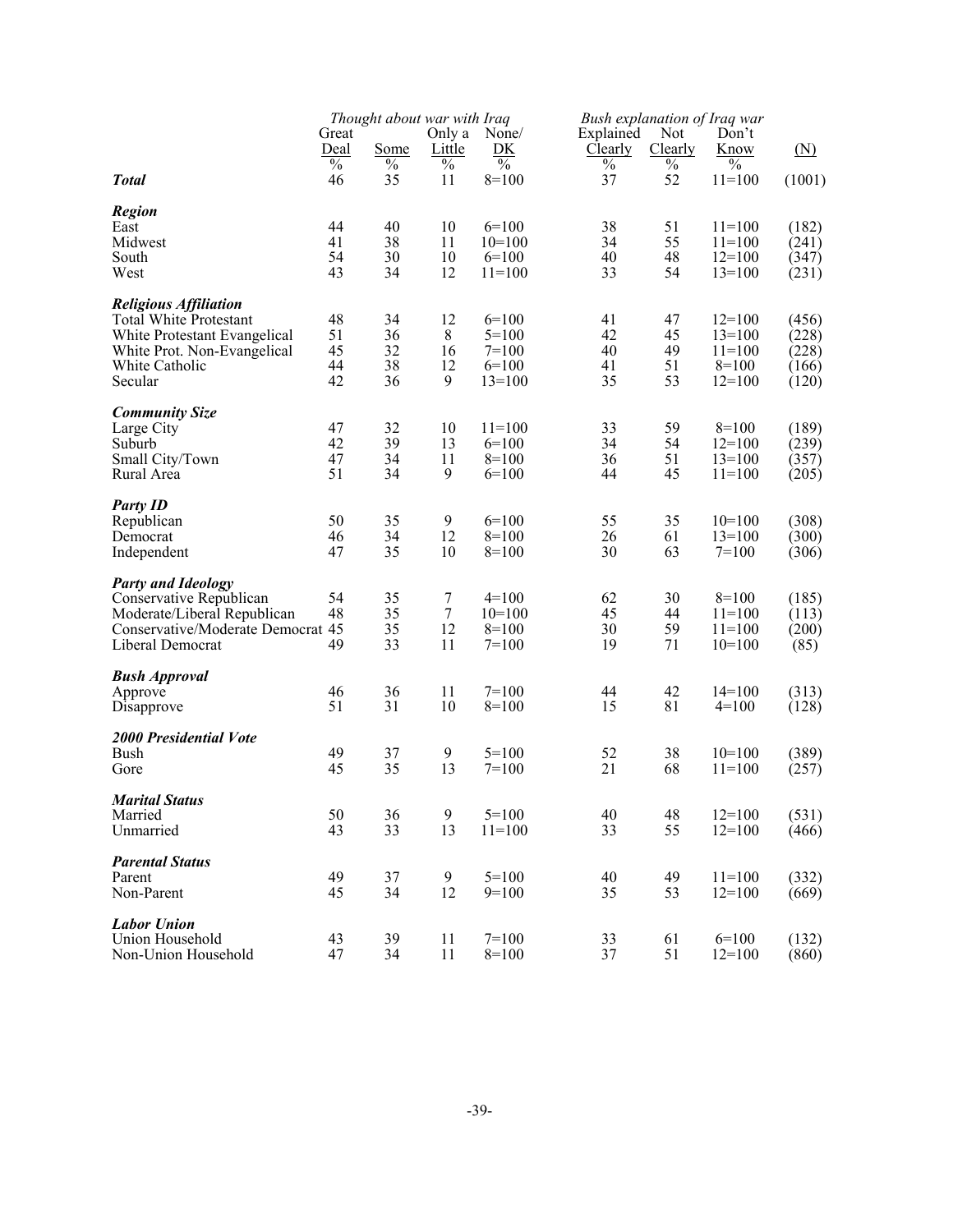# **OPINION OF MILITARY ACTION AGAINST IRAQ**

|                                                                         |                          |                          |                                              |                          | Even if U.S. casualties |                                               |
|-------------------------------------------------------------------------|--------------------------|--------------------------|----------------------------------------------|--------------------------|-------------------------|-----------------------------------------------|
|                                                                         | Favor                    | <b>Oppose</b>            | DK                                           | Favor                    | Oppose                  | DK                                            |
|                                                                         | $\overline{\frac{0}{0}}$ | $\overline{\frac{0}{6}}$ | $\frac{0}{0}$                                | $\overline{\frac{0}{0}}$ | $\frac{6}{6}$           | $\frac{0}{0}$                                 |
| <b>Total</b>                                                            | 64                       | 21                       | $15=100$                                     | 42                       | 41                      | $17=100$                                      |
| Sex<br>Male                                                             | 66                       | 19                       | $15=100$                                     | 51                       | 38                      | $11 = 100$                                    |
| Female                                                                  | 62                       | 23                       | $15=100$                                     | 34                       | 44                      | $22 = 100$                                    |
| Race<br>White<br>Non-white                                              | 66<br>60                 | $20\,$<br>22             | $14=100$<br>$18=100$                         | 43<br>41                 | 40<br>45                | $17=100$<br>$14=100$                          |
| Race and Sex<br>White Men<br>White Women                                | 68<br>64                 | 18<br>23                 | $14=100$<br>$13=100$                         | 48<br>38                 | 39<br>41                | $13 = 100$<br>$21 = 100$                      |
| Age<br>Under 30<br>30-49<br>50-64<br>$65+$                              | 73<br>68<br>57<br>55     | 20<br>16<br>27<br>26     | $7=100$<br>$16=100$<br>$16=100$<br>$19=100$  | 38<br>53<br>44<br>20     | 47<br>34<br>40<br>53    | $15=100$<br>$13=100$<br>$16=100$<br>$27=100$  |
| Sex and Age<br>Men under 50<br>Women under 50<br>Men $50+$<br>Women 50+ | 71<br>68<br>60<br>52     | 15<br>20<br>25<br>28     | $14=100$<br>$12=100$<br>$15=100$<br>$20=100$ | 56<br>39<br>42<br>28     | 37<br>40<br>41<br>49    | $7=100$<br>$21 = 100$<br>$17=100$<br>$23=100$ |
| <b>Education</b><br>College Grad.<br>Some College<br>H.S. Grad. or less | 53<br>70<br>67           | 33<br>20<br>16           | $14=100$<br>$10=100$<br>$17=100$             | 50<br>42<br>38           | 36<br>42<br>44          | $14=100$<br>$16=100$<br>$18=100$              |
| <b>Family Income</b><br>$$50,000+$<br>\$30,000-\$49,999<br>$<$ \$30,000 | 64<br>69<br>66           | 24<br>20<br>21           | $12=100$<br>$11 = 100$<br>$13=100$           | 52<br>43<br>39           | 39<br>42<br>43          | $9=100$<br>$15=100$<br>$18=100$               |

Question: Would you favor or oppose taking military action in Iraq to end Saddam Hussein's rule (even if it meant that U.S. forces might suffer thousands of casualties)?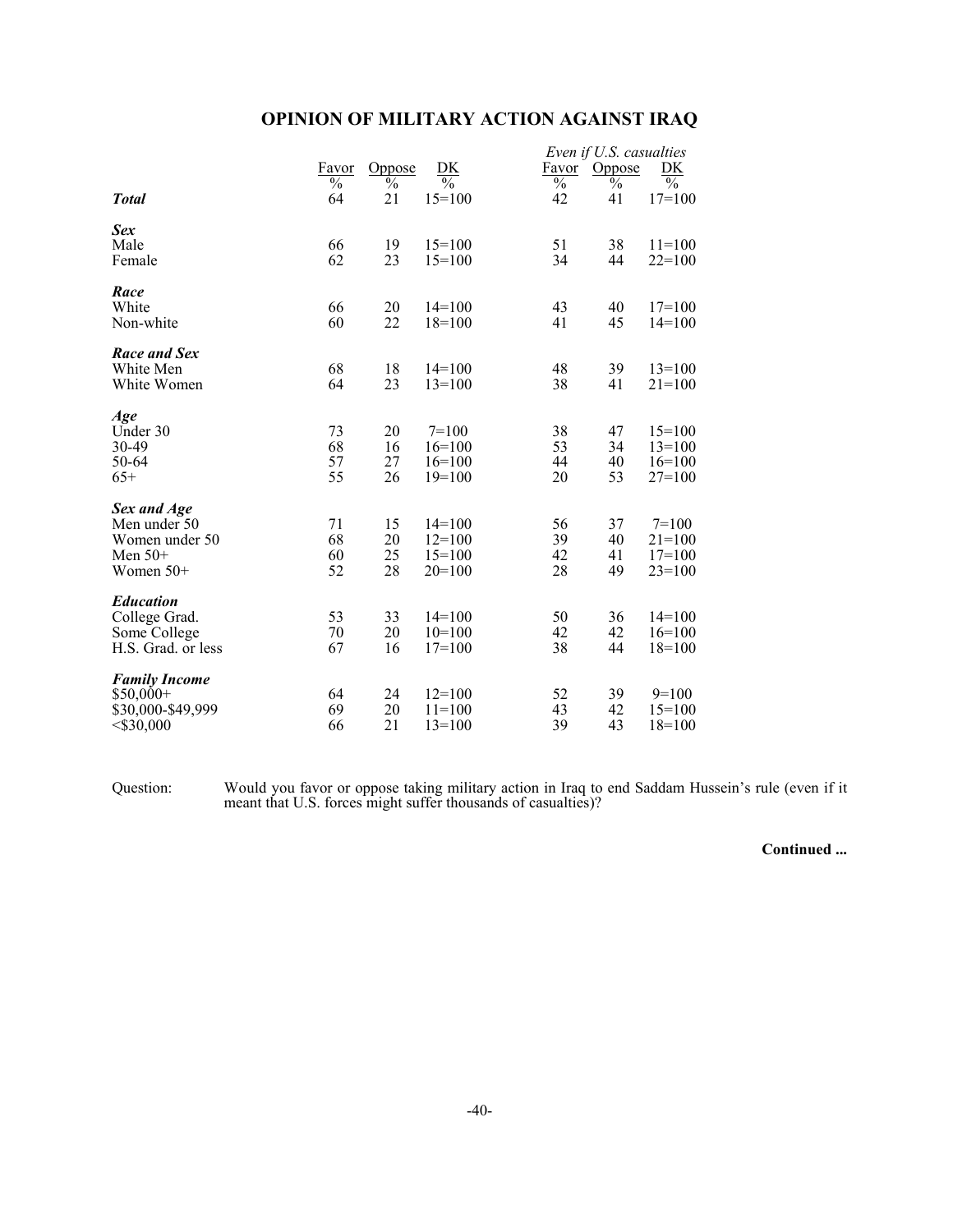|                                                             |               |               |                     |                          | Even if U.S. casualties |                      |
|-------------------------------------------------------------|---------------|---------------|---------------------|--------------------------|-------------------------|----------------------|
|                                                             | Favor         | <b>Oppose</b> | DK                  | Favor                    | Oppose                  | DK                   |
|                                                             | $\frac{0}{0}$ | $\frac{0}{0}$ | $\frac{0}{0}$       | $\overline{\frac{0}{0}}$ | $\bar{\mathcal{O}}_0$   | $\frac{0}{0}$        |
| <b>Total</b>                                                | 64            | 21            | $15=100$            | 42                       | 41                      | $17=100$             |
| <b>Region</b>                                               |               |               |                     |                          |                         |                      |
| East                                                        | 54            | 33            | $13=100$            | 46                       | 40                      | $14=100$             |
| Midwest                                                     | 66            | 16            | $18=100$            | 47                       | 41                      | $12=100$             |
| South                                                       | 73            | 14            | $13 = 100$          | 40                       | 42                      | $18=100$             |
| West                                                        | 58            | 27            | $15=100$            | 36                       | 42                      | $22=100$             |
|                                                             |               |               |                     |                          |                         |                      |
| <b>Religious Affiliation</b>                                |               |               |                     |                          |                         |                      |
| <b>Total White Protestant</b>                               | 72<br>76      | 15<br>16      | $13 = 100$          | 42<br>38                 | 39<br>38                | $19=100$<br>$24=100$ |
| White Protestant Evangelical<br>White Prot. Non-Evangelical | 68            | 15            | $8=100$<br>$17=100$ | 45                       | 41                      | $14=100$             |
| White Catholic                                              | 61            | 26            | $13=100$            | 46                       | 41                      | $13=100$             |
|                                                             |               |               |                     |                          |                         |                      |
| <b>Community Size</b>                                       |               |               |                     |                          |                         |                      |
| Large City                                                  | 70            | 20            | $10=100$            | 33                       | 46                      | $21=100$             |
| Suburb                                                      | 66            | 18            | $16=100$            | 51                       | 41                      | $8=100$              |
| Small City/Town                                             | 62            | 22            | $16=100$            | 43                       | 40                      | $17=100$             |
| Rural Area                                                  | 63            | 23            | $14=100$            | 42                       | 38                      | $20=100$             |
| <b>Party ID</b>                                             |               |               |                     |                          |                         |                      |
| Republican                                                  | 73            | 17            | $10=100$            | 58                       | 26                      | $16=100$             |
| Democrat                                                    | 61            | 24            | $15=100$            | 32                       | 48                      | $20=100$             |
| Independent                                                 | 63            | 25            | $12 = 100$          | 42                       | 49                      | $9=100$              |
|                                                             |               |               |                     |                          |                         |                      |
| <b>Bush Approval</b>                                        |               |               |                     |                          |                         |                      |
| Approve                                                     |               |               |                     | 53                       | 32                      | $15=100$             |
| Disapprove                                                  | --            | --            |                     | 26                       | 64                      | $10=100$             |
| 2000 Presidential Vote                                      |               |               |                     |                          |                         |                      |
| <b>Bush</b>                                                 | 73            | 15            | $12=100$            | 55                       | 29                      | $16=100$             |
| Gore                                                        | 58            | 26            | $16=100$            | 29                       | 61                      | $10=100$             |
|                                                             |               |               |                     |                          |                         |                      |
| <b>Marital Status</b>                                       |               |               |                     |                          |                         |                      |
| Married                                                     | 68            | 21            | $11=100$            | 47                       | 36                      | $17=100$             |
| Unmarried                                                   | 61            | 21            | $18=100$            | 36                       | 48                      | $16=100$             |
| <b>Parental Status</b>                                      |               |               |                     |                          |                         |                      |
| Parent                                                      | 72            | 17            | $11 = 100$          | 50                       | 34                      | $16=100$             |
| Non-Parent                                                  | 59            | 24            | $17=100$            | 38                       | 45                      | $17=100$             |
|                                                             |               |               |                     |                          |                         |                      |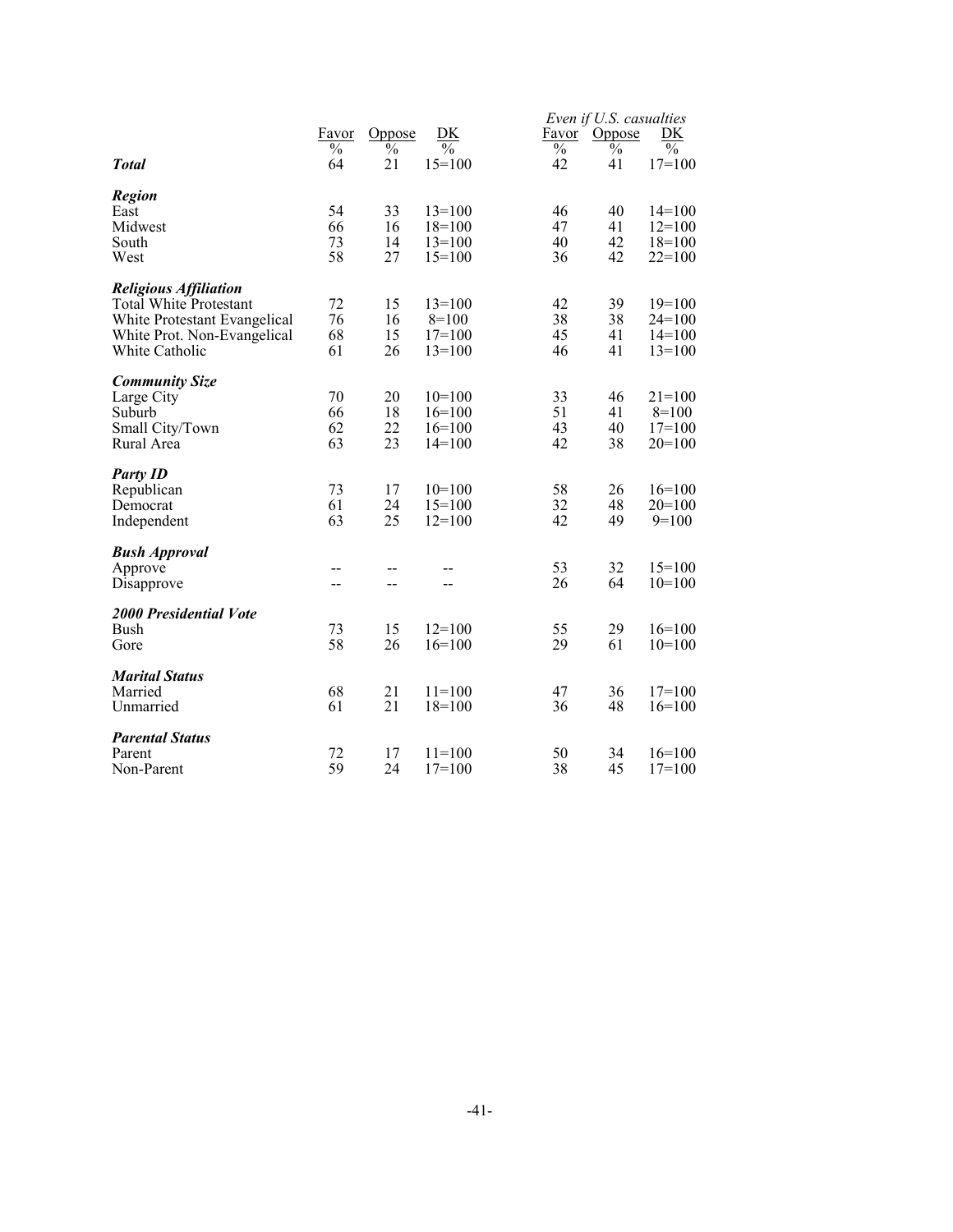| WHAT SHOULD BE PRESIDENT BUSH'S FOCUS? |  |  |  |
|----------------------------------------|--|--|--|
|----------------------------------------|--|--|--|

| <b>Total</b>                                                            | The<br>Economy<br>$\%$<br>39 | War on<br><b>Terrorism</b><br>$\%$<br>34 | <b>Both</b><br>$\%$<br>23 | Neither/<br>D <sub>K</sub><br>$\frac{0}{0}$<br>$4=100$ |
|-------------------------------------------------------------------------|------------------------------|------------------------------------------|---------------------------|--------------------------------------------------------|
| <b>Sex</b><br>Male<br>Female                                            | 45<br>34                     | 32<br>36                                 | 19<br>26                  | $\overline{4}$<br>$\overline{4}$                       |
| Race<br>White<br>Non-white                                              | 40<br>35                     | 36<br>29                                 | 21<br>29                  | $\frac{3}{7}$                                          |
| <b>Race and Sex</b><br>White Men<br>White Women                         | 46<br>35                     | 34<br>38                                 | 17<br>24                  | $\frac{3}{3}$                                          |
| Age<br>Under 30<br>30-49<br>50-64<br>$65+$                              | 37<br>42<br>37<br>38         | 45<br>33<br>32<br>28                     | 14<br>21<br>27<br>31      | 4<br>$\begin{array}{c} 4 \\ 4 \\ 3 \end{array}$        |
| Sex and Age<br>Men under 50<br>Women under 50<br>Men $50+$<br>Women 50+ | 45<br>36<br>45<br>31         | 36<br>37<br>27<br>34                     | 16<br>22<br>25<br>32      | $\begin{array}{c} 3 \\ 5 \\ 3 \\ 3 \end{array}$        |
| <b>Education</b><br>College Grad.<br>Some College<br>H.S. Grad. or less | 46<br>39<br>35               | 29<br>32<br>38                           | 21<br>23<br>24            | $\overline{4}$<br>$\boldsymbol{6}$<br>$\overline{3}$   |
| <b>Family Income</b><br>$$50,000+$<br>\$30,000-\$49,999<br>$<$ \$30,000 | 43<br>41<br>38               | 36<br>29<br>33                           | 19<br>25<br>24            | $\begin{array}{c} 2 \\ 5 \\ 5 \end{array}$             |

Question: Right now, which is more important for President Bush to focus on… the economy or the war on terrorism?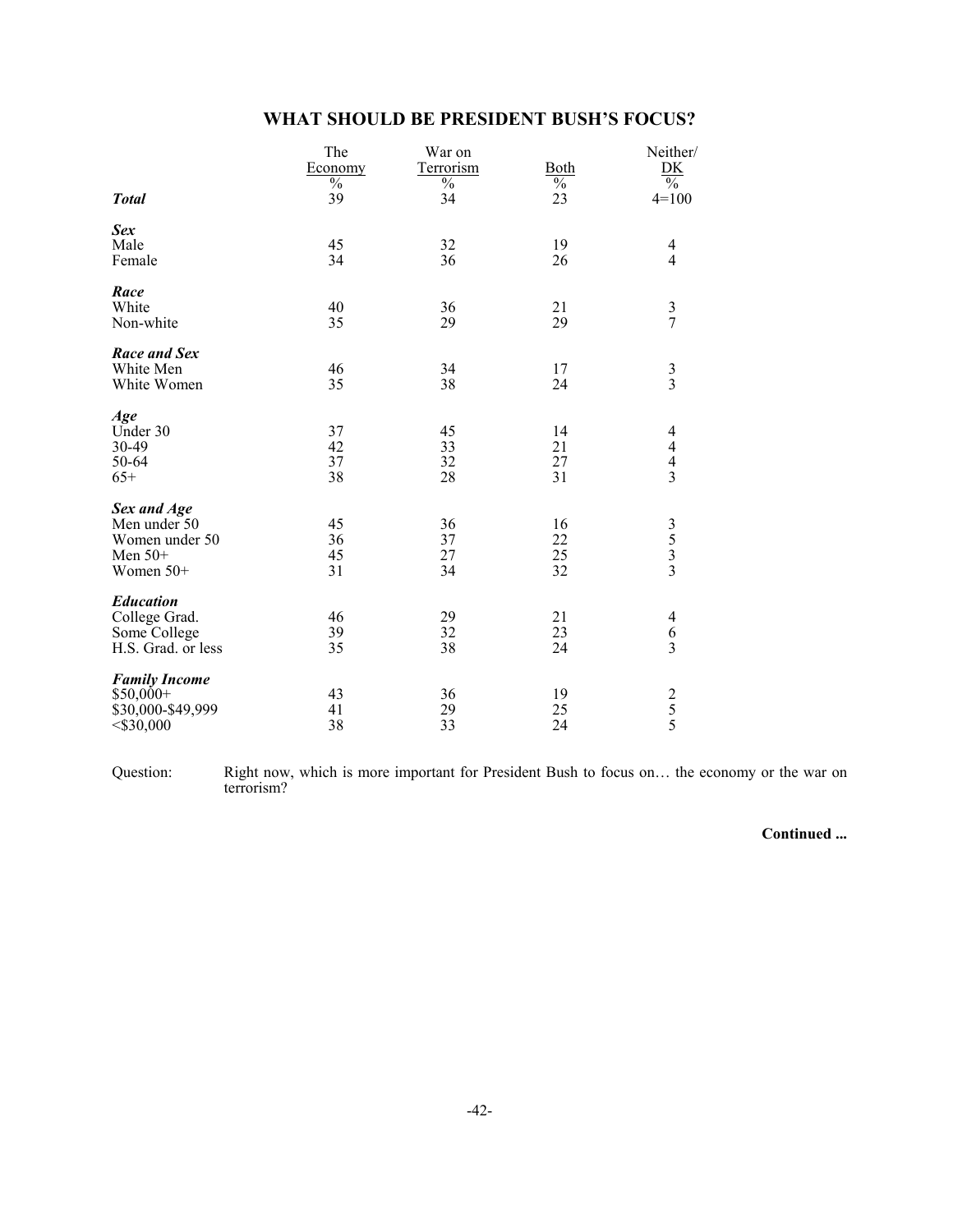|                              | The<br>Economy      | War on<br><b>Terrorism</b> | <b>Both</b>         | Neither/<br>$\frac{\rm DK}{\%}$                 |
|------------------------------|---------------------|----------------------------|---------------------|-------------------------------------------------|
| <b>Total</b>                 | $\frac{0}{0}$<br>39 | $\frac{0}{0}$<br>34        | $\frac{0}{0}$<br>23 | $4=100$                                         |
| <b>Region</b>                |                     |                            |                     |                                                 |
| East                         | 44                  | 31                         | 21                  |                                                 |
| Midwest                      | 40                  | 30                         | 25                  | $\begin{array}{c} 4 \\ 5 \\ 2 \\ 8 \end{array}$ |
| South                        | 36                  | 40                         | 22                  |                                                 |
| West                         | 39                  | 32                         | 21                  |                                                 |
| <b>Religious Affiliation</b> |                     |                            |                     |                                                 |
| Total White Protestant       | 35                  | 39                         | 23                  |                                                 |
| White Protestant Evangelical | 35                  | 40                         | 22                  | $\begin{array}{c} 3 \\ 3 \\ 5 \end{array}$      |
| White Prot. Non-Evangelical  | 35                  | 37                         | 23                  |                                                 |
| White Catholic               | 47                  | 31                         | 21                  | $\mathbf{1}$                                    |
| <b>Community Size</b>        |                     |                            |                     |                                                 |
| Large City                   | 42                  | 29                         | 22                  |                                                 |
| Suburb                       | 40                  | 37                         | 21                  | $\begin{array}{c} 7 \\ 2 \\ 3 \\ 4 \end{array}$ |
| Small City/Town              | 37                  | 38                         | 22                  |                                                 |
| Rural Area                   | 39                  | 34                         | 23                  |                                                 |
| <b>Party ID</b>              |                     |                            |                     |                                                 |
| Republican                   | 33                  | 46                         | 20                  | $\mathbf{1}$                                    |
| Democrat                     | 44                  | 30                         | 24                  | $rac{2}{5}$                                     |
| Independent                  | 44                  | 29                         | 22                  |                                                 |
| 2000 Presidential Vote       |                     |                            |                     |                                                 |
| Bush                         | 33                  | 39                         | 26                  | $\frac{2}{3}$                                   |
| Gore                         | 47                  | 29                         | 21                  |                                                 |
| <b>Marital Status</b>        |                     |                            |                     |                                                 |
| Married                      | 41                  | 35                         | 22                  |                                                 |
| Unmarried                    | 37                  | 34                         | 23                  | $\frac{2}{6}$                                   |
| <b>Parental Status</b>       |                     |                            |                     |                                                 |
| Parent                       | 42                  | 32                         | 23                  |                                                 |
| Non-Parent                   | 37                  | 36                         | 22                  | $\frac{3}{5}$                                   |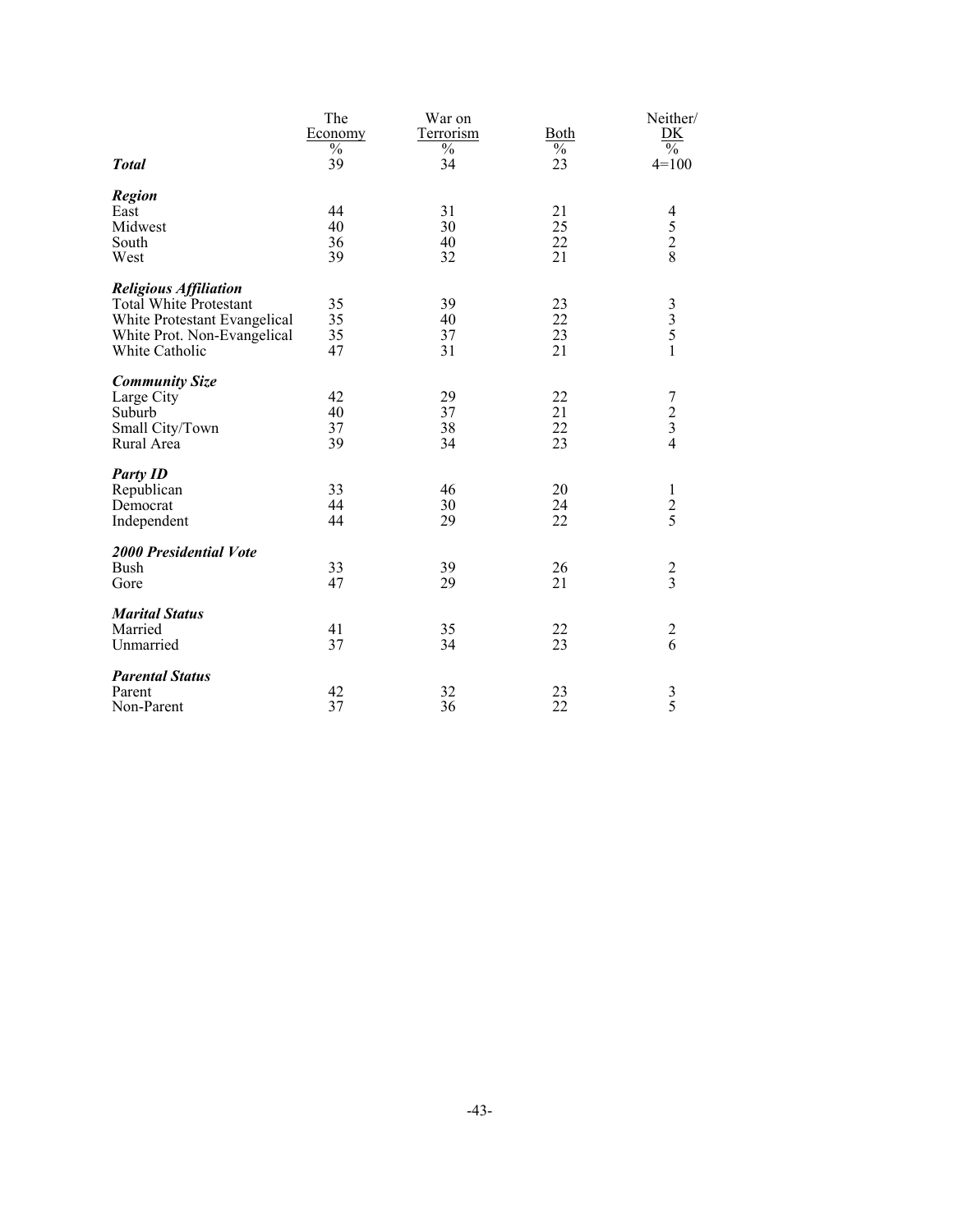#### **ABOUT THIS SURVEY**

Results for this survey are based on telephone interviews conducted under the direction of Princeton Survey Research Associates among a nationwide sample of 1,001 adults 18 years of age or older, a New York City area sample of 401 adults, and a Washington, D.C. area sample of 400 adults, each conducted during the period August 14-25, 2002. Based on the total national sample, one can say with 95% confidence that the error attributable to sampling and other random effects is plus or minus 3.5 percentage points. For the New York and Washington D.C. samples, the confidence interval is plus or minus 5.5 percentage points. For national results based on either Form 1 (N=500) or Form 2 (N=501), the sampling error is plus or minus 5 percentage points.

In addition to sampling error, one should bear in mind that question wording and practical difficulties in conducting surveys can introduce error or bias into the findings of opinion polls.

#### **SURVEY METHODOLOGY IN DETAIL**

The sample for this survey is a random digit sample of telephone numbers selected from telephone exchanges in the continental United States. The New York City area and Washington D.C. area surveys are random digit samples of telephone numbers selected from exchanges within the following areas:

| New York City: | New York City                                                       |
|----------------|---------------------------------------------------------------------|
|                | New York State: Rockland, Westchester, Nassau, Suffolk counties     |
|                | New Jersey: Hudson, Bergen, Essex, Union and Middlesex counties     |
|                | Connecticut: the Stamford-Norwalk region (PMSA) of Fairfield county |
|                |                                                                     |

Washington D.C.: The District of Columbia Arlington and Fairfax counties in Virginia (including Cities of Alexandria, Falls Church and Fairfax) Montgomery and Prince George's counties in Maryland

The telephone exchanges were selected with probabilities proportional to their size. The first eight digits of the sampled telephone numbers (area code, telephone exchange, bank number) were selected to be proportionally stratified by county and by telephone exchange within county. That is, the number of telephone numbers randomly sampled from within a given county is proportional to that county's share of telephone numbers in the U.S. Only working banks of telephone numbers are selected. A working bank is defined as 100 contiguous telephone numbers containing one or more residential listings.

The random digit aspect of the sample is used to avoid "listing" bias and provides representation of both listed and unlisted numbers (including not-yet-listed). The design of the sample ensures this representation by random generation of the last two digits of telephone numbers selected on the basis of their area code, telephone exchange, and bank number.

The sample was released for interviewing in replicates. Using replicates to control the release of sample to the field ensures that the complete call procedures are followed for the entire sample. The use of replicates also insures that the regional distribution of numbers called is appropriate. Again, this works to increase the representativeness of the sample.

At least 10 attempts were made to complete an interview at every sampled telephone number. The calls were staggered over times of day and days of the week to maximize the chances of making a contact with a potential respondent. All interview breakoffs and refusals were re-contacted at least once in order to attempt to convert them to completed interviews. In each contacted household, interviewers asked to speak with the "youngest male 18 or older who is at home." If there is no eligible man at home, interviewers asked to speak with "the oldest woman 18 or older who is at home." This systematic respondent selection technique has been shown empirically to produce samples that closely mirror the population in terms of age and gender.

Non-response in telephone interview surveys produces some known biases in survey-derived estimates because participation tends to vary for different subgroups of the population, and these subgroups are likely to vary also on questions of substantive interest. In order to compensate for these known biases, the sample data are weighted in analysis. The demographic weighting parameters are derived from a special analysis of the most recently available Census Bureau's Current Population Survey (March 2001). This analysis produced population parameters for the demographic characteristics of households with adults 18 or older, which are then compared with the sample characteristics to construct sample weights. The analysis only included households in the continental United States that contain a telephone. The weights are derived using an iterative technique that simultaneously balances the distributions of all weighting parameters.

copyright © 2002 Tides Center -44-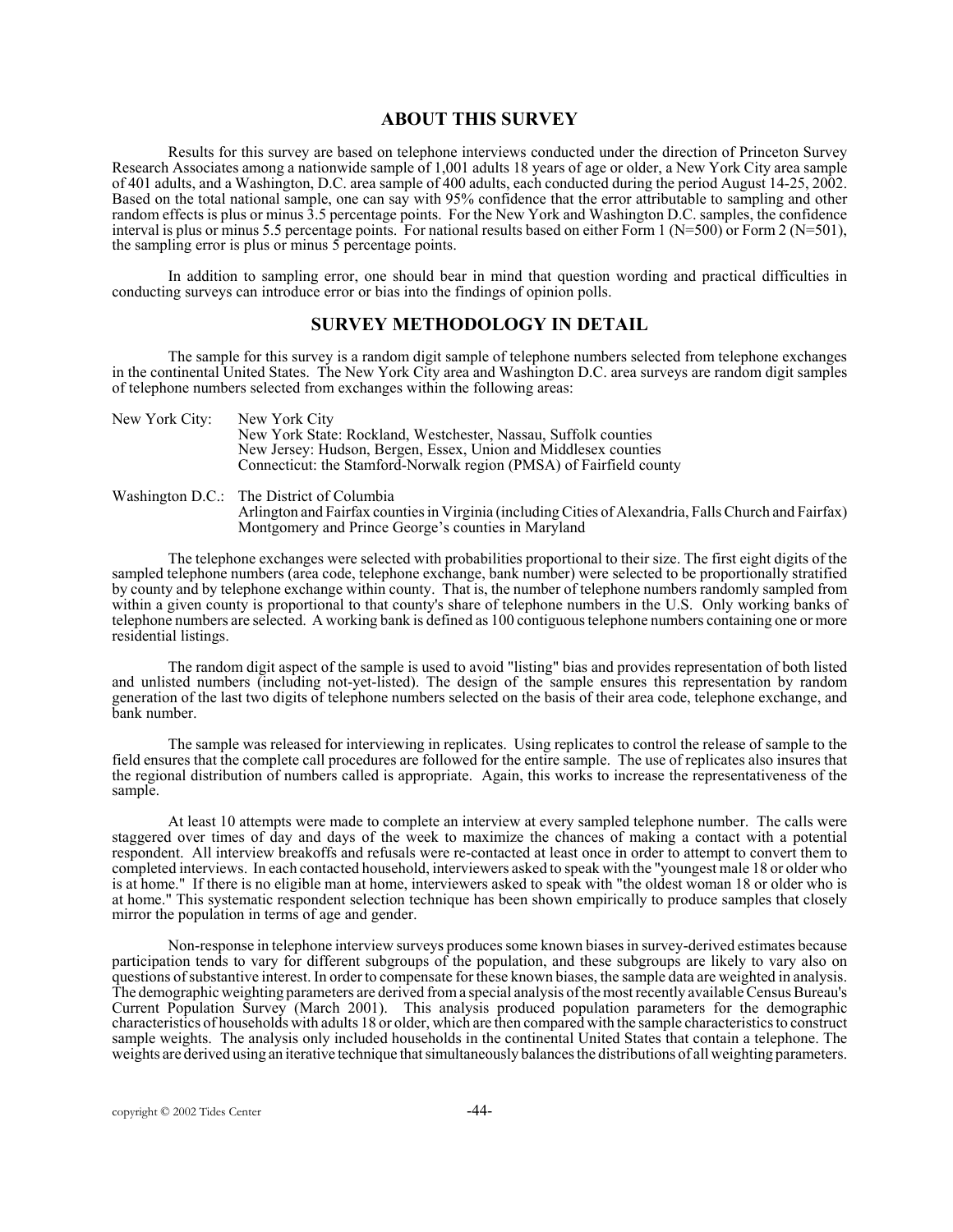#### **PEW RESEARCH CENTER FOR THE PEOPLE & THE PRESS LATE AUGUST 2002 YEAR-AFTER 9/11 POLL FINAL TOPLINE August 14-25, 2002**

**National Sample: N=1001 / New York City Sample: N=401 / Washington, DC Sample: N=400**

Q.1 Can you think of anything that has happened over the past year or so that has had a big effect personally on your life? **[IF YES:** What?**] [IF NO, NOT SURE PROBE ONCE WITH:** Anything at all – what would you say has had the biggest personal effect on your life over the past year or so?**] [MULTIPLE RECORD - ACCEPT UP TO THREE RESPONSES]**

| NYC | WDC |                                                                                 |
|-----|-----|---------------------------------------------------------------------------------|
|     | 44  | September $11th$ terrorist attacks                                              |
|     | 21  | Life changes (births, deaths, health problems, school, work, marriage, divorce) |
|     |     | Stock market / poor economy                                                     |
|     |     | Other                                                                           |
|     | 28  | No, nothing                                                                     |
|     |     | Don't know/Refused                                                              |
|     |     |                                                                                 |

#### **ASK FORM 1 NATIONAL [N=500] AND CITIES ONLY:**

Q.2 All in all, are you satisfied or dissatisfied with the way things are going in this country today?

|                       | <b>Satisfied</b> | Dissatisfied | <u>No Opinion</u> |
|-----------------------|------------------|--------------|-------------------|
| Late August, 2002     |                  |              |                   |
| National              | 47               | 44           | $9=100$           |
| NYC                   | 37               | 52           | $11=100$          |
| WDC                   | 50               | 41           | $9=100$           |
| <b>National Trend</b> |                  |              |                   |
| May, 2002             | 44               | 44           | $12=100$          |
| March, 2002           | 50               | 40           | $10=100$          |
| Late September, 2001  | 57               | 34           | $9=100$           |
| Early September, 2001 | 41               | 53           | $6=100$           |
| June, 2001            | 43               | 52           | $5=100$           |
| March, 2001           | 47               | 45           | $8=100$           |
| February, 2001        | 46               | 43           | $11 = 100$        |
| January, 2001         | 55               | 41           | $4=100$           |
| September, 2000       | 51               | 41           | $8=100$           |
| June, 2000            | 47               | 45           | $8=100$           |
| April, 2000           | 48               | 43           | $9=100$           |
| <b>August, 1999</b>   | 56               | 39           | $5=100$           |
| January, 1999         | 53               | 41           | $6=100$           |
| November, 1998        | 46               | 44           | $10=100$          |
| Early September, 1998 | 54               | 42           | $4=100$           |
| Late August, 1998     | 55               | 41           | $4=100$           |
| Early August, 1998    | 50               | 44           | $6=100$           |
| February, 1998        | 59               | 37           | $4=100$           |
| January, 1998         | 46               | 50           | $4=100$           |
| September, 1997       | 45               | 49           | $6=100$           |
| August, 1997          | 49               | 46           | $5=100$           |
| January, 1997         | 38               | 58           | $4=100$           |
| July, 1996            | 29               | 67           | $4=100$           |
| March, 1996           | 28               | 70           | $2=100$           |
| October, 1995         | 23               | 73           | $4=100$           |
| June, 1995            | 25               | 73           | $2=100$           |
| April, 1995           | 23               | 74           | $3=100$           |
| July, 1994            | 24               | 73           | $3=100$           |
| March, 1994           | 24               | 71           | $5=100$           |
| October, 1993         | 22               | 73           | $5=100$           |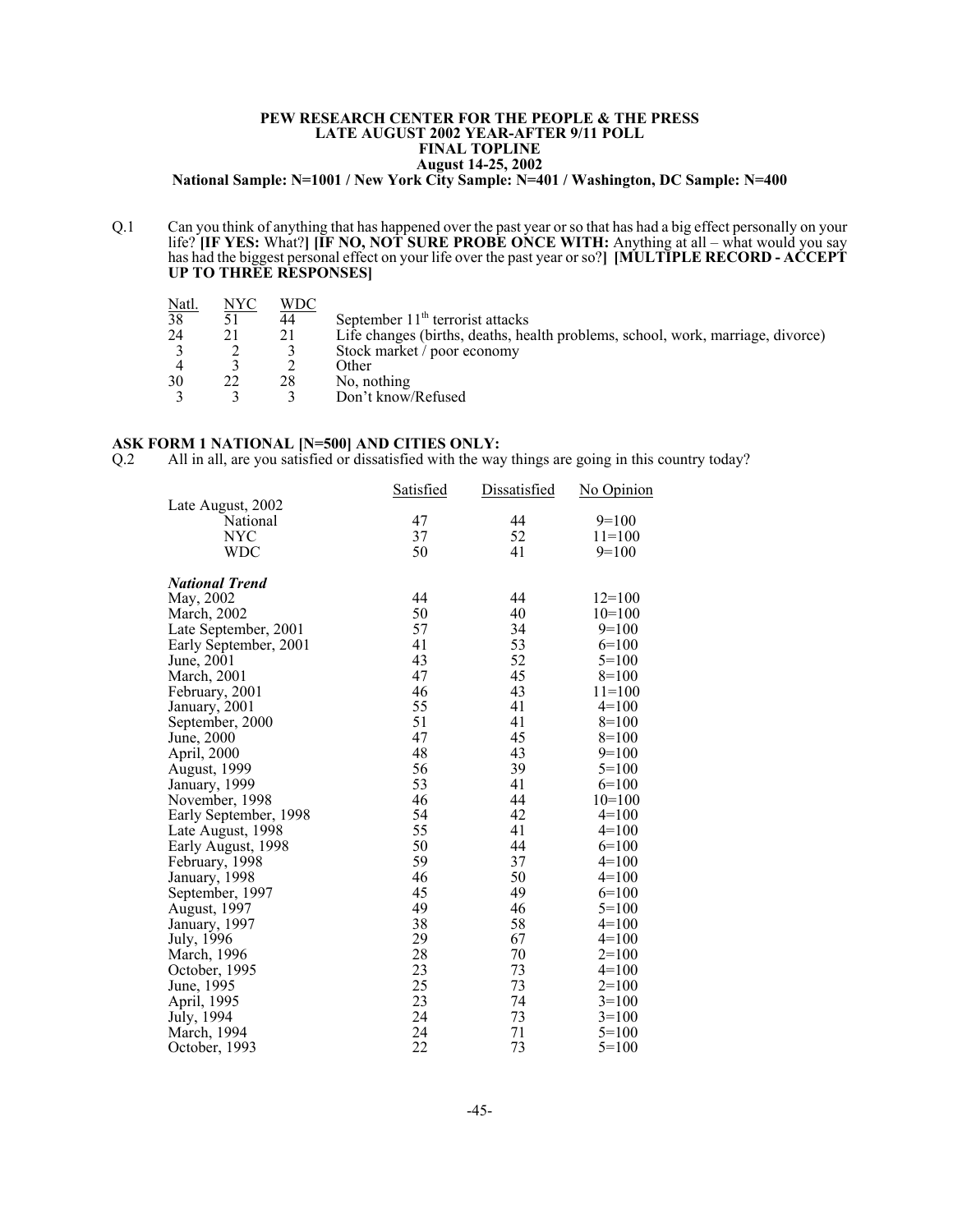| <b>Q.2 CONTINUED </b>        | Satisfied | Dissatisfied | No Opinion |
|------------------------------|-----------|--------------|------------|
| September, 1993              | 20        | 75           | $4=100$    |
| May, 1993                    | 22        | 71           | $7=100$    |
| January, 1993                | 39        | 50           | $11 = 100$ |
| January, 1992                | 28        | 68           | $4=100$    |
| November, 1991               | 34        | 61           | $5=100$    |
| Late February, 1991 (Gallup) | 66        | 31           | $3 = 100$  |
| <b>August</b> , 1990         | 47        | 48           | $5=100$    |
| May, 1990                    | 41        | 54           | $5=100$    |
| January, 1989                | 45        | 50           | $5=100$    |
| September, 1988 (RVs)        | 50        | 45           | $5=100$    |
| May, 1988                    | 41        | 54           | $5=100$    |
| January, 1988                | 39        | 55           | $6=100$    |

#### **ASK FORM 2 NATIONAL ONLY [N=501]:**

Q.3 Do you approve or disapprove of the way George W. Bush is handling his job as president? **[IF DK ENTER AS DK. IF DEPENDS PROBE ONCE WITH:** Overall do you approve or disapprove of the way George W. Bush is handling his job as president? **[IF STILL DEPENDS ENTER AS DK]** 

|                       | <u>Approve</u> | Disapprove    | Don't know |
|-----------------------|----------------|---------------|------------|
| Late August, 2002     |                |               |            |
| National              | 60             | 27            | $13=100$   |
| National Trend        |                |               |            |
| August, 2002          | 67             | 21            | $12=100$   |
| Late July, 2002       | 65             | 25            | $10=100$   |
| July, 2002            | 67             | 21            | $12=100$   |
| June, 2002            | 70             | 20            | $10=100$   |
| April, 2002           | 69             | 18            | $13 = 100$ |
| Early April, 2002     | 74             | 16            | $10=100$   |
| February, 2002        | 78             | 13            | $9=100$    |
| January, 2002         | 80             | 11            | $9=100$    |
| Mid-November, 2001    | 84             | 9             | $7=100$    |
| Early October, 2001   | 84             | $\frac{8}{7}$ | $8=100$    |
| Late September, 2001  | 86             |               | $7=100$    |
| Mid-September, 2001   | 80             | 9             | $11 = 100$ |
| Early September, 2001 | 51             | 34            | $15=100$   |
| August, 2001          | 50             | 32            | $18=100$   |
| July, 2001            | 51             | 32            | $17 = 100$ |
| June, 2001            | 50             | 33            | $17 = 100$ |
| May, 2001             | 53             | 32            | $15=100$   |
| April, 2001           | 56             | 27            | $17 = 100$ |
| March, 2001           | 55             | 25            | $20=100$   |
| February, 2001        | 53             | 21            | $26=100$   |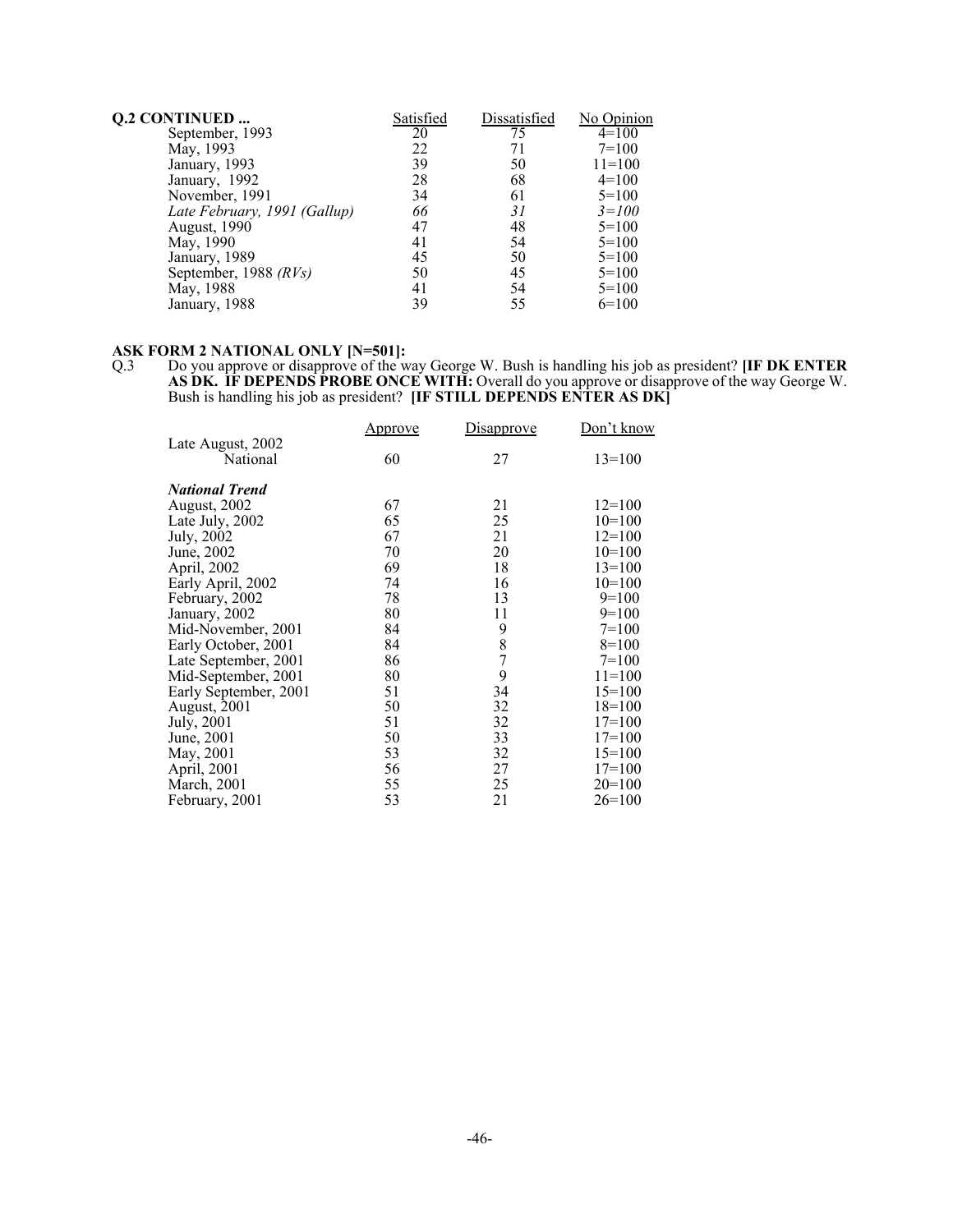# **ASK ALL:**<br>Q.4 Ca

Q.4 Can you think of anything that has happened over the past year or so that has had a big effect on THE COUNTRY? **[IF YES:** What?**] [IF NO, NOT SURE PROBE ONCE WITH:** Anything at all – what would you say has had the biggest effect on THE COUNTRY over the past year or so?**] [MULTIPLE RECORD - ACCEPT UP TO THREE RESPONSES]**

| Natl. | NYC |    |                                              |
|-------|-----|----|----------------------------------------------|
| 80    | 80  | 82 | September 11 <sup>th</sup> terrorist attacks |
| 3     |     |    | Stock market decline                         |
|       |     |    | Economy / recession                          |
|       |     |    | Corporate scandal / corruption               |
|       |     |    | War on terrorism/Afghanistan                 |
|       |     |    | Bush presidency/leadership                   |
|       |     |    | Terrorism threat/concerns                    |
|       |     |    | Child abductions                             |
|       |     |    | Jobs situation / layoffs                     |
| *     |     |    | Iraq/possibility of war                      |
|       |     |    | Other                                        |
|       |     |    | No, nothing                                  |
|       |     |    | Don't know/Refused                           |

# **ASK FORM 1 NATIONAL [N=500] AND CITIES ONLY:**<br>Q.5 Right now, which is more important for President Bus

Right now, which is more important for President Bush to focus on... the economy or the war on terrorism?

| Natl             | NYC        |        |                    |
|------------------|------------|--------|--------------------|
| 39               | 39         | 42     | The economy        |
| 34               | 35         | 35     | War on terrorism   |
| $\overline{2}$   |            | $\ast$ | Neither (VOL.)     |
| 22               | 21         | 21     | Both (VOL.)        |
|                  |            |        | Don't know/Refused |
| $\overline{100}$ | $^{\circ}$ |        |                    |

#### **ASK FORM 2 NATIONAL ONLY [N=501]:**

Q.6 Right now, which is more important for President Bush to focus on… domestic policy or the war on terrorism?

| Natl     | NYC | WDC |                    | tan 2002 |
|----------|-----|-----|--------------------|----------|
| 29       |     |     | Domestic policy    | 33       |
| 43       |     |     | War on terrorism   | 52       |
|          |     |     | Neither (VOL.)     | $\star$  |
| 22       | --  |     | Both (VOL.)        |          |
| <u>5</u> |     |     | Don't know/Refused |          |
|          |     |     |                    |          |

# **ASK ALL:**<br>Q.7 Co.

Compared to the Japanese attack on Pearl Harbor in 1941, would you say that the September  $11<sup>th</sup>$  terrorist attacks were more serious, not as serious, or about equal?

|                          |     |     |                                | <b>National Trend</b><br>NBC News |
|--------------------------|-----|-----|--------------------------------|-----------------------------------|
| $\frac{\text{Natl}}{37}$ | NYC | WDC |                                | Sept $20013$                      |
|                          | 39  |     | More serious than Pearl Harbor | 66                                |
| 14                       |     | 17  | Not as serious as Pearl Harbor |                                   |
| 43                       | 42  | 36  | Equal to Pearl Harbor          | 25                                |
|                          |     |     | Don't know/Refused             |                                   |
| 100                      |     |     |                                |                                   |

<sup>3</sup> The September 12, 2001 NBC News question was worded "Would you say that Tuesday's attacks (on the World Trade Center in New York and the Pentagon in Washington, DC) are more serious than, equal to, or not as serious as the Japanese attack on Pearl Harbor in 1941?"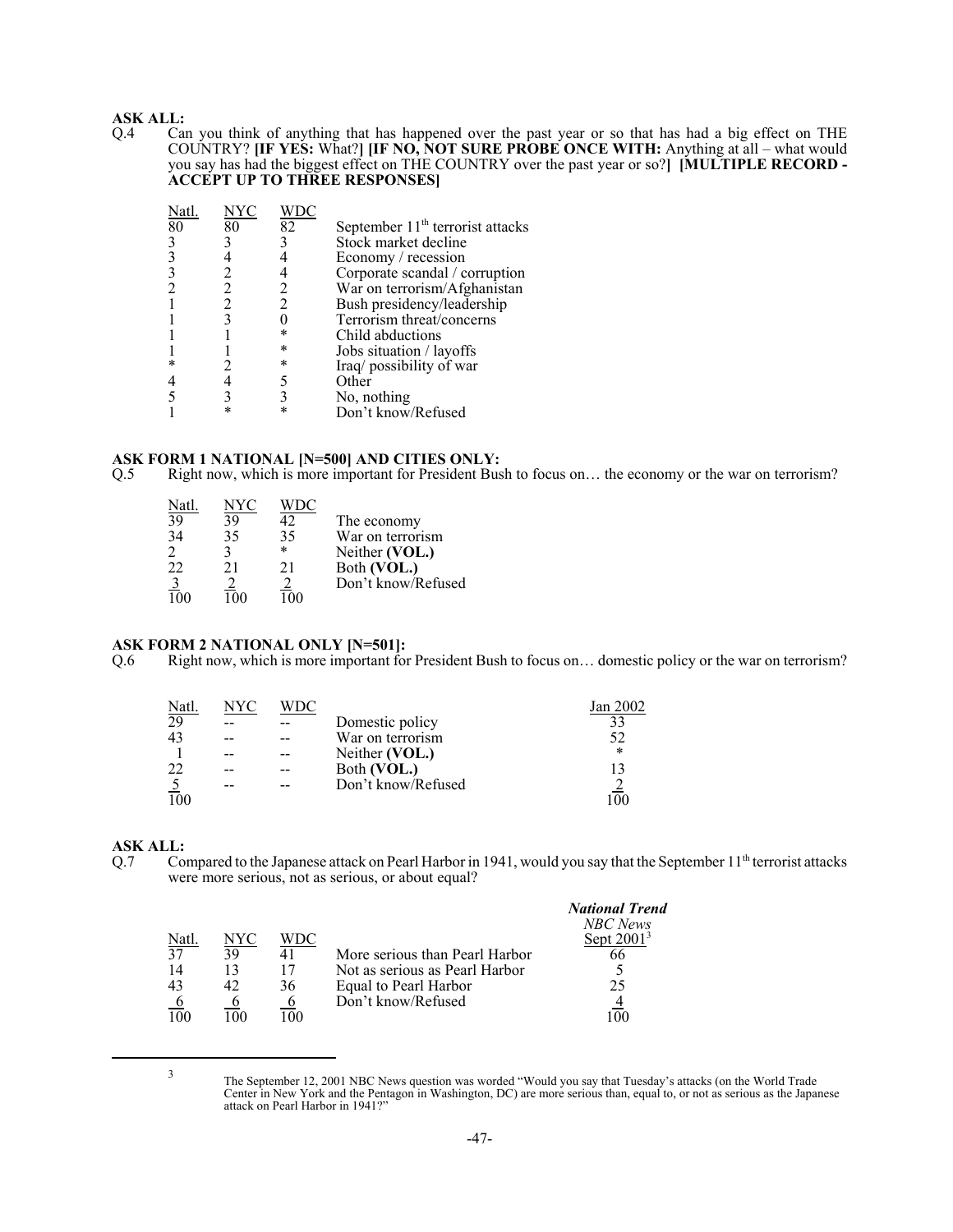Q.8 How much did the September 11<sup>th</sup> terrorist attacks affect how you think about politics and national issues? **[READ]**

| NYC |    |                    |
|-----|----|--------------------|
| 53  | 49 | A great deal       |
| 22  | 33 | Some               |
| 12  |    | Not much           |
|     | 10 | Not at all         |
|     | *  | Don't know/Refused |
| ഥ   | 00 |                    |
|     |    |                    |

#### **NO QUESTION 9**

### **ASK ALL:**

Q.10 How much did the September 11<sup>th</sup> terrorist attacks move you or affect you emotionally? **[READ]** 

| Natl.  | NYC |    |                    |
|--------|-----|----|--------------------|
| 67     | 73  | 72 | A great deal       |
| 25     | 21  | 22 | Some               |
|        |     | 2  | Not much --OR--    |
| 3      |     |    | Not at all         |
| $\ast$ |     |    | Don't know/Refused |
|        |     |    |                    |

 $Q.11$  When you think about the September  $11<sup>th</sup>$  terrorist attacks, whose actions were the most inspiring to you personally? **[DO NOT READ OPTIONS – PRECODED OPEN-END]**

| Natl.           | <u>NYC</u>      | WDC |                                                                                                   |
|-----------------|-----------------|-----|---------------------------------------------------------------------------------------------------|
| $3\overline{7}$ | 32 <sup>2</sup> | 38  | (NET) Firemen, police, rescue workers                                                             |
| 32              | 28              | 34  | Firemen \ NY/DC firemen                                                                           |
|                 | 2               | 3   | Rescue/emergency workers                                                                          |
|                 | 5               |     | Policemen \ $\overline{NY/DC}$ police                                                             |
| 14              |                 | 14  | George W. Bush \ the president                                                                    |
| 11              | 8               | 8   | Average/ordinary Americans                                                                        |
| 10              | 22              | 11  | Rudy Giuliani \ the mayor of New York City                                                        |
| 6               |                 |     | Airplane passengers on flights \ those who fought hijackers on Penn. flight                       |
| $\overline{2}$  | 3               |     | Victims \survivors \ victims' families                                                            |
| $\frac{2}{2}$   | 4               | 3   | Residents of New York City                                                                        |
|                 |                 |     | The military $\langle$ army $\langle$ soldiers $\langle$ troops overseas $\langle$ national guard |
|                 |                 |     | Volunteers                                                                                        |
| $\overline{4}$  | 6               |     | Other                                                                                             |
|                 |                 |     | Don't know/Refused                                                                                |

Q.12 These days, how often do you think about the September  $11<sup>th</sup>$  terrorist attacks? That is, how often do the events of a year ago come to mind? **[READ]**

| Natl. | NYC    |        |                            |
|-------|--------|--------|----------------------------|
| 28    | 40     | 40     | Every day                  |
| 34    | 31     | 29     | A few times a week         |
| 25    | 19     | 23     | Once a week or less --OR-- |
| 11    |        |        | Rarely                     |
|       | $\ast$ | *      | Never (VOL.)               |
|       |        | $\ast$ | Don't know/Refused         |
|       |        |        |                            |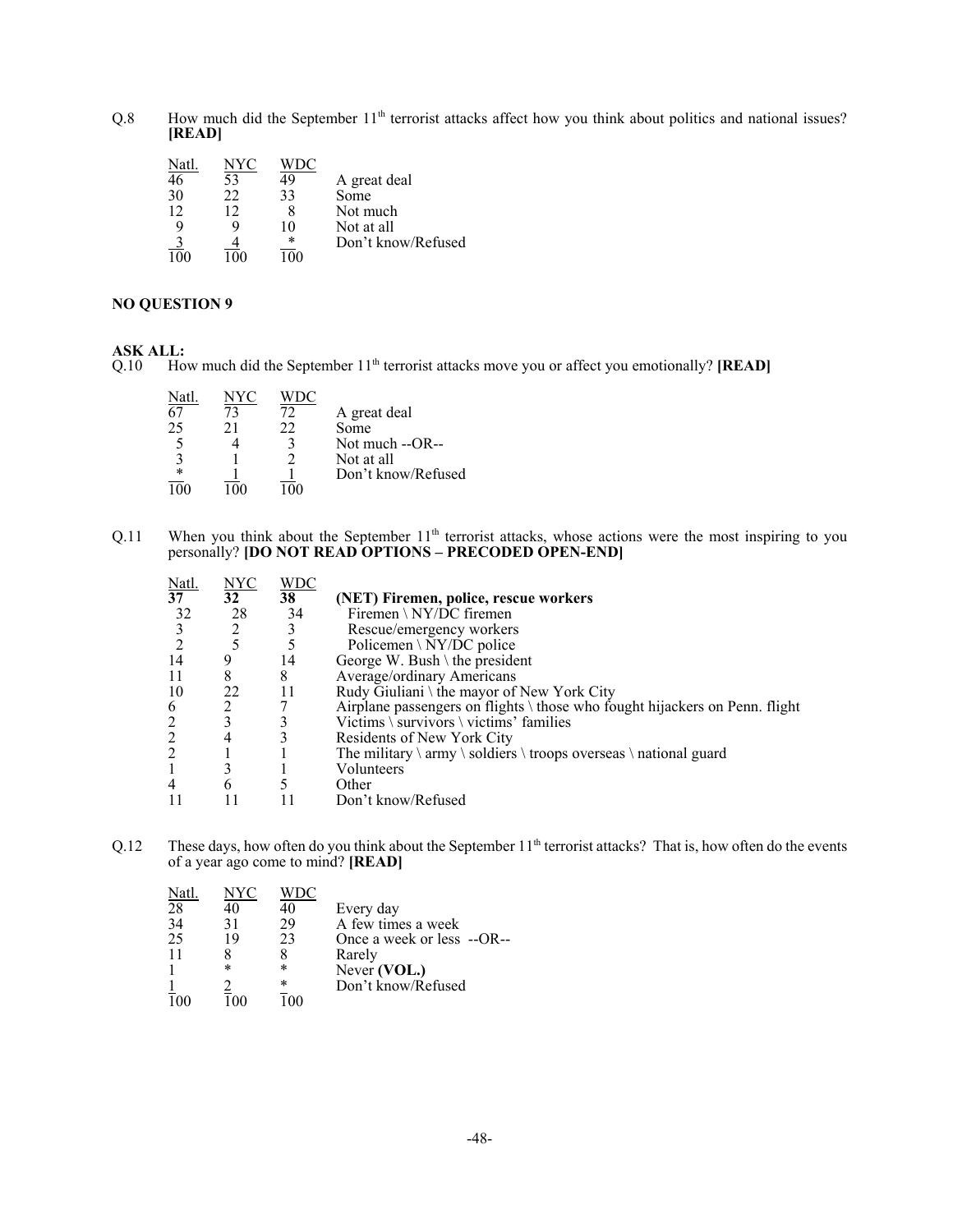# **ASK FORM 1 NATIONAL [N=500] AND CITIES ONLY:**<br>Q.13 As a result of the attacks, has your own personal life ch

As a result of the attacks, has your own personal life changed in a major way, changed only a little bit, or is your life basically the same as it was before the attacks?

| Natl. | VУC |     |                           |
|-------|-----|-----|---------------------------|
| 16    | 24  | 22  | Changed in a major way    |
| 33    | 37  | 41  | Changed only a little bit |
| 49    | 37  | 36  | Basically the same        |
|       | *   | *   | Other (VOL.)              |
|       |     |     | Don't know/Refused        |
| 100   |     | 100 |                           |

#### **ASK FORM 2 NATIONAL ONLY [N=501]:**

Q.14 As a result of the attacks, has life in America changed in a major way, changed only a little bit, or is life in America basically the same as it was before the attacks?

| Natl.  | NYC |                           |
|--------|-----|---------------------------|
| 50     |     | Changed in a major way    |
| 35     |     | Changed only a little bit |
| 14     |     | Basically the same        |
| $\ast$ |     | Other (VOL.)              |
|        |     | Don't know/Refused        |
|        |     |                           |

#### **-- CITIES SKIP TO Q.23 --**

#### **ASK FORM 1 NATIONAL ONLY [N=500]:**

All in all...<br>Q.15  $\qquad$  Ho How should the U.S. determine its policy with regard to the war on terrorism? Should it be based mostly on the national interests of the U.S., or should it strongly take into account the interests of its allies?

|      |      |     |                               | Mid-Oct | Early Sept |
|------|------|-----|-------------------------------|---------|------------|
| Natl | NYC. | WDC |                               | 2001    |            |
| 45   |      |     | U.S. national interests       | 30      | 38         |
| 35   |      |     | Interests and views of allies | 59      | 48         |
| 10   |      |     | Both (VOL)                    |         |            |
|      |      |     | Neither (VOL)                 |         |            |
| 9    |      |     | Don't Know/Refused            |         |            |
| 100  |      |     |                               |         |            |

# **ASK FORM 2 NATIONAL ONLY [N=501]:**<br>0.16 How do you see the US led war on terror

How do you see the US led war on terrorism – do you think the US is taking into account the interests of its allies in the fight against terrorism, or do you think the US is acting mainly on its own interests?

| Natl. | NYC   |       |                                                 | Early April 2002 |
|-------|-------|-------|-------------------------------------------------|------------------|
| 44    | --    |       | Taking into account the interests of its allies |                  |
| 42    |       |       | Acting mainly on its own interests              |                  |
| 14    | $- -$ | $- -$ | Don't know/Refused                              |                  |
| 100   |       |       |                                                 | 100              |

<sup>4</sup> In Early September 2001, the question was worded: "All in all, how should the U.S. determine its foreign policy? Should it be based mostly on the national interests of the U.S., or should it strongly take into account the interests of its allies?"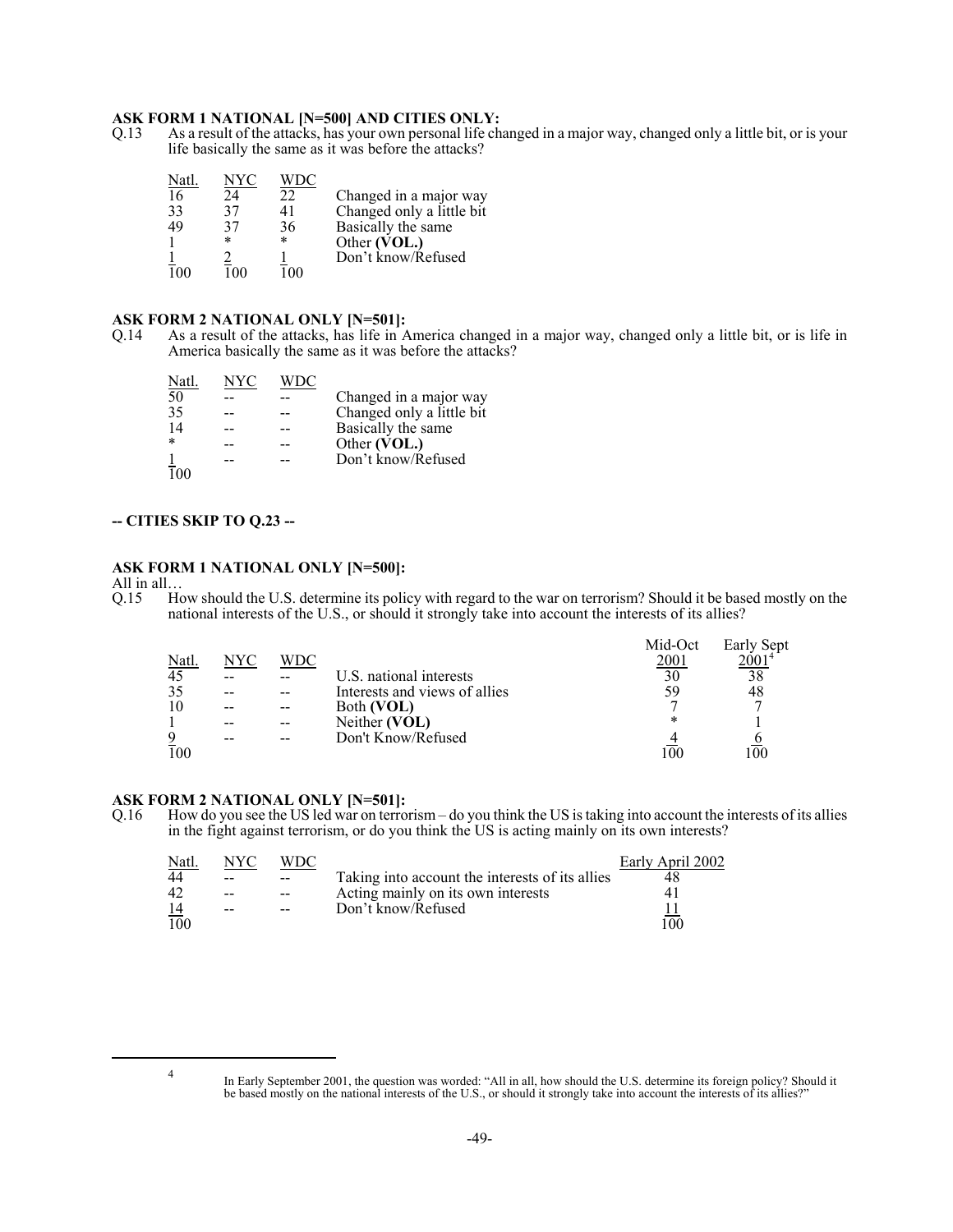# **ASK ALL NATIONAL:**<br>Q.17 In the long run, w

In the long run, what is the best way for the U.S. to avoid problems like terrorism? Should the U.S.: **[READ AND ROTATE]**

| <u>Natl.</u> | NYC | WDC   |                                                          | Mid-Oct 2001 |
|--------------|-----|-------|----------------------------------------------------------|--------------|
| 53           | $-$ | $- -$ | Be very much involved in solving international problems? |              |
| 34           | $-$ | $ -$  | Not get too involved with international problems?        |              |
|              | $-$ | $- -$ | Don't know/Refused                                       |              |
| 100          |     |       |                                                          | 100          |

Q.18 Do you think the terrorist attacks are the start of a major conflict between the people of America and Europe versus the people of Islam, or is it only a conflict with a small, radical group?

#### **IF CONFLICT WITH A SMALL RADICAL GROUP (Q.18=2), ASK:**

Q.19 Do you think this conflict is going to grow into a major world conflict, or do you think it will remain limited to a small, radical group?

| <u>Natl.</u>    | NYC | WDC |                                               | Mid-Oct 2001 |
|-----------------|-----|-----|-----------------------------------------------|--------------|
| $\overline{35}$ |     |     | Major conflict                                | 28           |
| 52              |     |     | Conflict with a radical group                 | 63           |
| 19              |     |     | Is going to grow into a major world conflict  |              |
| 28              |     |     | Will remain limited to a small, radical group |              |
|                 |     |     | Don't know/Refused                            |              |
| <u>13</u>       |     |     | Don't know/Refused                            |              |
| 100             |     |     |                                               |              |

#### **NO QUESTION 20 THRU 22**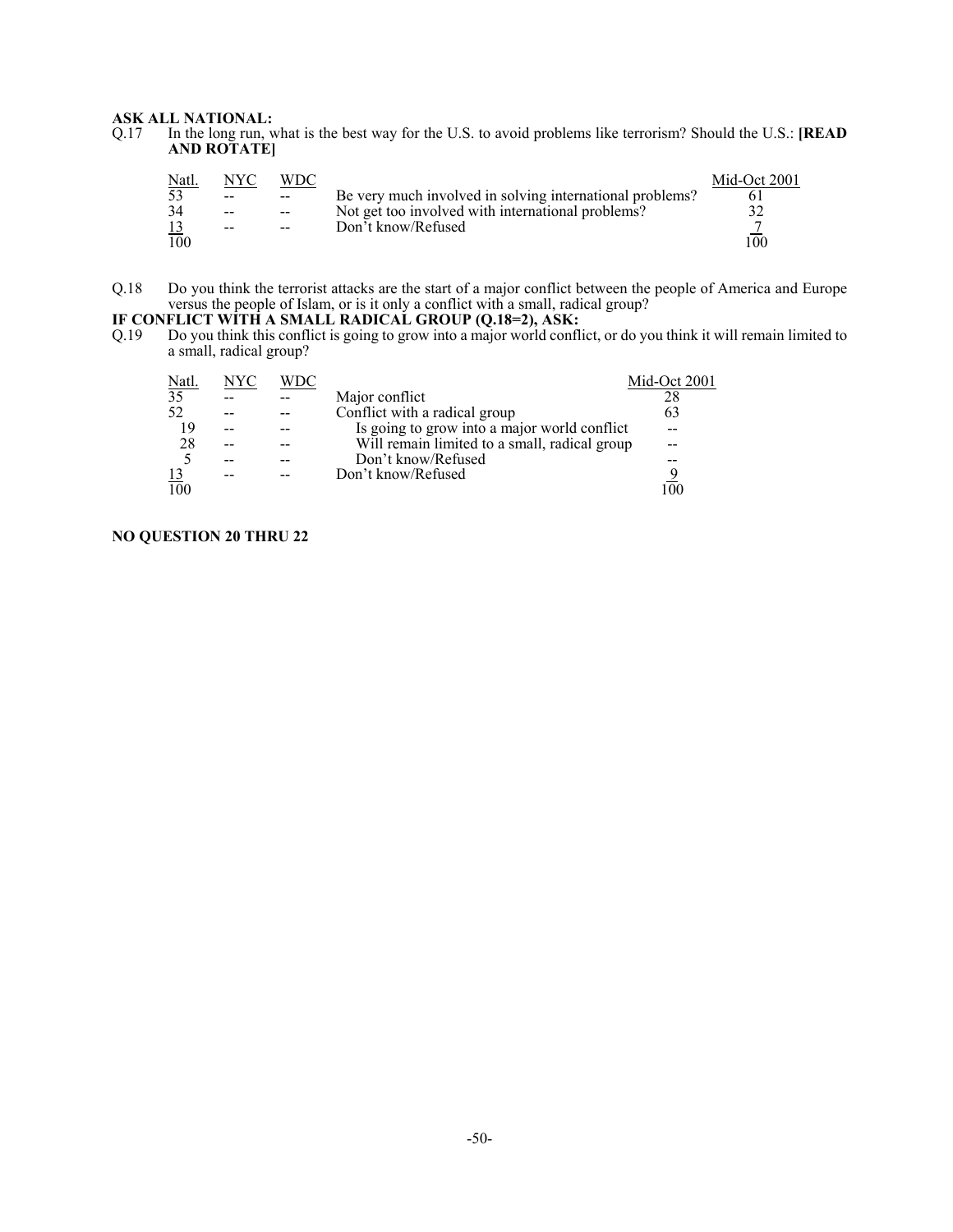# **ASK ALL:**<br>Q.23 We

Q.23 We're interested in how the attacks might still be affecting people personally. For example, how often would you say you **[feel sad]** these days as a result of the terrorist attacks -- often, sometimes, rarely or never? … How often do you **[INSERT NEXT ITEM, ROTATE ITEMS b. THRU h. REPEAT FULLY FOR EACH ITEM]** as a result of the terrorist attacks?

|    | Feel sad                                                                    | Often                           | Sometimes      | Rarely                                  | <b>Never</b>   | DK/Ref                            |
|----|-----------------------------------------------------------------------------|---------------------------------|----------------|-----------------------------------------|----------------|-----------------------------------|
| a. | National<br><b>NYC</b><br><b>WDC</b>                                        | 24<br>37<br>23                  | 42<br>39<br>39 | 24<br>15<br>26                          | 9<br>8<br>11   | $1 = 100$<br>$1 = 100$<br>$1=100$ |
| b. | Feel depressed<br>National<br><b>NYC</b><br><b>WDC</b>                      | 10<br>14<br>8                   | 20<br>30<br>17 | 27<br>25<br>28                          | 42<br>30<br>46 | $1=100$<br>$1 = 100$<br>$1=100$   |
| c. | Have difficulty sleeping<br>National<br><b>NYC</b><br><b>WDC</b>            | $\overline{4}$<br>$\frac{9}{3}$ | 10<br>15<br>13 | 19<br>18<br>21                          | 66<br>56<br>63 | $1=100$<br>$2=100$<br>$0=100$     |
| d. | Feel angry<br>National<br><b>NYC</b><br><b>WDC</b>                          | 31<br>41<br>27                  | 37<br>32<br>38 | 16<br>14<br>19                          | 15<br>13<br>15 | $1=100$<br>$* = 100$<br>$1 = 100$ |
| e. | Feel scared<br>National<br><b>NYC</b><br><b>WDC</b>                         | 12<br>18<br>15                  | 23<br>32<br>28 | 26<br>21<br>33                          | 38<br>27<br>24 | $1=100$<br>$2=100$<br>$0=100$     |
| f. | Feel patriotic<br>National<br><b>NYC</b><br><b>WDC</b>                      | 62<br>61<br>60                  | 22<br>21<br>26 | 7<br>$\boldsymbol{7}$<br>$\overline{7}$ | 6<br>7<br>6    | $3=100$<br>$4=100$<br>$1=100$     |
| g. | Feel suspicious of other people<br>National<br><b>NYC</b><br><b>WDC</b>     | 23<br>29<br>24                  | 27<br>29<br>30 | 27<br>22<br>29                          | 22<br>18<br>15 | $1 = 100$<br>$2=100$<br>$2=100$   |
| h. | Think about life in spiritual terms<br>National<br><b>NYC</b><br><b>WDC</b> | 49<br>50<br>49                  | 24<br>27<br>29 | 12<br>9<br>9                            | 13<br>8<br>11  | $2=100$<br>$6=100$<br>$2=100$     |

Thinking back to the events of last September…

Q.24 Do you happen to remember EXACTLY where you were or what you were doing the MOMENT you heard the news about the September  $11<sup>th</sup>$  terrorist attacks?

| <u>Natl.</u>   | NYC  | WDC |                                                    |
|----------------|------|-----|----------------------------------------------------|
| Q <sub>7</sub> | 99   | 99  | Yes, remember where they were/what they were doing |
|                |      |     | No, don't remember                                 |
| $\ast$         |      |     | Don't know/Refused                                 |
| 100            | 100. | 100 |                                                    |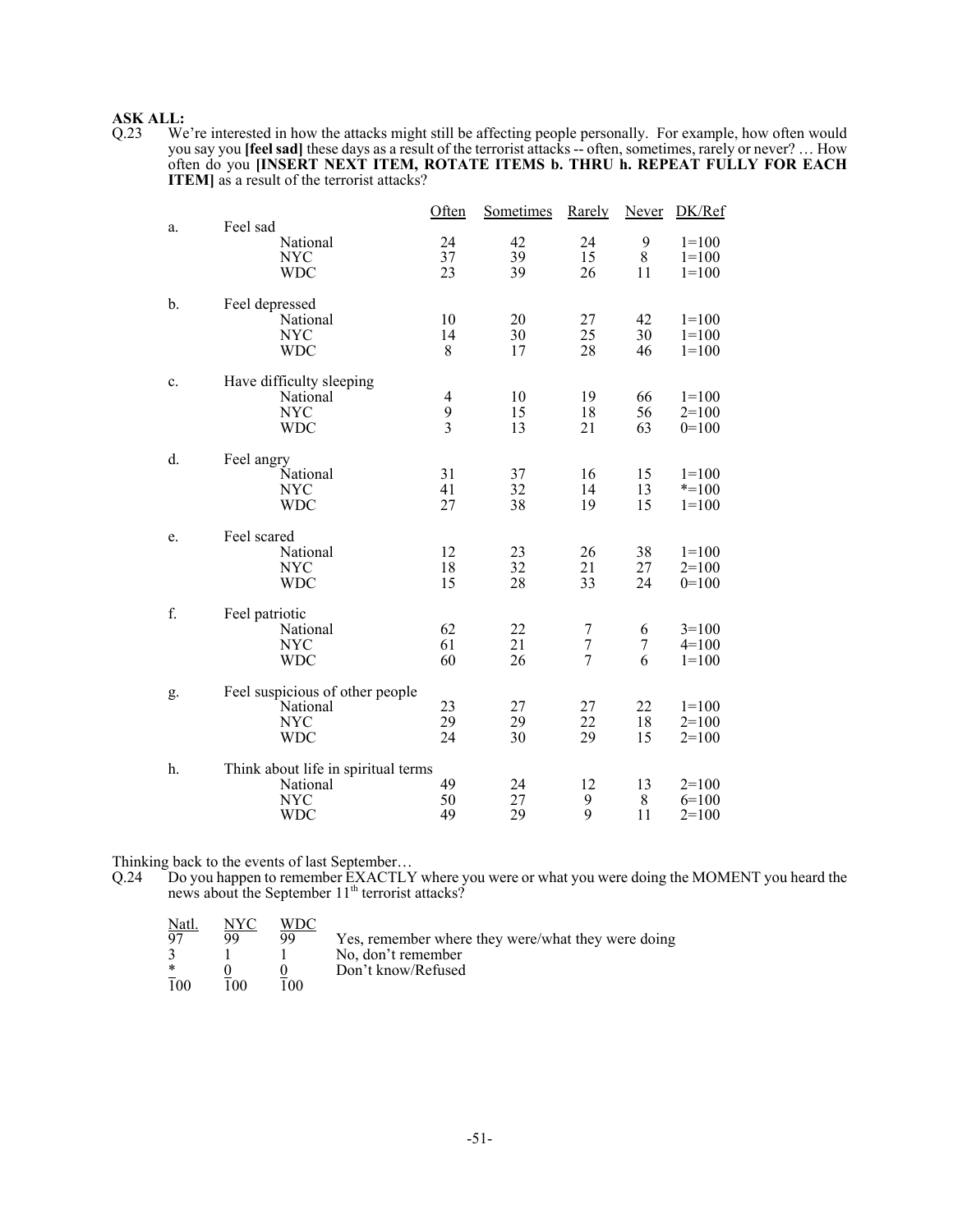Q.25 Do you, yourself, personally know someone who was hurt or killed in the attacks?

| Natl   | NYC <sup>-</sup> |     |                    |
|--------|------------------|-----|--------------------|
|        | 16               | 21  | Yes                |
| 89     | 54               | 78  | No                 |
| $\ast$ |                  |     | Don't know/Refused |
| 100    | 100              | 100 |                    |

# **ROTATE QUESTIONS 26 THRU 30**<br>Q.26 Did you or anyone in your hous

Did you or anyone in your household lose a job or take a cut in pay at least in part as a result of the attacks?

| Natl | NYC | <b>WDC</b>     |                    |
|------|-----|----------------|--------------------|
| 13   |     | $\overline{4}$ | Yes                |
| 86   | 83  | 84             | No                 |
|      | *   |                | Don't know/Refused |
| 100  | 100 | 100            |                    |

Q.27 Have you or anyone in your household been called into military or National Guard service since the attacks?

| Natl             | NYC |    |                    |
|------------------|-----|----|--------------------|
|                  |     |    | Yes                |
| 95               | 95  | 92 | No                 |
| *                |     |    | Don't know/Refused |
| $\overline{1}00$ | ۱۵۵ | n۵ |                    |

Q.28 Have you thought about moving from where you live because of concerns about further acts of terrorism?

| Natl.  | NYC        |     |                                     |
|--------|------------|-----|-------------------------------------|
|        |            |     | Yes                                 |
| 94     | 83         | RJ  | Nο                                  |
| $\ast$ |            | *   | Already did move / is moving (VOL.) |
| $\ast$ |            |     | Don't know/Refused                  |
|        | $^{\circ}$ | ۱۵۵ |                                     |

Q.29 Have you, or has anyone in your household, changed jobs or made different career plans as a result of concerns about terrorism?

| Natl.            | NVC | WDC    |                    |
|------------------|-----|--------|--------------------|
| n                |     |        | Yes                |
| 94               | 89  | 92     | Nο                 |
| $\ast$           | *   | $\ast$ | Don't know/Refused |
| $\overline{1}00$ | 100 | 100    |                    |

# **ASK IN NYC / WASH D.C. SAMPLES ONLY:**<br>Q.30 Were you in [Midtown or lower Manhattan]

Were you in [Midtown or lower Manhattan / downtown Washington or close to the Pentagon] on the day of the terrorist attacks?

| Natl | NYC. | WDC |                    |
|------|------|-----|--------------------|
|      | 19   | 48  | Yes                |
|      | 81   | 52  | N٥                 |
|      |      |     | Don't know/Refused |
|      | 100  | 100 |                    |

#### **NO QUESTION 31**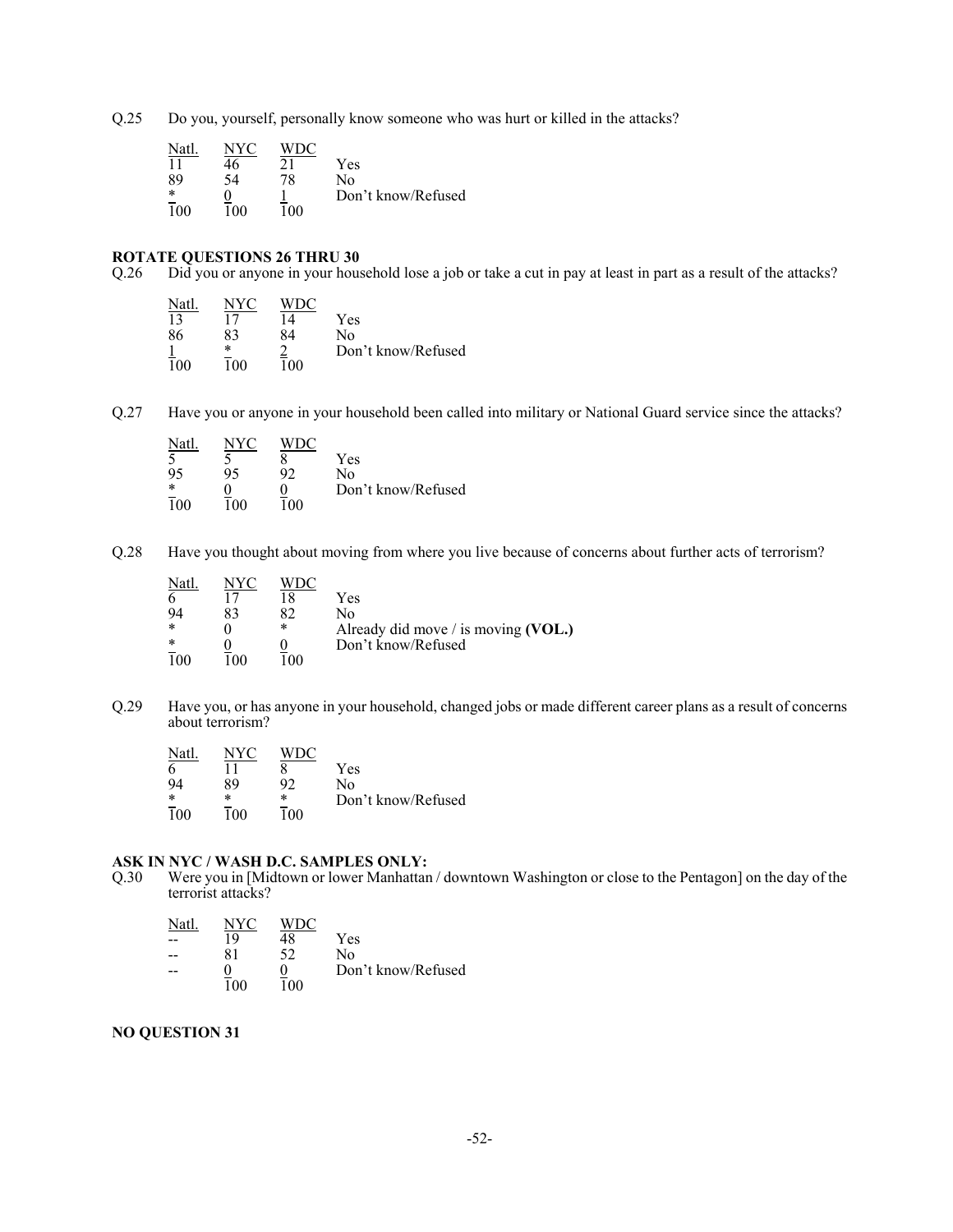Thinking more broadly...<br>Q.32 Compared to oth

Compared to other problems we face as a nation, have we paid too much, too little or the right amount of attention to the September 11<sup>th</sup> terrorist attacks?

| Nati |    |    |                           |
|------|----|----|---------------------------|
| 18   |    | 16 | Too much attention        |
| 19   | 27 | 14 | Too little attention      |
| 58   | 49 | 66 | Right amount of attention |
|      |    |    | Don't know/Refused        |
|      |    |    |                           |

#### **ASK FORM 1 NATIONAL [N=500] AND CITIES ONLY:**

Q.33 How well is the MILITARY effort to destroy the terrorist groups going? **[READ]**

|             |     |     |                    |      | $----- National trend$        |      |      |
|-------------|-----|-----|--------------------|------|-------------------------------|------|------|
|             |     |     |                    | Jan  | Early Nov Oct 15-21 Oct 10-14 |      |      |
| <u>Natl</u> | NYC | WDC |                    | 2002 | 2001                          | 2001 | 2001 |
| 22          |     | 20  | Very well          | 38   | 30                            | 38   | 45   |
| 43          | 45  | 48  | Fairly well        |      | 45                            |      | 35   |
| 18          | 23  | 21  | Not too well       |      |                               |      |      |
|             |     |     | Not at all well    |      |                               |      |      |
|             |     |     | Don't know/Refused |      |                               |      |      |
|             |     | -00 |                    | 0C   |                               |      |      |

# **ASK FORM 2 NATIONAL ONLY [N=501]:**<br>Q.34 Do you think the war against terrorist of

Do you think the war against terrorist organizations in Afghanistan so far has been a success, a failure, or is it too early to tell?

| NYC |                    |
|-----|--------------------|
|     | A success          |
|     | A failure          |
|     | Too early to tell  |
|     | Don't know/Refused |
|     |                    |
|     |                    |

#### **ASK ALL:**

Q.35 How would you rate the job the government is doing defending Americans at home from future terrorist attacks? Would you say the government is doing an excellent job, a good job, only a fair job, or a poor job? **[READ]**

|             |     |     |                    |                | ------- National Trend -------- |      |          |
|-------------|-----|-----|--------------------|----------------|---------------------------------|------|----------|
|             |     |     |                    | Jan            | Early Nov Oct 15-21 Oct 10-14   |      |          |
| <u>Natl</u> | NYC | WDC |                    | $2002^{\circ}$ | 2001                            | 2001 | 2001     |
| 13          |     |     | Excellent          |                |                                 |      | 20       |
| 44          | 40  |     | Good               |                |                                 |      | 47       |
| 30          | 34  | 29  | Only fair          |                | 25                              |      | 22       |
| 8           |     |     | Poor               |                |                                 |      |          |
|             |     |     | Don't know/Refused |                |                                 |      |          |
| 100         |     | 00  |                    | OC.            |                                 |      | $\Omega$ |

<sup>&</sup>lt;sup>5</sup> In January 2002, Early November 2001 and Mid-October 2001 question was worded "How would you rate the job the government is doing in BUILDING DEFENSES at home to prevent future terrorist attacks? Would you say ..."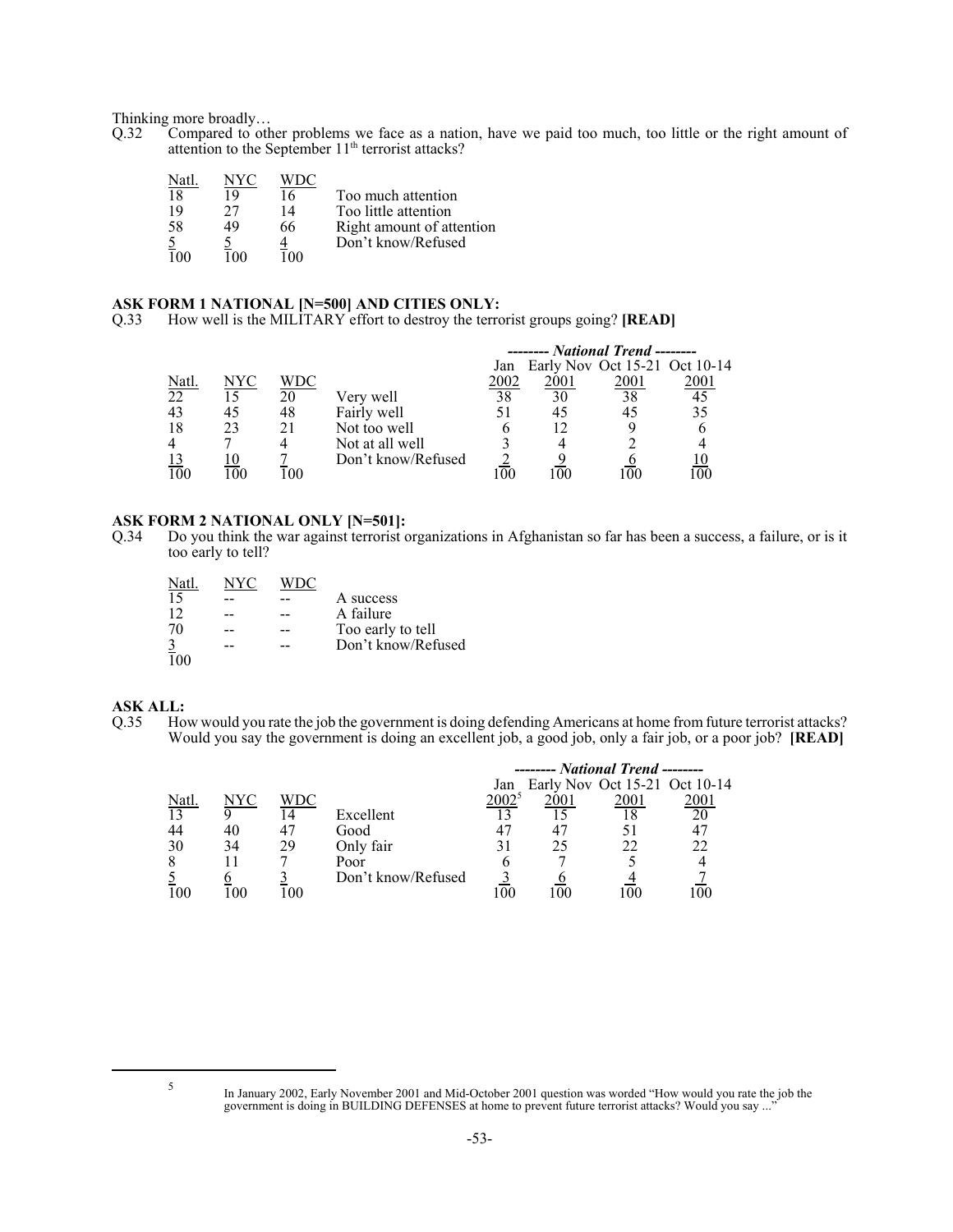|          |                 |     |                                     |      |      |            |      | ---------- National Trend ---------- |      |
|----------|-----------------|-----|-------------------------------------|------|------|------------|------|--------------------------------------|------|
|          |                 |     |                                     |      |      | Early      | Oct  | Oct                                  | Late |
|          |                 |     |                                     | June | Jan  | <b>Nov</b> |      | 15-21 10-14 Sept                     |      |
| Natl.    | NYC             | WDC |                                     | 2002 | 2002 | 2001       | 2001 | 2001                                 | 2001 |
|          |                 |     | Building our defenses at home to    |      |      |            |      |                                      |      |
|          | 52              | 52  | prevent future terrorist attacks    |      | 44   | 42         | 37   | 36                                   | 33   |
|          |                 |     | OR                                  |      |      |            |      |                                      |      |
|          |                 |     | Taking military action to destroy   |      |      |            |      |                                      |      |
| 30       | 32              | 28  | terrorist networks around the world | 34   | 40   | 42         | 48   | 45                                   | 44   |
| 13       | 9               | 15  | Both (VOL)                          | 8    | 12   | 11         | 13   | 13                                   | 16   |
| <u>6</u> |                 |     | Don't know/Refused                  |      |      |            |      | O                                    |      |
| 100      | $\overline{00}$ | 100 |                                     | 100  | 100  | 100        | 100  | 100                                  | 100  |

#### Q.36 If you had to choose, what should get a higher priority now? **[READ AND ROTATE]**

Q.37 How worried are you that there will soon be another terrorist attack in the United States? **[READ]**

|       |      |     |                    | --------------- National Trend --------------- |      |      |             |                                   |                |
|-------|------|-----|--------------------|------------------------------------------------|------|------|-------------|-----------------------------------|----------------|
|       |      |     |                    | June                                           | Jan  |      |             | Dec Oct 15-21 Oct 10-14 Early Oct |                |
| Natl. | NYC. | WDC |                    | 2002                                           | 2002 | 2001 | <u>2001</u> | 2001                              | 2001           |
| 16    | 28   | 20  | Very worried       | 32                                             | 20   |      | 29          | 27                                | 28             |
| 46    | 40   | 45  | Somewhat worried   | 44                                             | 42   | 39   | 42          | 40                                | 45             |
| 25    | 21   | 25  | Not too worried    | 17                                             | 28   |      | 18          |                                   | 15             |
| 12    | 10   |     | Not at all worried |                                                |      | 19   | 10          |                                   |                |
|       |      |     | Don't know/Refused | *                                              |      |      |             |                                   |                |
| 100   | 00   | 00  |                    | 00                                             |      | 100  |             | 00                                | 0 <sup>0</sup> |

Q.38 All in all, how worried are you that you or someone in your family might become a victim of a terrorist attack? Would you say you are **[READ]**

|                                  | Very<br>Worried | Somewhat<br>Worried | Not too<br>Worried | Not at all<br>Worried | (VOL.)<br>Already<br>a Victim | DK/Ref    |
|----------------------------------|-----------------|---------------------|--------------------|-----------------------|-------------------------------|-----------|
| Late August, 2002                |                 |                     |                    |                       |                               |           |
| National                         | 12              | 28                  | 35                 | 24                    | *                             | $1=100$   |
| <b>NYC</b>                       | 25              | 32                  | 25                 | 14                    | 1                             | $3=100$   |
| <b>WDC</b>                       | 16              | 36                  | 33                 | 14                    | $\boldsymbol{0}$              | $1=100$   |
| <b>National Trend</b>            |                 |                     |                    |                       |                               |           |
| June, 2002                       | 17              | 28                  | 36                 | 19                    | *                             | $* = 100$ |
| January, 2002                    | 12              | 26                  | 38                 | 24                    | $\ast$                        | $* = 100$ |
| Early November, 2001             | 13              | 27                  | 35                 | 24                    | $\theta$                      | $1=100$   |
| October 10-14, 2001              | 18              | 32                  | 29                 | 19                    | $\theta$                      | $2=100$   |
| Late September, 2001             | 17              | 36                  | 31                 | 15                    | *                             | $1=100$   |
| Gallup: 9/14-15/01 <sup>6</sup>  | 18              | 33                  | 35                 | 13                    | *                             | $1=100$   |
| Gallup: 9/11/017                 | 23              | 35                  | 24                 | 16                    | 1                             | $1 = 100$ |
| Gallup: August, 1998             | 10              | 22                  | 38                 | 29                    | --                            | $1 = 100$ |
| Gallup: July, 1996               | 13              | 26                  | 34                 | 27                    | --                            | $* = 100$ |
| Gallup: April, 1995 <sup>8</sup> | 14              | 28                  | 33                 | 24                    | --                            | $1=100$   |
|                                  |                 |                     |                    |                       |                               |           |

To For the September 11 Gallup trend the question started with wording, "I'd like to ask you a few questions about the events that occurred today in New York City and Washington, DC..."

<sup>8</sup> For the April 1995 Gallup trend the question was worded, "How worried are you that you or someone in your family will become a victim of a terrorist attack similar to the bombing in Oklahoma City?"

For the September 14-15 Gallup trend the question started with wording, "I'd like to ask you a few questions about the events that occurred this past Tuesday in New York City and Washington, DC..."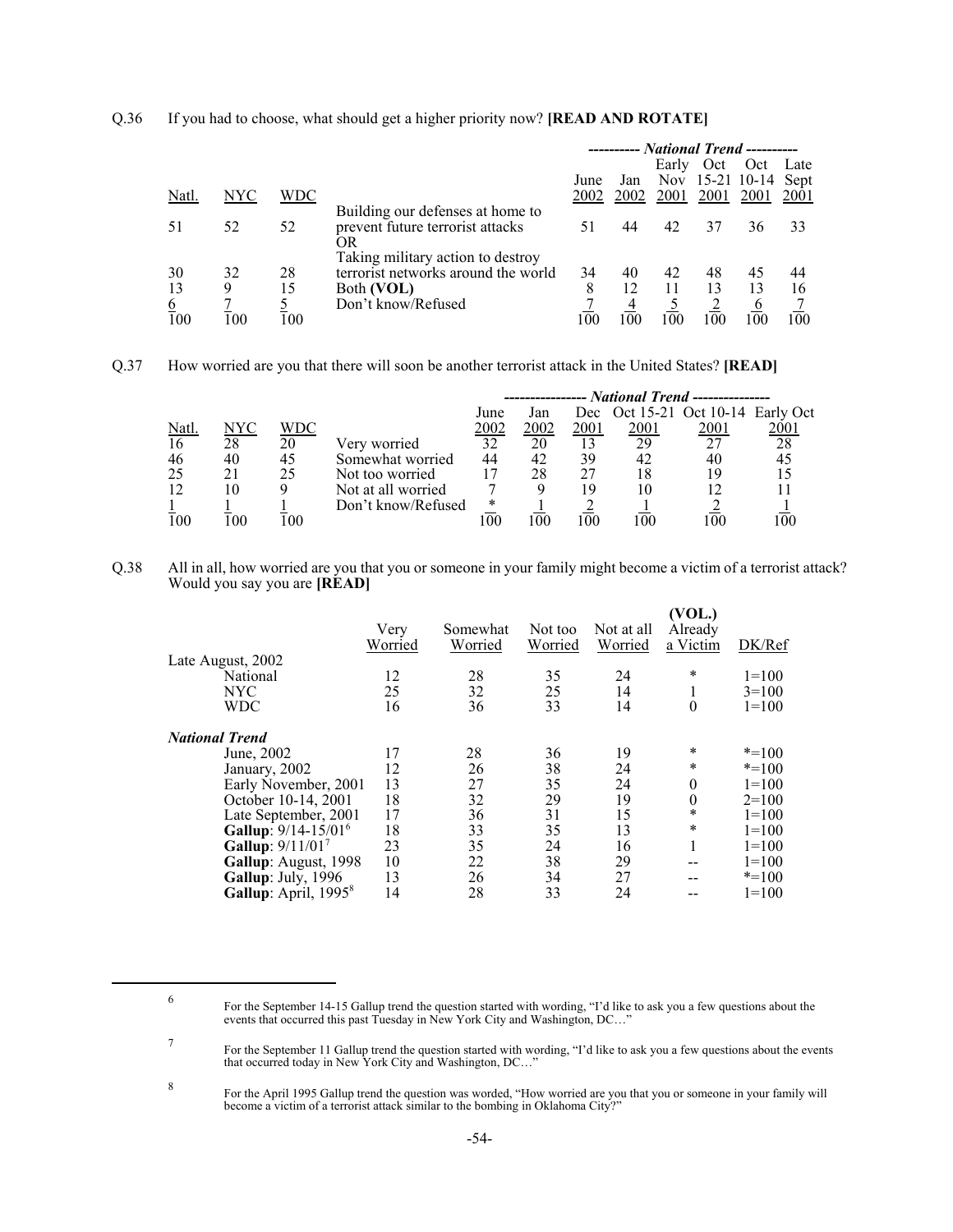|    |                                                              | Yes     | $\overline{\text{No}}$ | DK/Ref    |
|----|--------------------------------------------------------------|---------|------------------------|-----------|
| a. | Avoided traveling to certain cities<br>National              | 15      | 85                     | $* = 100$ |
|    | <b>NYC</b>                                                   | 28      | 72                     | $* = 100$ |
|    | <b>WDC</b>                                                   | 18      | 82                     | $* = 100$ |
|    |                                                              |         |                        |           |
| b. | Avoided going to large public events or other crowded places |         |                        |           |
|    | National                                                     | 15      | 84                     | $1=100$   |
|    | <b>NYC</b>                                                   | 31      | 69                     | $* = 100$ |
|    | <b>WDC</b>                                                   | 30      | 70                     | $* = 100$ |
| c. | Stored up food or water at your home                         |         |                        |           |
|    | National                                                     | 11      | 89                     | $0=100$   |
|    | <b>NYC</b>                                                   | 14      | 86                     | $0=100$   |
|    | <b>WDC</b>                                                   | 18      | 82                     | $0=100$   |
|    |                                                              |         |                        |           |
| d. | Stored up medications or prescription drugs                  |         |                        |           |
|    | National                                                     | 4       | 96                     | $* = 100$ |
|    | <b>NYC</b>                                                   | $\,8\,$ | 91                     | $1=100$   |
|    | <b>WDC</b>                                                   | 6       | 94                     | $0=100$   |
|    |                                                              |         |                        |           |
| e. | Handled mail differently                                     |         |                        |           |
|    | National                                                     | 24      | 76                     | $0=100$   |
|    | <b>NYC</b>                                                   | 31      | 69                     | $0=100$   |
|    | <b>WDC</b>                                                   | 32      | 68                     | $0=100$   |
|    |                                                              |         |                        |           |
| f. | Spent more time close to home and with family                |         |                        |           |
|    | National                                                     | 42      | 57                     | $1=100$   |
|    | <b>NYC</b>                                                   | 57      | 43                     | $* = 100$ |
|    | <b>WDC</b>                                                   | 47      | 53                     | $* = 100$ |
|    |                                                              |         |                        |           |
| g. | Traveled by air less                                         |         |                        |           |
|    | National                                                     | 17      | 82                     | $1=100$   |
|    | <b>NYC</b>                                                   | 30      | 69                     | $1=100$   |
|    | <b>WDC</b>                                                   | 28      | 72                     | $* = 100$ |
|    |                                                              |         |                        |           |

#### Q.39 As a result of the terrorist attacks, have you **[INSERT ITEM; ROTATE, WITH ITEM g. ALWAYS LAST]** over the past year, or not? … **[REPEAT QUESTION STEM FOR EACH ITEM]**

#### **IF TRAVELED LESS BY AIR (Q.39g=1), ASK:**

Q.40 Is that mostly because you are concerned about safety, or because of the added hassles associated with flying these days?

| Natl.            | NYC       |           |                        |
|------------------|-----------|-----------|------------------------|
| 55               | 58        | 49        | Concerned about safety |
| 16               | 20        | 19        | Added hassles          |
| 13               | 10        | 19        | Both (VOL.)            |
| 16               | 11        | 12        | Neither (VOL.)         |
|                  |           |           | Don't know/Refused     |
| $\overline{1}00$ | 100       | 100       |                        |
| $(N=159)$        | $(N=107)$ | $(N=102)$ |                        |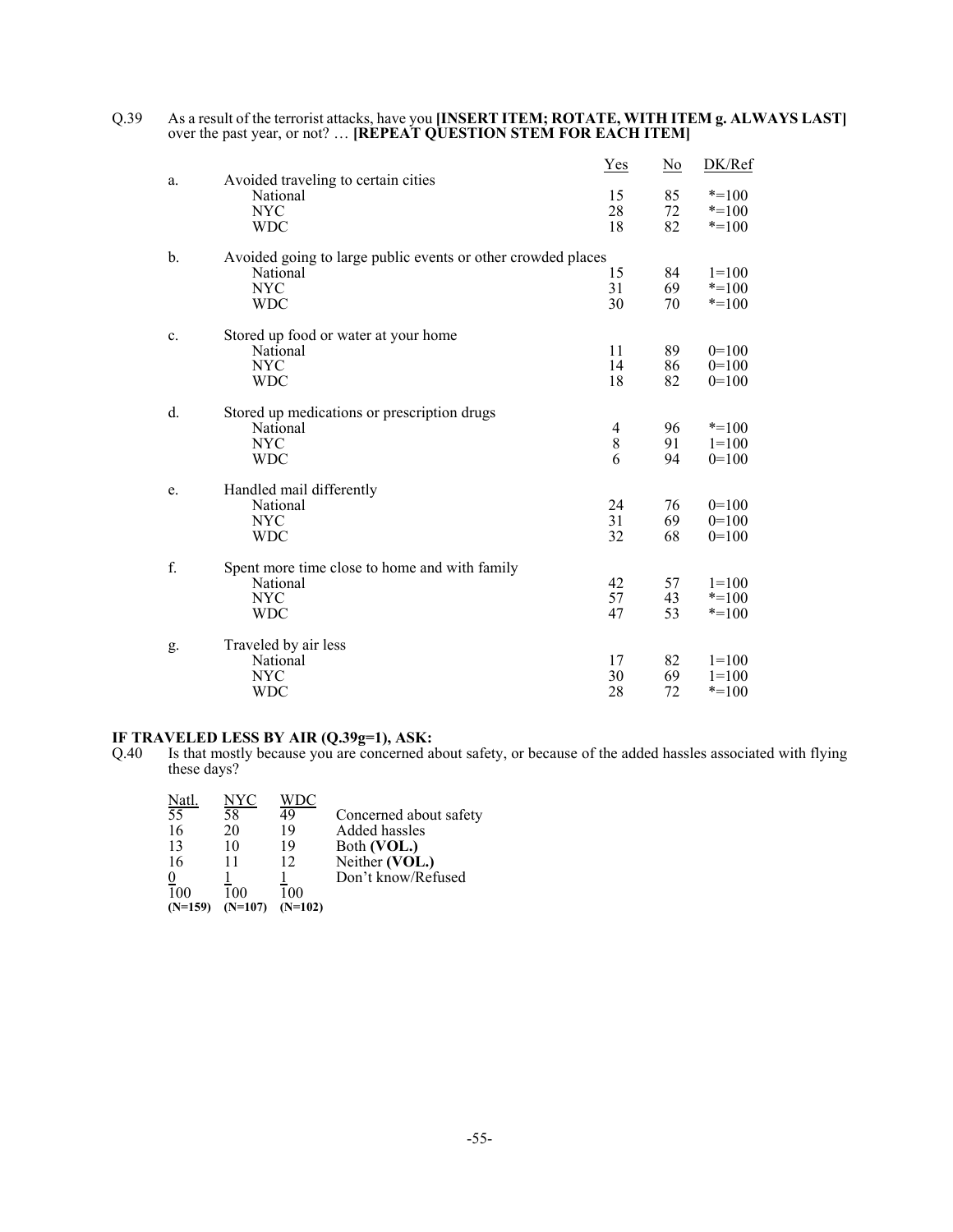# **ASK ALL:**<br>Q.41 Are

Are you the parent or guardian of any children under 18 now living in your household?

| Natl            | NYC | WDC |                    |
|-----------------|-----|-----|--------------------|
| 37              | 28  | 35  | Yes                |
| 63              | 77  | 65  | No                 |
|                 |     | *   | Don't know/Refused |
| $\frac{9}{100}$ | 100 | 00! |                    |

#### **IF PARENT (Q.41=1), ASK:**

Q.42a How many of these children are age 5 to 12?

| Natl             | NYC       |           |                    |
|------------------|-----------|-----------|--------------------|
| 41               | 32        | 41        | None               |
| 33               | 34        | 38        | One                |
| 25               | 34        | 21        | More than one      |
|                  |           |           | Don't know/Refused |
| $\overline{1}00$ | 100       | 100       |                    |
| $(N=332)$        | $(N=123)$ | $(N=128)$ |                    |

#### **IF PARENT (Q.41=1), ASK:**

Q.42b How many of these children are age 13 to 17?

| Natl      | NYC <sup>1</sup> |           |                    |
|-----------|------------------|-----------|--------------------|
| 63        | 53               | 58        | None               |
| 25        | 34               | 29        | One                |
| 11        | 13               | 12        | More than one      |
|           |                  |           | Don't know/Refused |
| 100       | 100              | 100       |                    |
| $(N=332)$ | $(N=123)$        | $(N=128)$ |                    |

#### **IF ONE OR MORE CHILDREN AGE 5 TO 17 (2 OR 3 IN Q.42a OR Q.42b), ASK:** Q.43 As a result of the terrorist attacks, **[INSERT ITEM; ROTATE]**, or not?

|    |                                                        | <b>Yes</b> | $\overline{\text{No}}$ | DK/Ref    |           |
|----|--------------------------------------------------------|------------|------------------------|-----------|-----------|
| a. | (Has/Have) your (child/children) expressed any fears   |            |                        |           |           |
|    | about terrorism or terrorist attacks                   |            |                        |           |           |
|    | National                                               | 44         | 56                     | $* = 100$ | $(N=269)$ |
|    | Mid-September, 2001 <sup>9</sup>                       | 46         | 54                     | $0=100$   |           |
|    | January, 1991                                          | 43         | 57                     | $* = 100$ |           |
|    | <b>NYC</b>                                             | 44         | 56                     | $0=100$   | $(N=103)$ |
|    | <b>WDC</b>                                             | 44         | 56                     | $0=100$   | $(N=97)$  |
|    |                                                        |            |                        |           |           |
| b. | Have you made special arrangements for your children   |            |                        |           |           |
|    | with family or friends in case of possible emergencies |            |                        |           |           |
|    | National                                               | 35         | 65                     | $0=100$   | $(N=269)$ |
|    | <b>NYC</b>                                             | 51         | 49                     | $0=100$   | $(N=103)$ |
|    | <b>WDC</b>                                             | 37         | 63                     | $0=100$   |           |
|    |                                                        |            |                        |           | $(N=97)$  |
|    |                                                        |            |                        |           |           |
| c. | Have you made a point to talk with your children       |            |                        |           |           |
|    | about terrorism                                        |            |                        |           |           |
|    | National                                               | 77         | 23                     | $0=100$   | $(N=269)$ |
|    | NYC                                                    | 75         | 25                     | $0=100$   | $(N=103)$ |
|    | WDC                                                    | 75         | 25                     | $0=100$   | $(N=97)$  |

<sup>9</sup> Mid-September 2001 and January 1991 trends are based on parents of children age 5-12.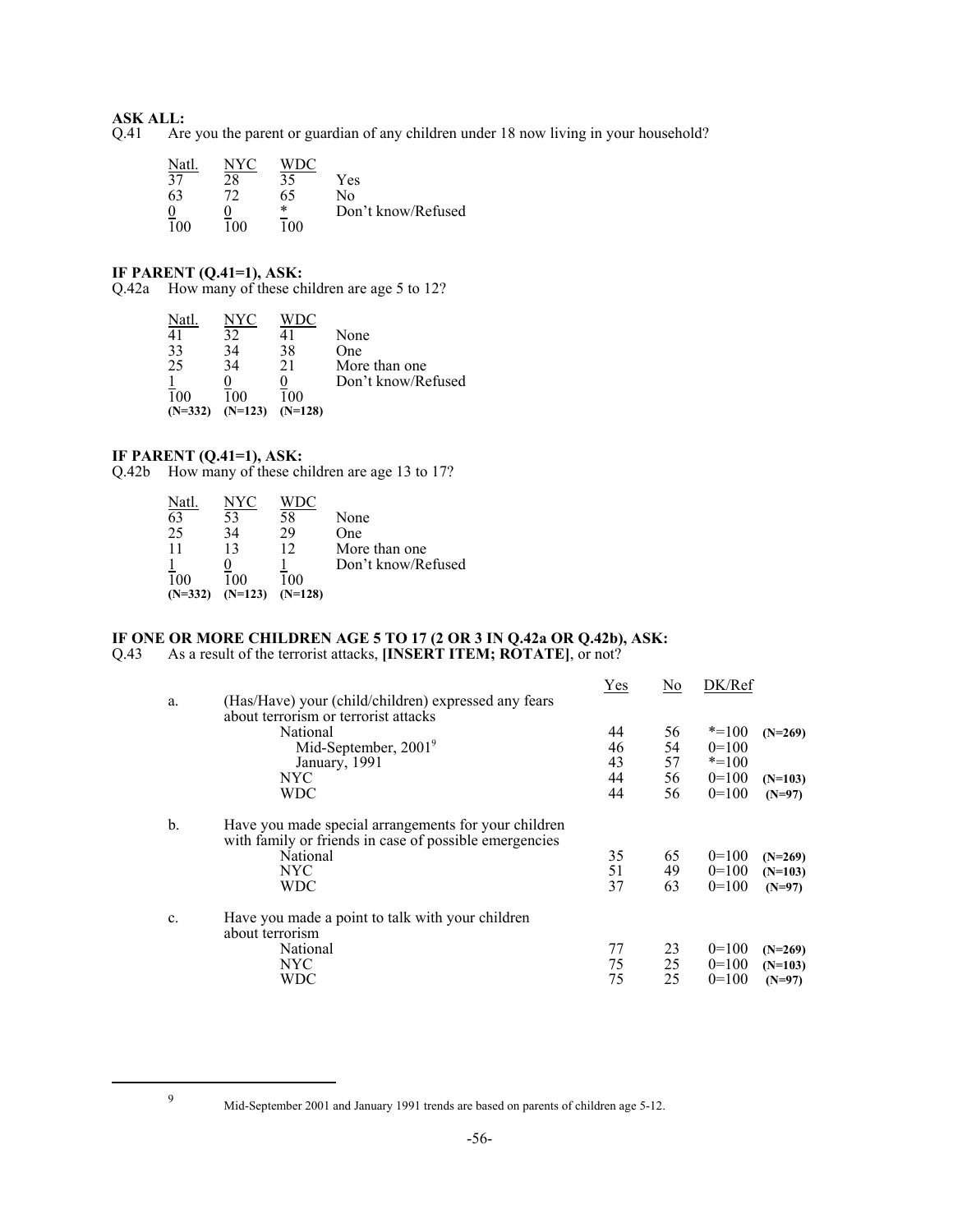# **ASK ALL:**<br>Q.44 Do

Do you live or work in an area where you think a terrorist attack is likely, or is the area where you live and work not likely to be a target for terrorism?

| Natl. | NYC  | WDC  |                                                            |
|-------|------|------|------------------------------------------------------------|
| 32    | 42   | 69   | Live or work in an area where a terrorist attack is likely |
| -64   | 53   | 28   | Live and work in an area not likely to be targeted         |
|       |      |      | Don't know/Refused                                         |
| 100   | 100. | 100. |                                                            |

Q.44a How would you rate the job your local government is doing preparing for the possibility of a terrorist attack – would you say excellent, good, only fair, or poor?

| Natl             | NYC |          |                    |
|------------------|-----|----------|--------------------|
| 9                |     |          | Excellent          |
| 38               | 39  | 45       | Good               |
| 30               | 34  | 27       | Only fair          |
| 10               | 11  |          | Poor               |
| $\frac{13}{100}$ |     | 10       | Don't know/Refused |
|                  | n   | $\Omega$ |                    |

Q.45 Since the terrorist attacks, have you yourself become more suspicious of people who you think are of Middle-Eastern descent, or not?

|       |                |     |                         |      | ---- National Trend ---- |  |
|-------|----------------|-----|-------------------------|------|--------------------------|--|
|       |                |     |                         |      | June Late Sept           |  |
| Natl. | NYC            | WDC |                         | 2002 |                          |  |
| 37    |                | 40  | Yes, more suspicious    |      |                          |  |
| 61    |                | 59  | No, not more suspicious |      |                          |  |
|       |                |     | Don't know/Refused      |      |                          |  |
| 100   | 0 <sup>0</sup> | 00  |                         |      |                          |  |

Q.46 Thinking about the community where you live, has any type of permanent memorial such as a garden, monument, or grove of trees been created to remember the people killed on September 11<sup>th</sup>?

| Natl |     |     |                    |
|------|-----|-----|--------------------|
| 17   | 37  |     | Yes                |
| 78   | 65  | 70  | No                 |
|      |     |     | Don't know/Refused |
| 100  | 1ሰበ | 00! |                    |

Q.47 And again thinking about your own community, are there a lot, some, or hardly any displays of patriotism such as flags, bumper stickers, and signs?

| Natl.  | NYC |          |                    |
|--------|-----|----------|--------------------|
| 78     | 72  |          | A lot              |
| 18     | 20  | 24       | Some               |
|        |     |          | Hardly any         |
| $\ast$ |     |          | Don't know/Refused |
|        |     | $\Omega$ |                    |

#### **-- CITIES SKIP TO Q.60 –**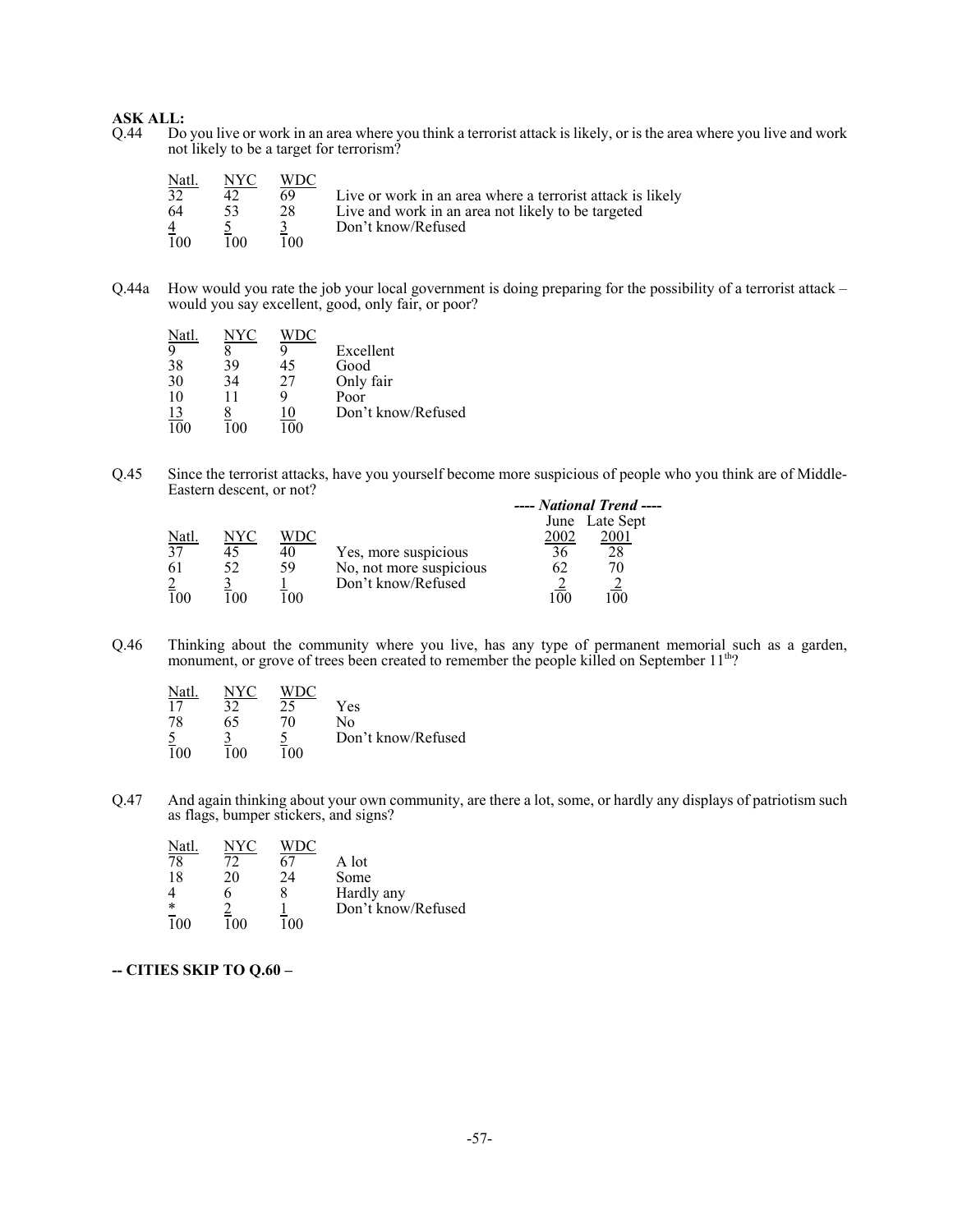Q.48 All in all, which do you think would have a greater effect in reducing the threat of terrorist attacks on the United States? **[READ AND ROTATE]**

| Natl.            | NYC   | WDC |                                                    |
|------------------|-------|-----|----------------------------------------------------|
| 48               |       |     | Increasing America's military presence overseas OR |
| 29               | $- -$ |     | Decreasing America's military presence overseas    |
| 8                | --    |     | Neither / Keep things as they are now (VOL.)       |
| 15               | --    |     | Don't know/Refused                                 |
| $\overline{100}$ |       |     |                                                    |

Q.49 As I read from a list tell me how important each of the following is as a way to reduce terrorism in the future. (First), **[READ AND ROTATE]** is this very important, fairly important, not too important, or not at all important as a way to reduce terrorism in the future? (Next... **[NEXT ITEM]**)

|               | <b>ASK FORM 1 NATIONAL ONLY [N=500]:</b>                                                                                     | Very     | Fairly   | Not too<br>Important Important Important Important | Not at all          | DK/Ref               |
|---------------|------------------------------------------------------------------------------------------------------------------------------|----------|----------|----------------------------------------------------|---------------------|----------------------|
| a.            | Decrease American dependence on oil<br>imported from the Middle East<br>National<br>January, 2002                            | 53<br>53 | 26<br>29 | 8<br>9                                             | 5<br>$\overline{4}$ | $8=100$<br>$5=100$   |
| $\mathbf b$ . | Encourage more democracy in Mideast<br>countries like Egypt and Saudi Arabia<br>National<br>January, 2002                    | 38<br>42 | 31<br>35 | 13<br>11                                           | 11<br>5             | $7 = 100$<br>$7=100$ |
| c.            | Take military action to wipe out facilities of<br>countries attempting to build nuclear weapons<br>National<br>January, 2002 | 58<br>54 | 21<br>27 | 9<br>9                                             | 6<br>5              | $6=100$<br>$5=100$   |
| d.            | Increase foreign aid to countries that help the<br>U.S. combat terrorism<br>National<br>January, 2002                        | 36<br>41 | 41<br>40 | 9<br>11                                            | 7<br>$\overline{4}$ | $7=100$<br>$4=100$   |
|               | ASK FORM 2 NATIONAL ONLY [N=501]:                                                                                            |          |          |                                                    |                     |                      |
| e.            | Increase defense spending to maintain<br>our military preparedness<br>National<br>January, 2002                              | 53<br>54 | 33<br>33 | 7<br>$\overline{7}$                                | $\frac{3}{3}$       | $4=100$<br>$3=100$   |
| f.            | Attempt to reduce poverty with foreign aid as<br>a way of combating terrorism in poor Mideast<br>countries                   |          |          |                                                    |                     |                      |
|               | National<br>January, 2002                                                                                                    | 25<br>24 | 34<br>41 | 19<br>21                                           | 16<br>10            | $6=100$<br>$4=100$   |
| g.            | Not get involved in trying to solve the problems<br>of other countries<br>National                                           | 32       | 32       | 17                                                 | 12                  | $7=100$              |
| h.            | Increase military aid to countries that help                                                                                 |          |          |                                                    |                     |                      |
|               | the U.S. combat terrorism<br>National<br>January, 2002                                                                       | 39<br>39 | 40<br>40 | 11<br>12                                           | 6<br>5              | $4=100$<br>$4=100$   |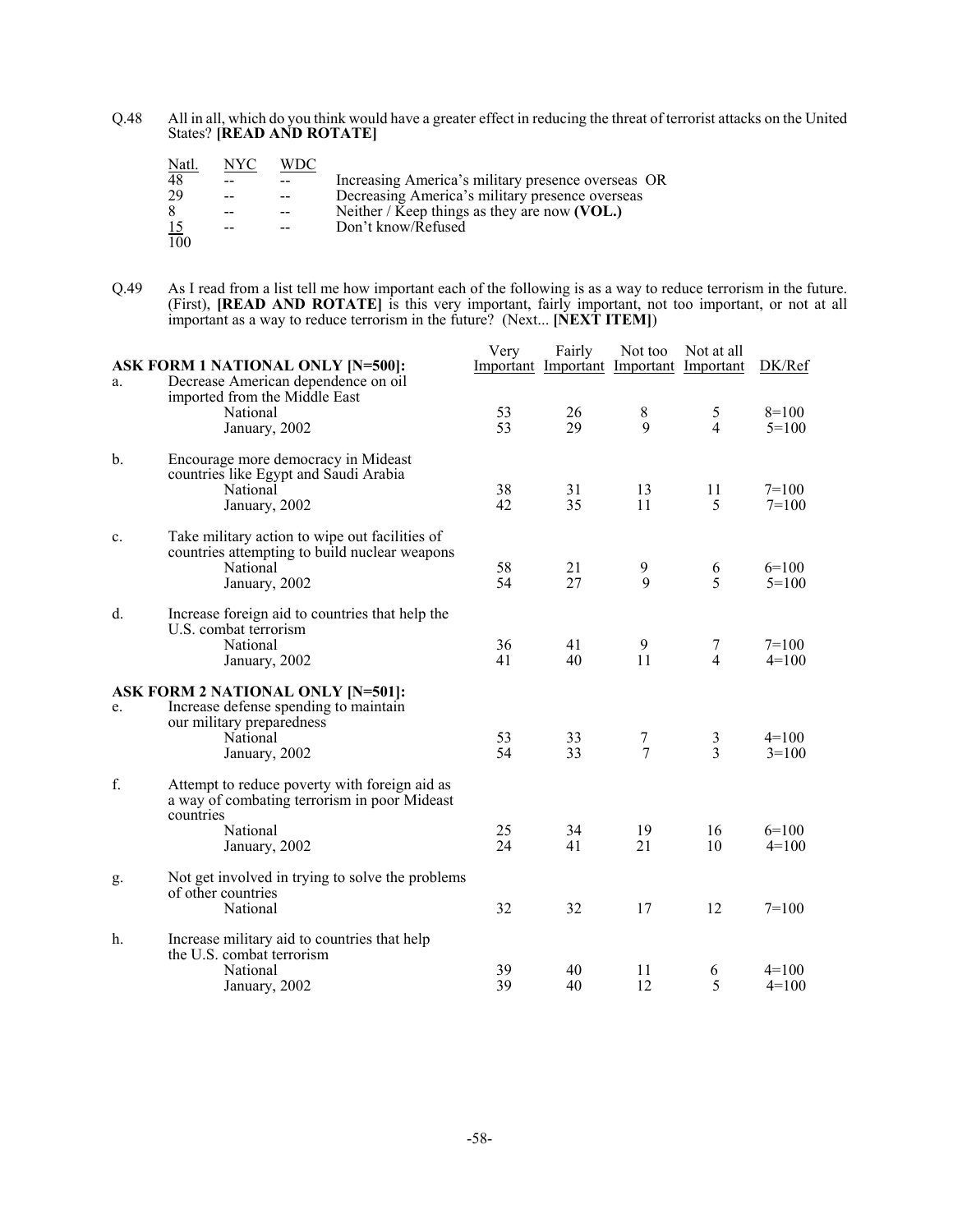On another subject…

Q.50 How much have you yourself thought about whether the US should use military force to remove Saddam Hussein from power in Iraq? **[READ]**

| Natl           |  |                          | 110<br>Jan 199 |
|----------------|--|--------------------------|----------------|
| 46             |  | A great deal             | 66             |
| 35             |  | Some                     | 24             |
| 11             |  | Only a little $-$ OR $-$ |                |
| 6              |  | Not at all               |                |
| $\overline{2}$ |  | Don't know/Refused       |                |
|                |  |                          |                |

#### **ASK FORM 1 NATIONAL ONLY [N=500]:**

Q.51/53 Would you favor or oppose taking military action in Iraq to end Saddam Hussein's rule? **[IF FAVOR, ASK:** Should we attack Iraq only if our major allies agree to join us, or attack Iraq even if allies do not want to join us?**]**

|                  |     |     |                           |      |      | $------Gallup11$ |               |              |
|------------------|-----|-----|---------------------------|------|------|------------------|---------------|--------------|
|                  |     |     |                           | June | Nov  | Feb              |               | June March   |
| <u>Natl.</u>     | NYC | WDC |                           | 2002 | 2001 | 2001             | <u> 1993 </u> | <u> 1992</u> |
| 64               |     |     | Favor                     | 59   | 74   | 52               | 70            | 55           |
| 30               |     |     | Even if allies won't join |      |      |                  |               |              |
| 30               |     |     | Only if allies agree      |      |      |                  |               |              |
| $\overline{4}$   |     |     | Don't know/Refused        |      |      |                  |               |              |
| 21               |     |     | Oppose                    | 34   | 20   | 42               |               | 40           |
| $\frac{15}{100}$ |     |     | Don't know/Refused        |      | O    |                  |               |              |
|                  |     |     |                           | 100  |      | -00              |               |              |

#### **ASK FORM 2 NATIONAL ONLY [N=501]:**

Q.52/53 Would you favor or oppose taking military action in Iraq to end Saddam Hussein's rule, even if it meant that U.S. forces might suffer thousands of casualties? **[IF FAVOR, ASK:** Should we attack Iraq only if our major allies agree to join us, or attack Iraq even if allies do not want to join us?**]**

| Natl.            | NYC |                           |
|------------------|-----|---------------------------|
| 42               |     | Favor                     |
| 18               |     | Even if allies won't join |
| 2.1              |     | Only if allies agree      |
| $\mathbf{3}$     |     | Don't know/Refused        |
|                  |     | Oppose                    |
| $\frac{17}{100}$ |     | Don't know/Refused        |
|                  |     |                           |

<sup>10</sup> In January 1991 the question was worded "How much thought have you given to the question of whether the U.S. should use military force against Iraq if it does not withdraw its forces from Kuwait?"

<sup>11</sup> Gallup trend was worded "Would you favor or oppose sending American troops back to the Persian Gulf in order to remove Saddam Hussein from power in Iraq?"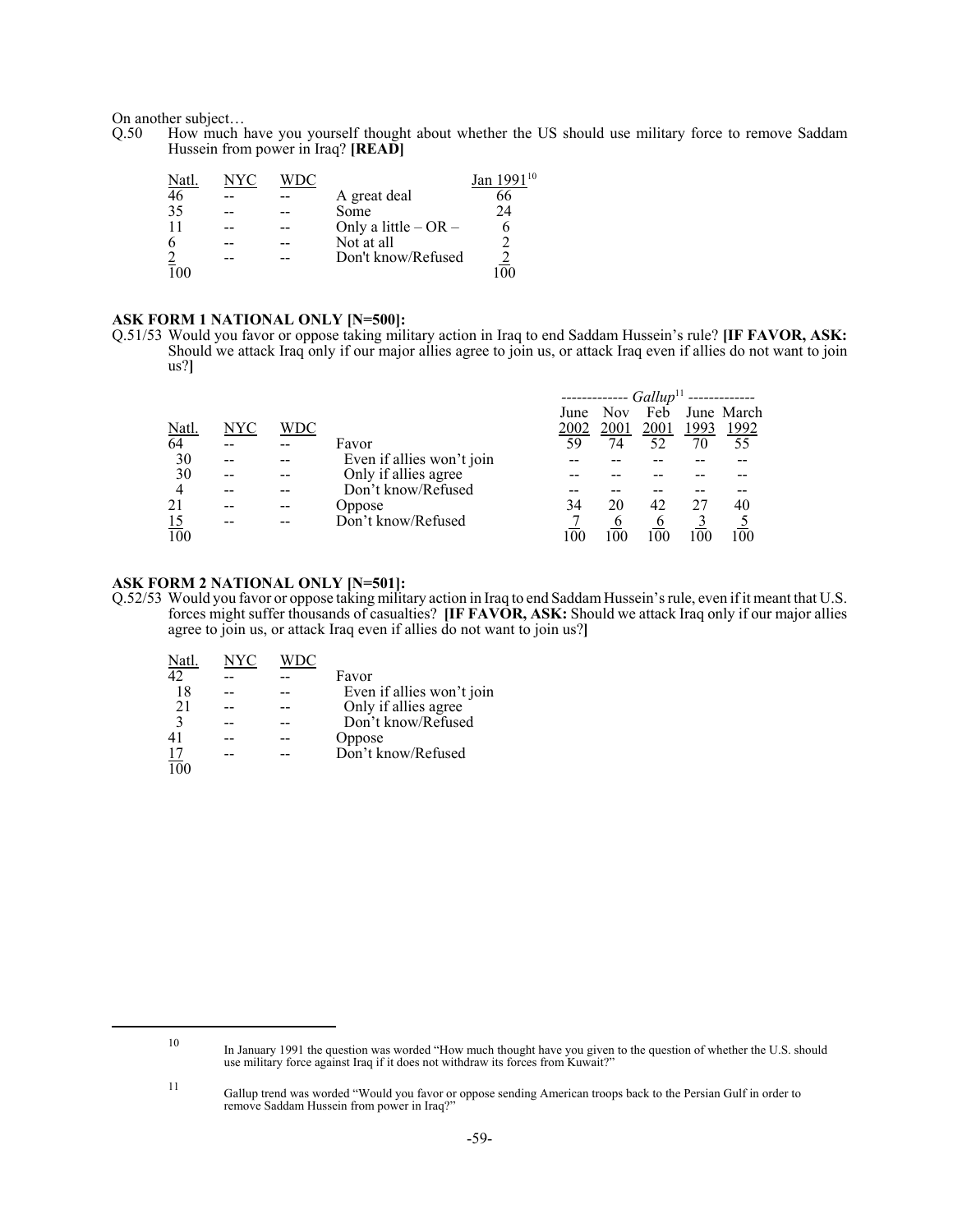#### **ASK ALL NATIONAL:**

Q.54 Do you think George W. Bush has explained clearly what's at stake as to why the US might use military force to end the rule of Saddam Hussein, or do you think he has not explained the reasons clearly enough?

|       |     |      |                    | New York Times  |
|-------|-----|------|--------------------|-----------------|
| Natl. | NYC | WDC. |                    | Aug $1990^{12}$ |
| 37    |     |      | Explained clearly  |                 |
| 52    |     |      | Not clearly        |                 |
|       |     |      | Don't know/Refused |                 |
| 100   |     |      |                    |                 |

Q.55 In your opinion, how large a role should Congress play in deciding whether the US should use force to end the rule of Saddam Hussein? **[READ]**

| <u>Natl.</u> | NYC-          | <b>WDC</b>    |                                                                         |
|--------------|---------------|---------------|-------------------------------------------------------------------------|
| 56.          | $\sim$ $\sim$ | $\sim$ $\sim$ | Should President Bush only use force if Congress favors it OR           |
| 34           | $-$           | $\sim$ $\sim$ | Should President Bush be able to use force, even if Congress opposes it |
| <u>10</u>    | $\sim$        | $\sim$ $\sim$ | Don't know/Refused                                                      |
| 100          |               |               |                                                                         |

#### **ASK FORM 1 NATIONAL ONLY [N=500]:**

Q.56 If the United States does remove Saddam Hussein from power, do you think the US will have to keep military forces in Iraq in order to maintain civil order there, or not?

| <u>Natl.</u>    | NYC   | WDC- |                                           |
|-----------------|-------|------|-------------------------------------------|
| $\overline{76}$ | --    |      | Will have to keep military forces in Iraq |
| 15              | $- -$ | $-$  | Will not                                  |
| $\overline{9}$  | --    |      | Don't know/Refused                        |
| 100             |       |      |                                           |

# **ASK FORM 2 NATIONAL ONLY [N=501]:**<br>Q.57 From what you have heard or read, wha

From what you have heard or read, what's your impression of what a war with Iraq would be like? Do you think it would be a long war or a quick one?

| Natl.            | NYC |    |                    | Jan 1991 |
|------------------|-----|----|--------------------|----------|
| 52               | --  |    | Long               | 30       |
| 38               | --  | -- | Quick              |          |
| 10               | --  | -- | Don't know/Refused |          |
| $\overline{100}$ |     |    |                    | 100      |

#### **ASK FORM 1 NATIONAL ONLY [N=500]:**

And thinking about Afghanistan for a moment ...<br>Q.58 Do you think the United States should kee

Do you think the United States should keep military forces in Afghanistan in order to maintain civil order there, or should the United States not do this?

| Natl.          | NYC | WDC |                                 | Jan 2002 |
|----------------|-----|-----|---------------------------------|----------|
| 67             | --  | --  | Yes, keep forces in Afghanistan | 68       |
| 24             | --  | --  | Nο                              | 26       |
| $\overline{9}$ | --  | --  | Don't know/Refused              |          |
| 100            |     |     |                                 | 100      |

<sup>12</sup> New York Times trend was worded "Do you think George Bush has explained clearly what's at stake and why the U.S. is sending troops to Saudi Arabia, or do you think ...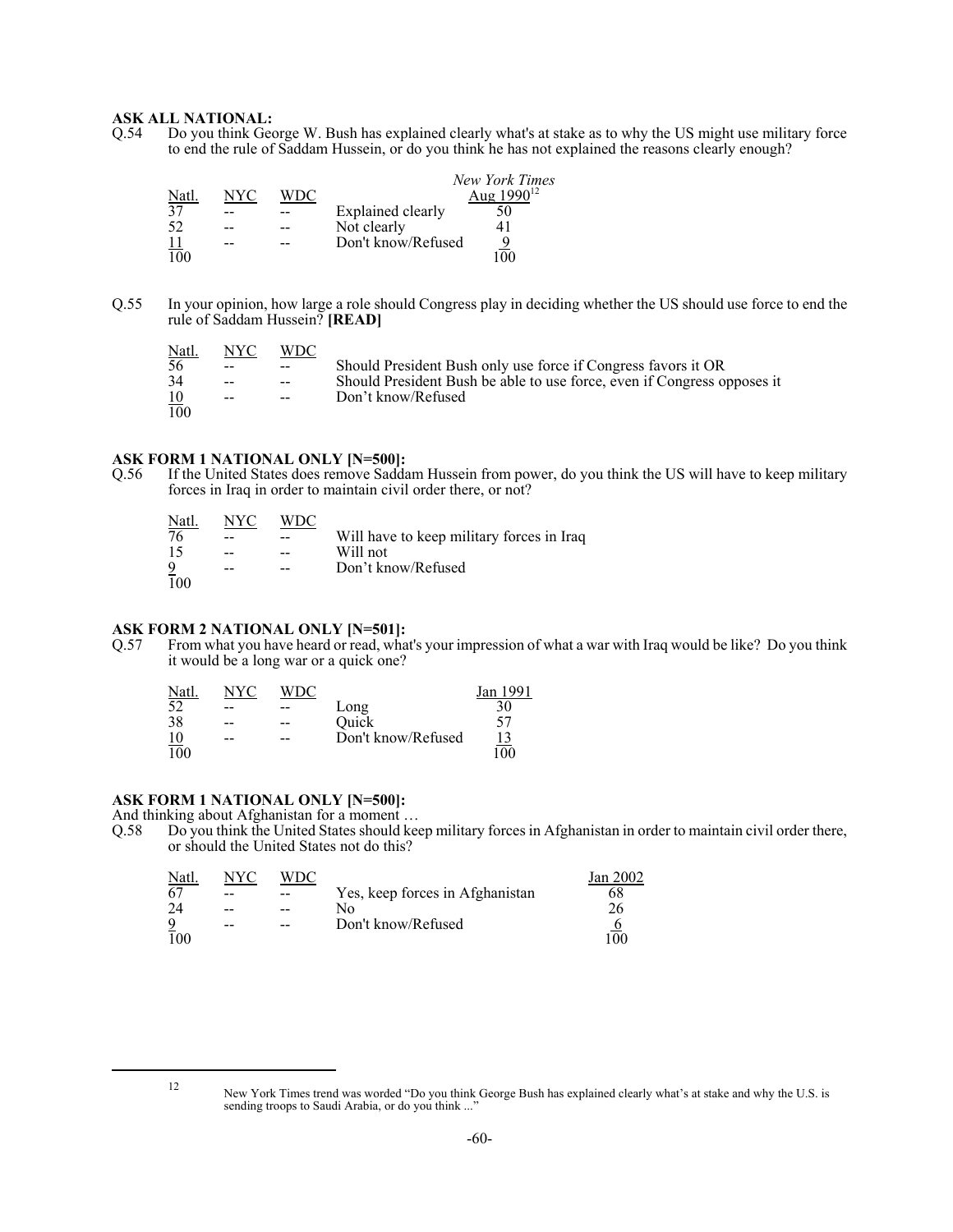# **ASK FORM 2 NATIONAL ONLY [N=501]:**<br>Q.59 Do you think the United States should o

Do you think the United States should come to the aid of Afghanistan to help it recover from the war, or should the United States not get involved?

| <u>Natl.</u> | NYC   | WDC   |                                            | March 2002 |
|--------------|-------|-------|--------------------------------------------|------------|
| 56           | $- -$ | $-$   | U.S. should come to the aid of Afghanistan | 49         |
| 35           | $-$   | $-$   | U.S. should not get involved               | 43         |
| Q            | --    | $- -$ | Don't know/Refused                         |            |
| 100          |       |       |                                            | 100        |

#### **ASK ALL:**

Q.60 In your view, why did the terrorists attack the World Trade Center and the Pentagon ... **[READ AND ROTATE]**

|                          |     |     |                                                     | <b>National Trend</b> |
|--------------------------|-----|-----|-----------------------------------------------------|-----------------------|
| $\frac{\text{Natl}}{25}$ | NYC | WDC |                                                     | Mid-Nov 2001          |
|                          | 20  | 23  | Was it mostly because of their religious beliefs OR | 30                    |
| 53                       | 55  |     | Was it mostly because of their political beliefs    | 49                    |
|                          |     |     | Both equally (VOL.)                                 |                       |
| $\overline{4}$           |     |     | Other (VOL.)                                        |                       |
|                          |     |     | Don't know/Refused                                  |                       |
| 100                      | 00  | 00  |                                                     | 00                    |

Q.61 And overall, do you think the ability of terrorists to launch another major attack on the U.S. is greater, the same, or less than it was a year ago?

| Natl | NYC | WDC. |                    |
|------|-----|------|--------------------|
| 22   | 22  | 19   | Greater            |
| 39   | 38  | 46   | The same           |
| 34   | 36  | 32   | Less               |
|      |     |      | Don't know/Refused |
|      |     |      |                    |

# **ASK FORM 1 NATIONAL [N=500] AND CITIES ONLY:**<br>Q.62 What do you think is the most likely kind of terroris

What do you think is the most likely kind of terrorist threat? **[READ; ROTATE OPTIONS 1-4 WITH 5 ALWAYS LAST]**

| Natl.            | NYC | WDC |                                                                    |
|------------------|-----|-----|--------------------------------------------------------------------|
| 5 <sup>1</sup>   |     |     | Another attack with an airplane                                    |
| 40               | 40  | 38  | An attack using chemical or biological weapons                     |
| 8                | 6   | 6   | An attack using nuclear weapons                                    |
| 26               | 26  | 32  | A suicide bomber attack on a restaurant, bus or other public place |
| 9                |     |     | $-OR$ – Something else [SPECIFY]                                   |
| $\star$          | *   |     | Not likely to happen (VOL.)                                        |
| 12               |     |     | Don't know/Refused                                                 |
| $\overline{10}0$ | 100 | 100 |                                                                    |

# **ASK FORM 2 ONLY [N=501]:**<br>Q.63 If there is another terror

If there is another terrorist attack on the U.S., WHO do you think is most likely to commit it **[READ, IN ORDER]**

| <u>Natl.</u>     | NYC | WDC |                                                                             |
|------------------|-----|-----|-----------------------------------------------------------------------------|
| 54               |     |     | Islamic terrorists already living in America                                |
| 18               |     |     | Islamic terrorists planning to come into America                            |
| 9                |     |     | $-OR$ – Terrorists not connected to Islamic terrorism, like Timothy McVeigh |
| 4                |     |     | Other (VOL.)                                                                |
|                  | $-$ |     | Don't know/Refused                                                          |
| $\frac{15}{100}$ |     |     |                                                                             |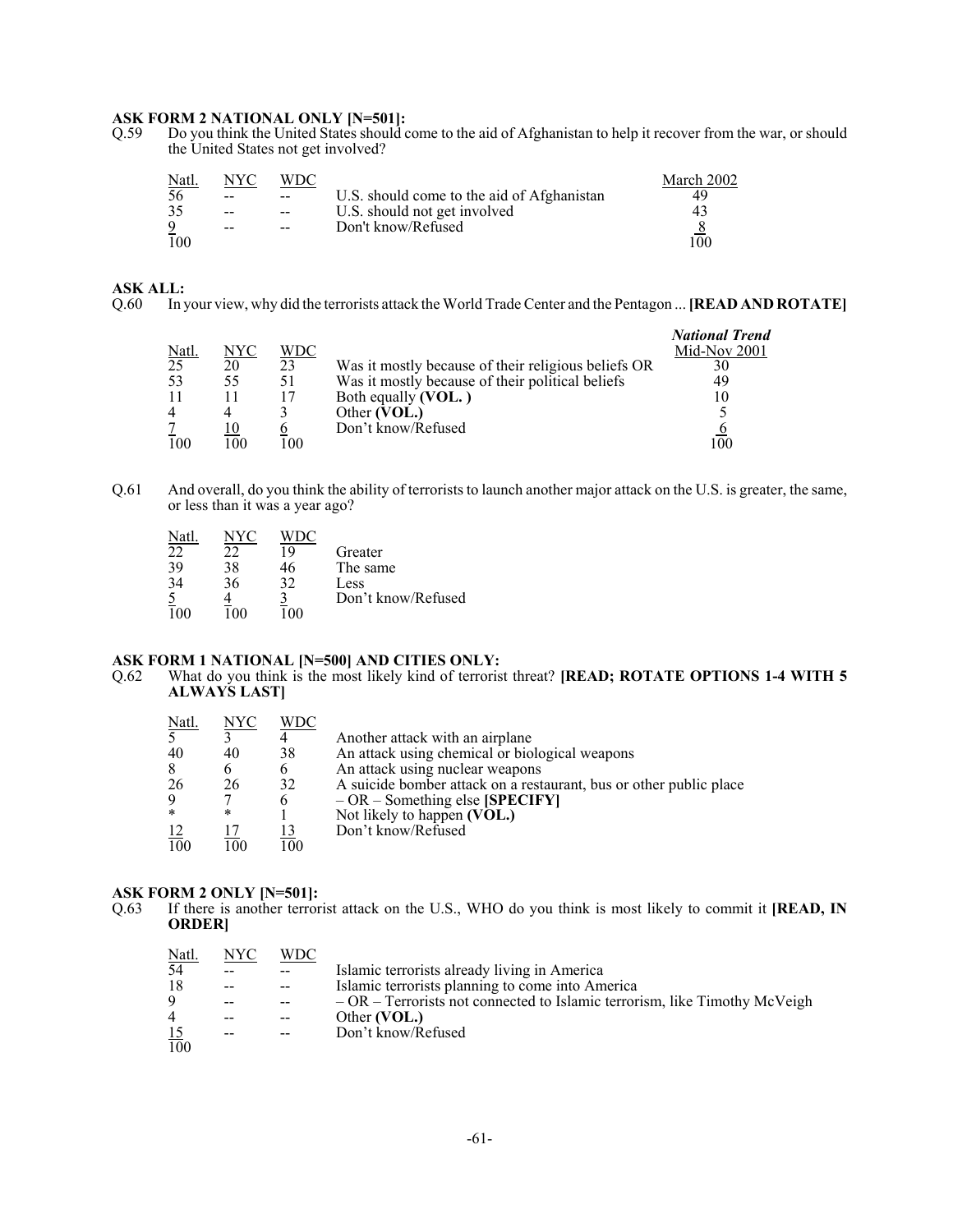#### **-- CITIES SKIP TO Q.66 --**

#### **ASK FORM 1 NATIONAL ONLY [N=500]:**

Q.64 Do you think there is anything that the U.S. did wrong in its dealings with other countries that might have motivated the terrorist attacks, or not?

| Natl. | NYC   | WDC               |                                               | Late Sept 2001 |
|-------|-------|-------------------|-----------------------------------------------|----------------|
| 38    | $- -$ | $\hspace{0.05cm}$ | Yes, U.S. dealings may have motivated attacks |                |
| 49    | $-$   | --                |                                               |                |
|       | $-$   | $- -$             | Don't know/Refused                            |                |
| 100   |       |                   |                                               | 100            |

**ASK FORM 2 NATIONAL ONLY [N=501]:**<br>Q.65 Do you think there is any way that the Do you think there is any way that the U.S. was unfair in its dealings with other countries that might have motivated the terrorist attacks, or not?

| Natl. | NYC   | WDC                                            |                                                 | Late Sept 2001 |
|-------|-------|------------------------------------------------|-------------------------------------------------|----------------|
| 23    | $- -$ | $\hspace{0.1mm}-\hspace{0.1mm}-\hspace{0.1mm}$ | Yes, unfair dealings may have motivated attacks |                |
| 64    | $-$   | $- -$                                          |                                                 |                |
|       | $-$   | $-$                                            | Don't know/Refused                              |                |
| 100   |       |                                                |                                                 | 00             |

#### **ASK ALL:**

On another subject...<br>Q.66 Would you fa Would you favor or oppose the following measures to curb terrorism: [INSERT ITEM; ROTATE OBSERVE **FORM SPLITS; CITY SAMPLES RECEIVE FORM 1 ONLY]**

| a.F1 | Requiring that all citizens carry a national identity                                                                                    | Favor          | Oppose         | DK/Ref                                |
|------|------------------------------------------------------------------------------------------------------------------------------------------|----------------|----------------|---------------------------------------|
|      | card at all times to show to a police officer on request<br>National<br>Mid-September, 2001                                              | 59<br>70       | 38<br>26       | $3=100$ (N=500)<br>$4=100$            |
|      | NYC.<br><b>WDC</b>                                                                                                                       | 67<br>57       | 27<br>40       | $6=100$<br>$3=100$                    |
| a.F2 | Requiring you to carry a national identity card at all<br>times to show to a police officer on request<br>National<br>NYC.<br><b>WDC</b> | 61             | 35             | $4=100$ (N=501)                       |
| b.F1 | Allowing the U.S. government to monitor personal<br>telephone calls and e-mails<br>National<br>NYC<br>WDC                                | 33<br>37<br>33 | 61<br>57<br>62 | $6=100$ (N=500)<br>$6=100$<br>$5=100$ |
| b.F2 | Allowing the U.S. government to monitor your<br>personal telephone calls and e-mails<br>National<br>Mid-September, 2001                  | 22<br>26       | 76<br>70       | $2=100$ (N=501)<br>$4=100$            |
|      | NYC<br>WDC                                                                                                                               |                |                |                                       |